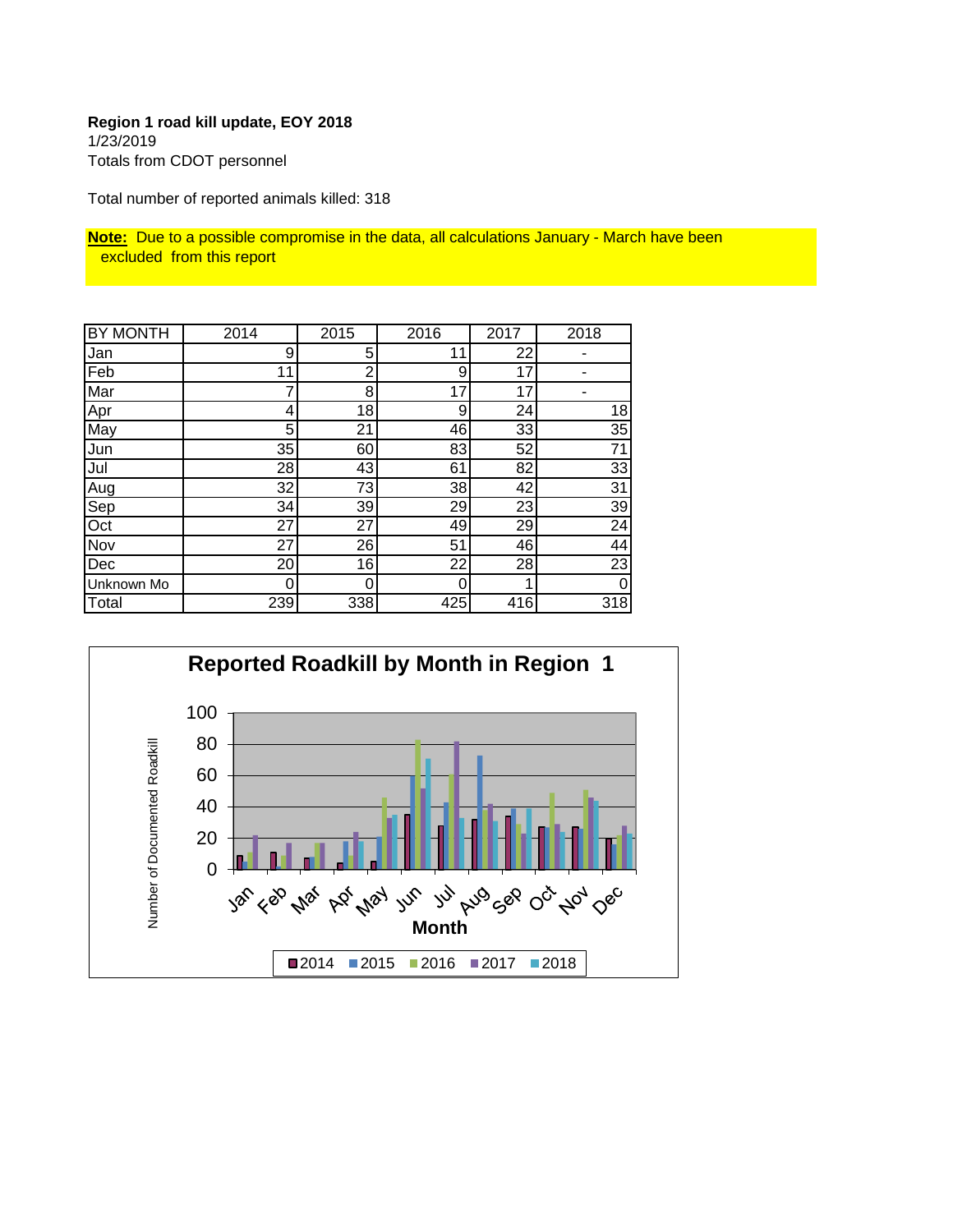1/23/2019

| 2018 BY SPECIES |     |              |    |                  |               |
|-----------------|-----|--------------|----|------------------|---------------|
| <b>IBEAR</b>    |     | <b>IDOG</b>  |    | <b>IPHEASANT</b> |               |
| <b>BIGHORN</b>  |     | ELK          | 31 | IRABBIT          |               |
| <b>CAT</b>      |     | <b>FOX</b>   |    | <b>RACCOON</b>   | 4             |
| <b>COYOTE</b>   |     | <b>LION</b>  |    | ISKUNK           | $\mathcal{D}$ |
| <b>I</b> DEER   | 220 | <b>MOOSE</b> | 2. | <b>UNK</b>       | 39            |

|                |                | SPECIES BY MONTH |    |                 |                |
|----------------|----------------|------------------|----|-----------------|----------------|
| <b>April</b>   |                | July             |    | <b>November</b> |                |
| <b>DEER</b>    | 16             | <b>BEAR</b>      |    | <b>BIGHORN</b>  | $\mathbf{1}$   |
| <b>UNK</b>     | $\overline{2}$ | <b>COYOTE</b>    | 2  | <b>DEER</b>     | 26             |
| May            |                | <b>DEER</b>      | 22 | <b>ELK</b>      | 5              |
| <b>BEAR</b>    |                | <b>ELK</b>       | 3  | <b>LION</b>     | $\overline{2}$ |
| <b>CAT</b>     |                | <b>FOX</b>       |    | <b>SKUNK</b>    | 1              |
| <b>DEER</b>    | 23             | <b>MOOSE</b>     |    | <b>UNK</b>      | 9              |
| <b>DOG</b>     |                | <b>RACCOON</b>   | 2  | <b>December</b> |                |
| <b>ELK</b>     | 4              | <b>UNK</b>       |    | <b>DEER</b>     | 15             |
| <b>UNK</b>     | 5              | <b>August</b>    |    | <b>ELK</b>      | $\overline{4}$ |
| <b>June</b>    |                | <b>BEAR</b>      |    | <b>UNK</b>      | $\overline{4}$ |
| <b>BEAR</b>    |                | <b>DEER</b>      | 23 |                 |                |
| <b>CAT</b>     |                | <b>ELK</b>       | 5  |                 |                |
| <b>DEER</b>    | 49             | <b>FOX</b>       |    |                 |                |
| <b>ELK</b>     | 6              | <b>UNK</b>       |    |                 |                |
| <b>LION</b>    |                | September        |    |                 |                |
| <b>MOOSE</b>   | 2              | <b>DEER</b>      | 29 |                 |                |
| PHEASANT       |                | <b>ELK</b>       | 2  |                 |                |
| <b>RABBIT</b>  |                | <b>LION</b>      |    |                 |                |
| <b>RACCOON</b> | 2              | <b>UNK</b>       |    |                 |                |
| <b>SKUNK</b>   |                | <b>October</b>   |    |                 |                |
| <b>UNK</b>     | $6 \mid$       | COYOTE           |    |                 |                |
|                |                | <b>DEER</b>      | 17 |                 |                |

ELK 2 UNK 4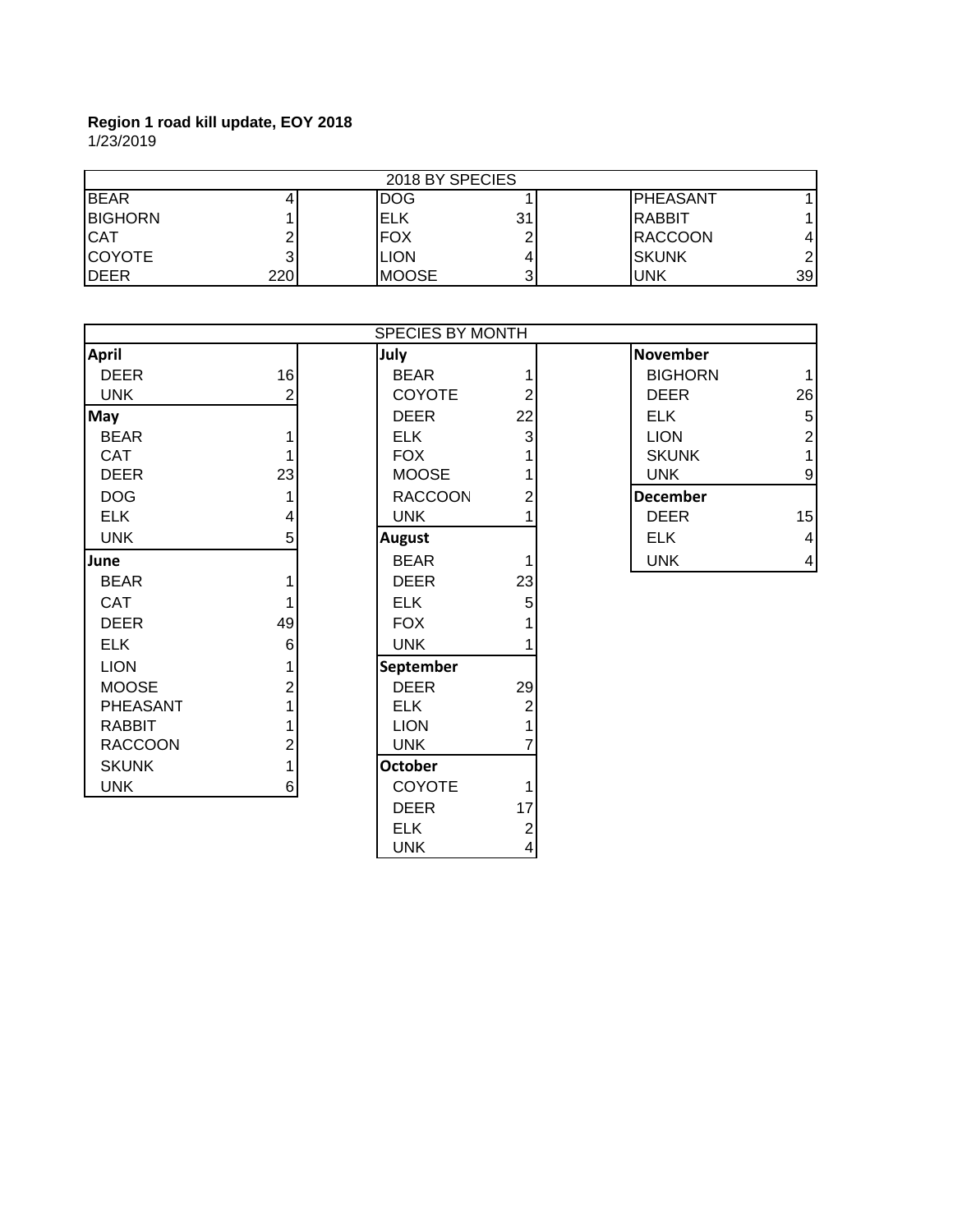| <b>Hwy</b> |                | <b>Hwy</b> |                | <b>Species</b> |                |
|------------|----------------|------------|----------------|----------------|----------------|
| MP range   | $\#$           | MP range   | $\#$           | hwy            |                |
| 006G       |                | 083A       |                | mp             | #              |
| 260-270    | 1              | 30-40      | 11             | <b>BEAR</b>    |                |
| 270-280    | 3              | 40-50      | 5              | 025A           |                |
| 280-290    |                | 50-60      | 21             | 170-180        | 3              |
| 007D       |                | 60-70      | 8              | 070A           |                |
| 70-80      | 2              | 085B       |                | 220-230        | 1              |
| 022A       |                | 180-190    | $\overline{2}$ | <b>BIGHORN</b> |                |
| $0 - 10$   | $\overline{2}$ | 190-200    | 6              | 070A           |                |
| 025A       |                | 086A       |                | 230-240        | 1              |
| 160-170    | 1              | $0 - 10$   | 7              | <b>CAT</b>     |                |
| 170-180    | 18             | $10 - 20$  | 12             | 036D           |                |
| 180-190    | 16             | 088A       |                | 200-210        | 1              |
| 190-200    | 3              | $0 - 10$   | $\overline{2}$ | 285D           |                |
| 200-210    |                | 093A       |                | $0 - 10$       | 1              |
| 210-220    |                | $0 - 10$   | 9              | <b>COYOTE</b>  |                |
| 036D       |                | $10 - 20$  |                | 040A           |                |
| 180-190    | 2              | 103A       |                | 270-280        | 1              |
| 200-210    |                | 20-30      | 1              | 085B           |                |
| 220-230    |                | 119A       |                | 190-200        | 1              |
| 040A       |                | $0 - 10$   | 3              | 285D           |                |
| 240-250    | $\overline{c}$ | $20 - 30$  | 2              | 230-240        | 1              |
| 250-260    | 5              | 121B       |                | <b>DEER</b>    |                |
| 270-280    | 1              | $0 - 10$   | 1              | 006G           |                |
| 070A       |                | 225A       |                | 260-270        | 1              |
| 210-220    | 8              | $0 - 10$   | 1              | 270-280        | 3              |
| 220-230    | 14             | 285A       |                | 280-290        | 1              |
| 230-240    | 12             | 230-240    | 1              | 007D           |                |
| 240-250    | 10             | 285D       |                | 70-80          | $\overline{a}$ |
| 250-260    | 19             | $0 - 10$   | $\overline{c}$ | 022A           |                |
| 260-270    | $\overline{4}$ | 220-230    | $\overline{3}$ | $0 - 10$       | $\overline{a}$ |
| 280-290    | $\overline{3}$ | 230-240    | 28             | 025A           |                |
| 072A       |                | 240-250    | 28             | 160-170        | 1              |
| 10-20      | 1              | 250-260    | $\overline{2}$ | 170-180        | 7              |
| 20-30      |                | 391A       |                | 180-190        | 6              |
| 074A       |                | $0 - 10$   | 1              | 190-200        | 3              |
| $0 - 10$   | 19             | 470A       |                | 178-183        | 5              |
| 076A       |                | $0 - 10$   | 5 <sup>5</sup> | 040A           |                |
| $0 - 10$   | $\frac{2}{1}$  | $10 - 20$  | 1              | 240-250        | $\overline{c}$ |
| $20 - 30$  |                |            |                | 250-260        | 5              |

| <b>Hwy</b> |                |
|------------|----------------|
| MP range   | #              |
| 083A       |                |
| 30-40      | 11             |
| 40-50      | 5              |
| 50-60      | 21             |
| 60-70      | 8              |
| 085B       |                |
| 180-190    | 2              |
| 190-200    | 6              |
| 086A       |                |
| $0 - 10$   | 7              |
| $10 - 20$  | 12             |
| 088A       |                |
| $0 - 10$   | $\overline{c}$ |
| 093A       |                |
| $0 - 10$   | 9              |
| 10-20      | 1              |
| 103A       |                |
| 20-30      | 1              |
| 119A       |                |
| $0 - 10$   | 3              |
| 20-30      | $\overline{c}$ |
| 121B       |                |
| $0 - 10$   | 1              |
| 225A       |                |
| $0 - 10$   | 1              |
| 285A       |                |
| 230-240    | 1              |
| 285D       |                |
| $0 - 10$   | $\overline{2}$ |
| 220-230    | 3              |
| 230-240    | 28             |
| 240-250    | 28             |
| 250-260    |                |
| 391A       |                |
| $0 - 10$   | 1              |
| 470A       |                |
| $0 - 10$   | 5              |
| $10 - 20$  | 1              |

| wy       |                | <b>Hwy</b> |                | <b>Species</b> |                           |
|----------|----------------|------------|----------------|----------------|---------------------------|
| MP range | #              | MP range   | #              | hwy            |                           |
| )6G      |                | 083A       |                | mp             | $\#$                      |
| 260-270  | 1              | 30-40      | 11             | <b>BEAR</b>    |                           |
| 270-280  | 3              | 40-50      | 5              | 025A           |                           |
| 280-290  |                | 50-60      | 21             | 170-180        | $\ensuremath{\mathsf{3}}$ |
| )7D      |                | 60-70      | 8              | 070A           |                           |
| 70-80    | 2              | 085B       |                | 220-230        | $\mathbf{1}$              |
| 22A      |                | 180-190    | 2              | <b>BIGHORN</b> |                           |
| $0 - 10$ | 2              | 190-200    | 6              | 070A           |                           |
| 25A      |                | 086A       |                | 230-240        | $\mathbf{1}$              |
| 160-170  |                | $0 - 10$   |                | <b>CAT</b>     |                           |
| 170-180  | 18             | $10 - 20$  | 12             | 036D           |                           |
| 180-190  | 16             | 088A       |                | 200-210        | 1                         |
| 190-200  |                | $0 - 10$   | $\overline{2}$ | 285D           |                           |
| 200-210  |                | 093A       |                | $0 - 10$       | $\mathbf{1}$              |
| 210-220  |                | $0 - 10$   | 9              | <b>COYOTE</b>  |                           |
| 36D      |                | $10 - 20$  |                | 040A           |                           |
| 180-190  | 2              | 103A       |                | 270-280        | 1                         |
| 200-210  |                | 20-30      |                | 085B           |                           |
| 220-230  |                | 119A       |                | 190-200        | $\mathbf{1}$              |
| 10A      |                | $0 - 10$   | 3              | 285D           |                           |
| 240-250  | 2              | 20-30      |                | 230-240        | 1                         |
| 250-260  | 5              | 121B       |                | <b>DEER</b>    |                           |
| 270-280  |                | $0 - 10$   |                | 006G           |                           |
| 70A      |                | 225A       |                | 260-270        | 1                         |
| 210-220  | 8              | $0 - 10$   |                | 270-280        | 3                         |
| 220-230  | 14             | 285A       |                | 280-290        | $\mathbf{1}$              |
| 230-240  | 12             | 230-240    |                | 007D           |                           |
| 240-250  | 10             | 285D       |                | 70-80          | $\boldsymbol{2}$          |
| 250-260  | 19             | $0 - 10$   | $\overline{2}$ | 022A           |                           |
| 260-270  |                | 220-230    | 3              | $0 - 10$       | $\overline{\mathbf{c}}$   |
| 280-290  | 3              | 230-240    | 28             | 025A           |                           |
| 72A      |                | 240-250    | 28             | 160-170        | $\mathbf{1}$              |
| 10-20    | 1              | 250-260    |                | 170-180        | $\overline{\mathcal{I}}$  |
| 20-30    |                | 391A       |                | 180-190        | 6                         |
| 74A      |                | $0 - 10$   | 1              | 190-200        | 3                         |
| $0 - 10$ | 19             | 470A       |                | 178-183        | 5                         |
| 76A      |                | $0 - 10$   | 5 <sup>5</sup> | 040A           |                           |
| $0 - 10$ | $\overline{2}$ | 10-20      | 1              | 240-250        | $\overline{\mathbf{c}}$   |
| 20-30    |                |            |                | 250-260        | 5                         |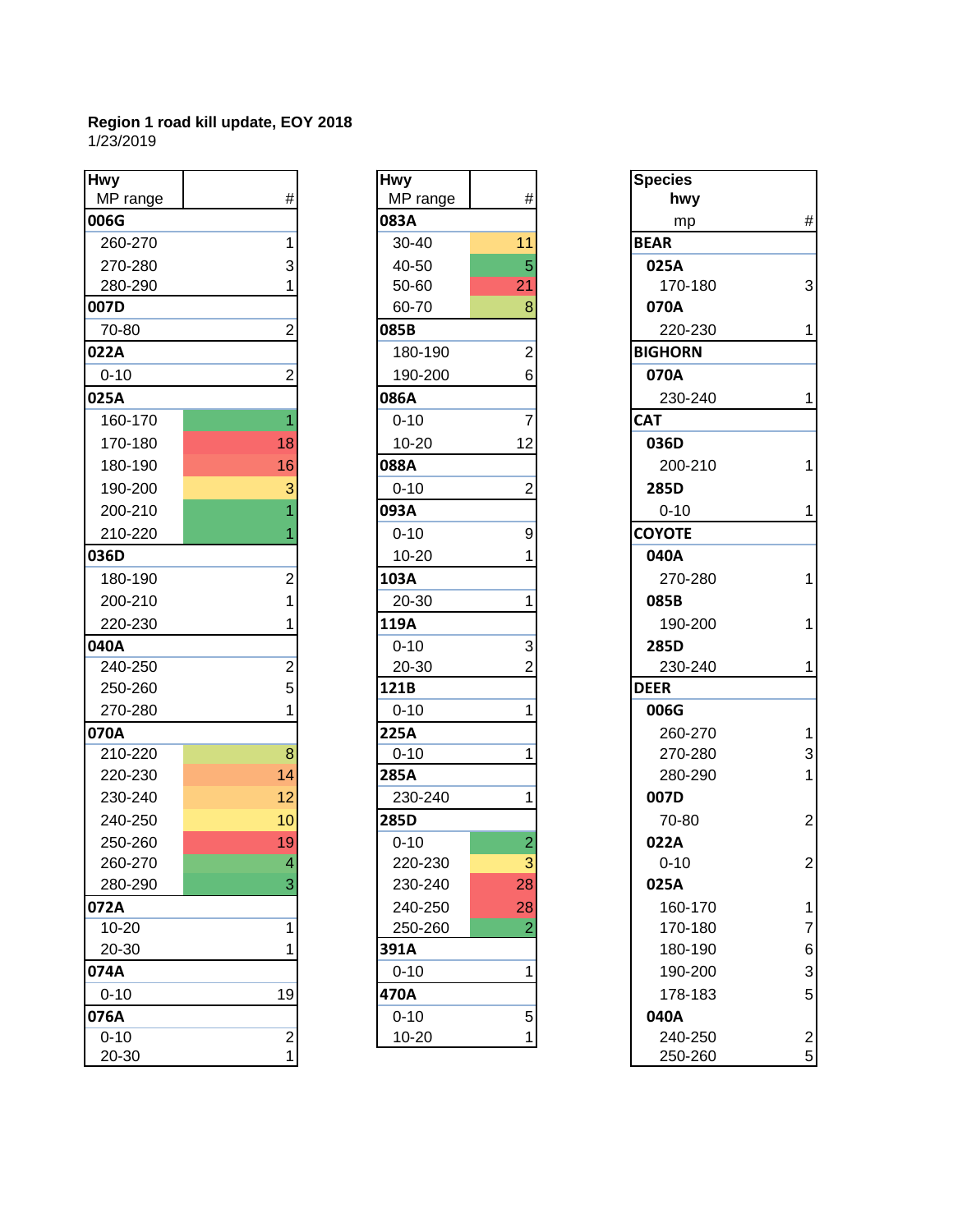| <b>Species</b> |                | <b>Species</b> |                | <b>Species</b>  |                |
|----------------|----------------|----------------|----------------|-----------------|----------------|
| hwy            |                | hwy            |                | hwy             |                |
| mp             | $\#$           | mp             | $\#$           | mp              | #              |
| <b>DEER</b>    |                | <b>DEER</b>    |                | <b>MOOSE</b>    |                |
| 070A           |                | 285D           |                | 070A            |                |
| 210-220        | 5              | 220-230        | 3              | 220-230         | 1              |
| 220-230        | 8              | 230-240        | 25             | 230-240         | $\overline{2}$ |
| 230-240        | 7              | 240-250        | 21             | <b>PHEASANT</b> |                |
| 240-250        | 6              | 391A           |                | 036D            |                |
| 250-260        | 10             | $0 - 10$       |                | 180-190         | 1              |
| 280-290        | 1              | 470A           |                | <b>RABBIT</b>   |                |
| 241-269        | 10             | $0 - 10$       |                | 036D            |                |
| 072A           |                | <b>DOG</b>     |                | 220-230         | 1              |
| $10 - 20$      |                | 025A           |                | <b>RACCOON</b>  |                |
| 20-30          |                | 200-210        |                | 083A            |                |
| 074A           |                | <b>ELK</b>     |                | 60-70           | $\overline{2}$ |
| $0 - 10$       | 9              | 025A           |                | 088A            |                |
| 076A           |                | 170-180        | $\overline{c}$ | $0 - 10$        | 1              |
| 20-30          | 1              | 180-190        | 7              | 285D            |                |
| 083A           |                | 070A           |                | 250-260         | 1              |
| 30-40          | 5              | 210-220        |                | <b>SKUNK</b>    |                |
| 40-50          | $\overline{2}$ | 250-260        | 3              | 036D            |                |
| 50-60          | 21             | 074A           |                | 180-190         | 1              |
| 60-70          | 6              | $0 - 10$       | 4              | 088A            |                |
| 085B           |                | 083A           |                | $0 - 10$        | 1              |
| 190-200        | 5              | 30-40          | 5              | <b>UNK</b>      |                |
| 086A           |                | 40-50          | $\overline{2}$ | 025A            |                |
| $0 - 10$       | 7              | 085B           |                | 210-220         | 1              |
| 10-20          | 11             | 180-190        | 2              | 070A            |                |
| 093A           |                | 093A           |                | 210-220         | 1              |
| $0 - 10$       | 6              | $0 - 10$       |                | 220-230         | 4              |
| 103A           |                | 285D           |                | 230-240         | $\overline{2}$ |
| 20-30          | 1              | 230-240        |                | 240-250         | 1              |
| 119A           |                | 240-250        | 3              | 250-260         | $\overline{c}$ |
| $0 - 10$       | 3              | <b>FOX</b>     |                | 260-270         | 1              |
| 20-30          | 2              | 070A           |                | 280-290         | $\overline{c}$ |
| 121B           |                | 210-220        |                | 074A            |                |
| $0 - 10$       |                | 083A           |                | $0 - 10$        | 6              |
| 225A           |                | 40-50          |                | 076A            |                |
| $0 - 10$       |                | <b>LION</b>    |                | $0 - 10$        | $\overline{c}$ |
| 285A           |                | 025A           |                |                 |                |
| 230-240        |                | 170-180        |                |                 |                |

| cies     |                | <b>Species</b>                     |
|----------|----------------|------------------------------------|
| hwy      |                | hwy                                |
| mp       | #              | #<br>mp                            |
| ΞR       |                | <b>DEER</b>                        |
| 70A      |                | 285D                               |
| 210-220  | 5              | 3<br>220-230                       |
| 220-230  | 8              | 230-240<br>25                      |
| 230-240  | $\overline{7}$ | 21<br>240-250                      |
| 240-250  | 6              | 391A                               |
| 250-260  | 10             | $0 - 10$<br>1                      |
| 280-290  | 1              | 470A                               |
| 241-269  | 10             | $0 - 10$<br>1                      |
| 72A      |                | <b>DOG</b>                         |
| 10-20    | 1              | 025A                               |
| 20-30    | 1              | 200-210<br>1                       |
| 74A      |                | <b>ELK</b>                         |
| $0 - 10$ | 9              | 025A                               |
| 76A      |                | 170-180<br>$\overline{\mathbf{c}}$ |
| 20-30    | 1              | $\overline{7}$<br>180-190          |
| 33A      |                | 070A                               |
| 30-40    | 5              | 210-220<br>1                       |
| 40-50    | $\overline{2}$ | 3<br>250-260                       |
| 50-60    | 21             | 074A                               |
| 60-70    | 6              | 4<br>$0 - 10$                      |
| 35B      |                | 083A                               |
| 190-200  | 5              | 30-40<br>5                         |
| 36A      |                | $\overline{2}$<br>40-50            |
| 0-10     | $\overline{7}$ | 085B                               |
| 10-20    | 11             | $\overline{c}$<br>180-190          |
| 93A      |                | 093A                               |
| $0 - 10$ | 6              | $0 - 10$<br>1                      |
| )3A      |                | 285D                               |
| 20-30    | 1              | 230-240<br>1                       |
| L9A      |                | 3<br>240-250                       |
| 0-10     | 3              | <b>FOX</b>                         |
| 20-30    | $\overline{2}$ | 070A                               |
| 21B      |                | 210-220<br>1                       |
| $0 - 10$ | 1              | 083A                               |
| 25A      |                | 40-50<br>1                         |
| $0 - 10$ | 1              | <b>LION</b>                        |
| 35A      |                | 025A                               |
| 230-240  | 1              | 170-180<br>4                       |

| cies     |                | <b>Species</b> |    | <b>Species</b>  |                         |
|----------|----------------|----------------|----|-----------------|-------------------------|
| hwy      |                | hwy            |    | hwy             |                         |
| mp       | #              | mp             | #  | mp              | $\#$                    |
| ER.      |                | <b>DEER</b>    |    | <b>MOOSE</b>    |                         |
| 70A      |                | 285D           |    | 070A            |                         |
| 210-220  | 5              | 220-230        | 3  | 220-230         |                         |
| 220-230  | 8              | 230-240        | 25 | 230-240         |                         |
| 230-240  | $\overline{7}$ | 240-250        | 21 | <b>PHEASANT</b> |                         |
| 240-250  | 6              | 391A           |    | 036D            |                         |
| 250-260  | 10             | $0 - 10$       |    | 180-190         | $\mathbf{1}$            |
| 280-290  | $\mathbf 1$    | 470A           |    | <b>RABBIT</b>   |                         |
| 241-269  | 10             | $0 - 10$       |    | 036D            |                         |
| 72A      |                | <b>DOG</b>     |    | 220-230         | 1                       |
| 10-20    |                | 025A           |    | <b>RACCOON</b>  |                         |
| 20-30    | 1              | 200-210        |    | 083A            |                         |
| 74A      |                | <b>ELK</b>     |    | 60-70           | $\overline{2}$          |
| $0 - 10$ | 9              | 025A           |    | 088A            |                         |
| 76A      |                | 170-180        | 2  | $0 - 10$        | 1                       |
| 20-30    | 1              | 180-190        |    | 285D            |                         |
| 33A      |                | 070A           |    | 250-260         | 1                       |
| 30-40    | 5              | 210-220        |    | <b>SKUNK</b>    |                         |
| 40-50    | $\overline{2}$ | 250-260        | 3  | 036D            |                         |
| 50-60    | 21             | 074A           |    | 180-190         | $\mathbf{1}$            |
| 60-70    | 6              | $0 - 10$       | 4  | 088A            |                         |
| 35B      |                | 083A           |    | $0 - 10$        | $\mathbf{1}$            |
| 190-200  | 5              | 30-40          | 5  | <b>UNK</b>      |                         |
| 36A      |                | 40-50          | 2  | 025A            |                         |
| $0 - 10$ | $\overline{7}$ | 085B           |    | 210-220         | $\mathbf{1}$            |
| 10-20    | 11             | 180-190        | 2  | 070A            |                         |
| 93A      |                | 093A           |    | 210-220         | 1                       |
| $0 - 10$ | 6              | $0 - 10$       |    | 220-230         | $\overline{\mathbf{4}}$ |
| )3A      |                | 285D           |    | 230-240         | $\mathcal{P}$           |
| 20-30    |                | 230-240        |    | 240-250         | 1                       |
| L9A      |                | 240-250        | 3  | 250-260         | 2                       |
| $0 - 10$ | 3              | <b>FOX</b>     |    | 260-270         |                         |
| 20-30    | 2              | 070A           |    | 280-290         | 2                       |
| 21B      |                | 210-220        |    | 074A            |                         |
| $0 - 10$ |                | 083A           |    | $0 - 10$        | 6                       |
| 25A      |                | 40-50          |    | 076A            |                         |
| $0 - 10$ |                | <b>LION</b>    |    | $0 - 10$        | $\overline{c}$          |
|          |                |                |    |                 |                         |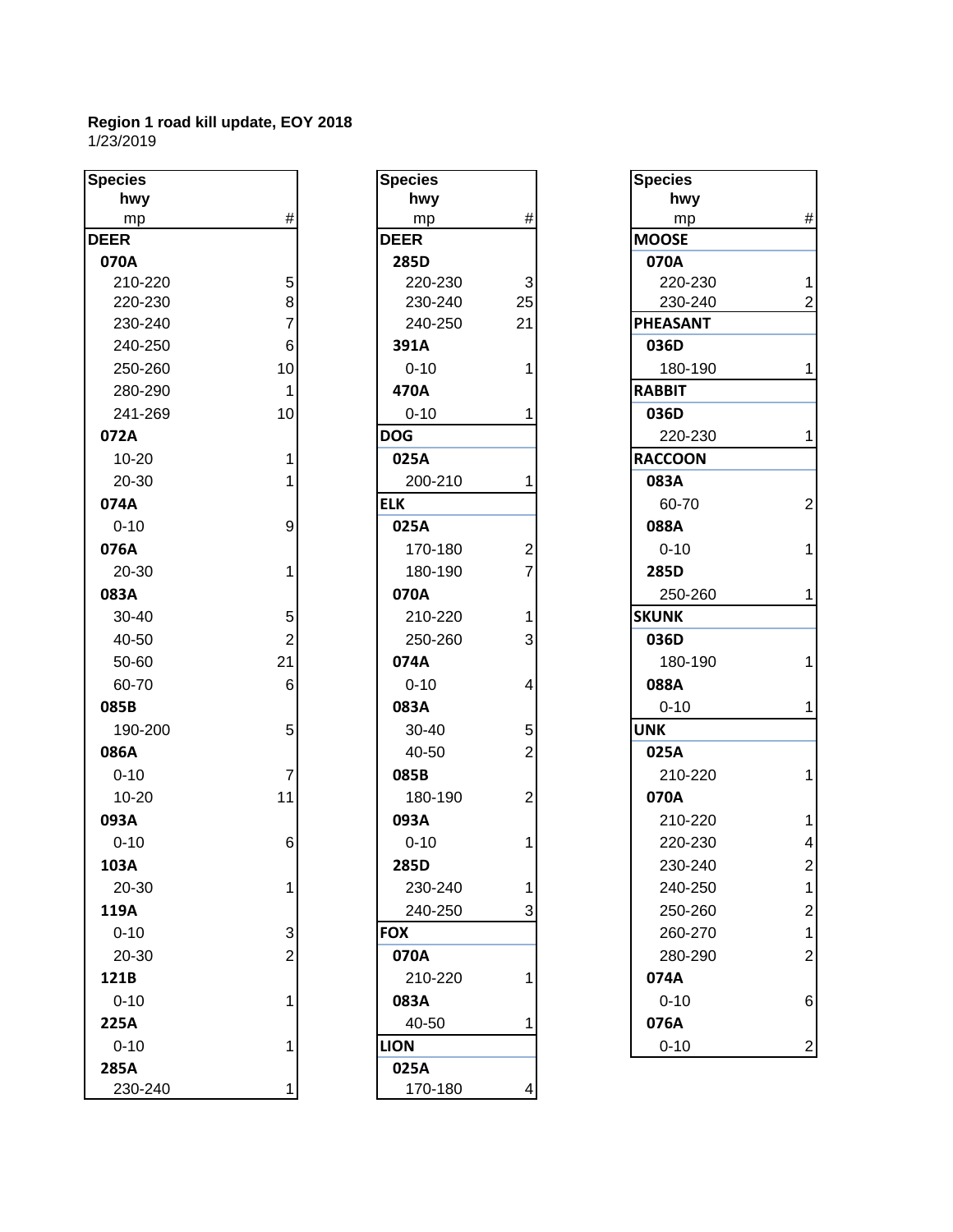| <b>Species</b> |                | <b>Patrols reporting</b> |
|----------------|----------------|--------------------------|
| hwy            |                | 1501                     |
| mp             | #              | 1502                     |
| <b>UNK</b>     |                | 1503                     |
| 083A           |                | 1506                     |
| $30 - 40$      | 1              | 1509                     |
| 086A           |                | 1510                     |
| 10-20          | 1              | 1511                     |
| 093A           |                | 1515                     |
| $0 - 10$       | $\overline{2}$ | 1516                     |
| 10-20          | 1              | 1517                     |
| 285D           |                | 1518                     |
| 230-240        | $\overline{2}$ | 1520                     |
| 240-250        | 4              | 1521                     |
| 250-260        | 1              | 1522                     |
| 470A           |                | 1524                     |
| $0 - 10$       | 4              | 1525                     |
| 10-20          | 1              | 1526                     |
|                |                | 1500                     |

| <sup>9</sup> atrol <u>s reporting</u> |
|---------------------------------------|
| 1501                                  |
| 1502                                  |
| 1503                                  |
| 1506                                  |
| 1509                                  |
| 1510                                  |
| 1511                                  |
| 1515                                  |
| 1516                                  |
| 1517                                  |
| 1518                                  |
| 1520                                  |
| 1521                                  |
| 1522                                  |
| 1524                                  |
| 1525                                  |
| 1526                                  |
| 1528                                  |
| 1530                                  |
| 1927                                  |
| 1930                                  |
| 1934                                  |
| 1935                                  |
| 1936                                  |
| 1937                                  |
| 1940                                  |
| 1941                                  |
| 1945                                  |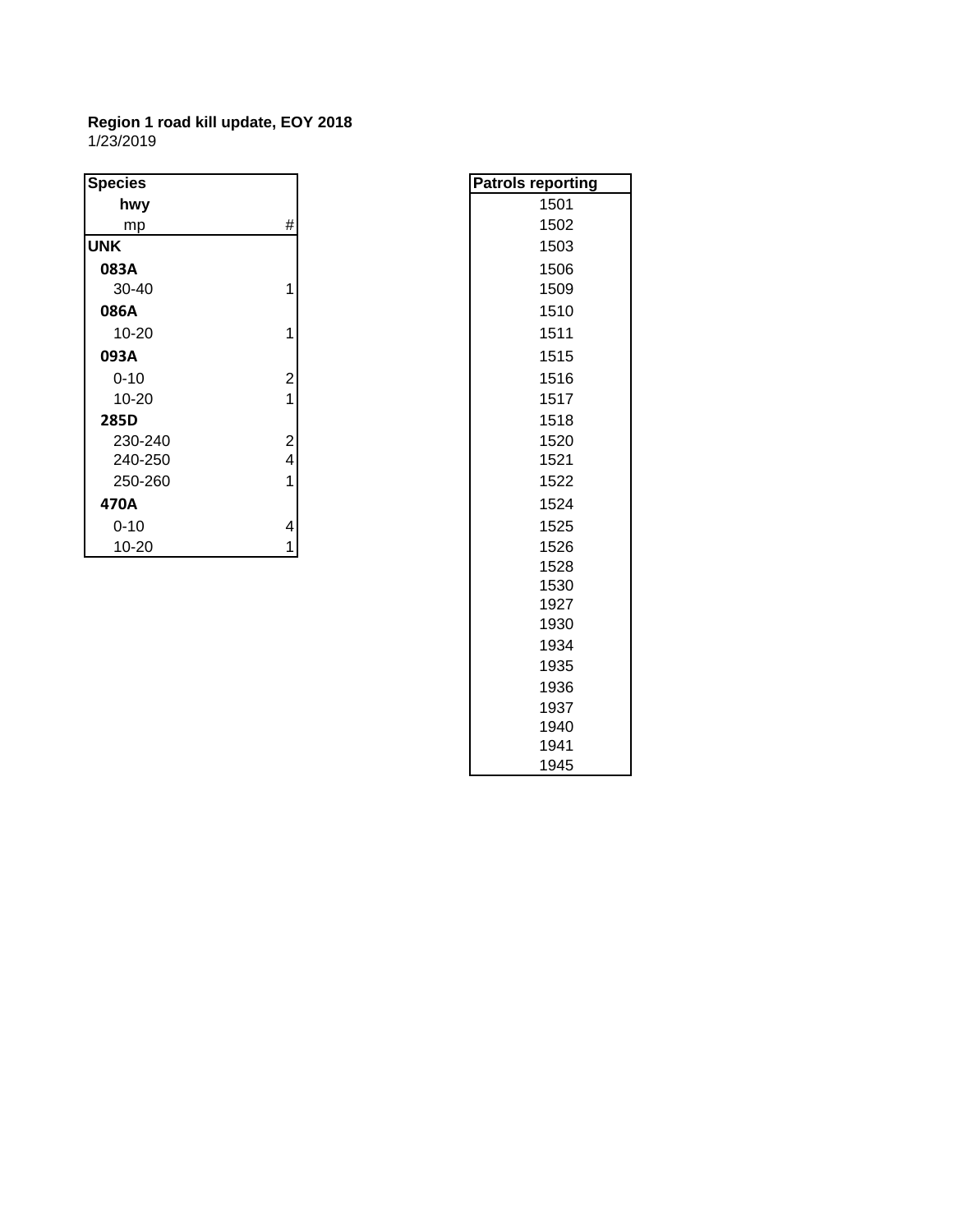# **Region 2 road kill update, EOY 2018** 1/23/2019 Totals from CDOT personnel

Total number of reported animals killed: 651

**Note:** Due to a possible compromise in the data, all calculations January - March have been excluded from this report

| BY MONTH | 2014 | 2015 | 2016 | 2017 | 2018 |
|----------|------|------|------|------|------|
| Jan      | 20   | 14   | 34   | 35   | ۰    |
| Feb      | 18   | 22   | 45   | 43   |      |
| Mar      | 28   | 24   | 74   | 81   |      |
| Apr      | 58   | 54   | 89   | 54   | 31   |
| May      | 62   | 31   | 77   | 65   | 98   |
| Jun      | 59   | 214  | 86   | 97   | 61   |
| Jul      | 53   | 81   | 69   | 88   | 99   |
| Aug      | 38   | 71   | 73   | 53   | 57   |
| Sep      | 81   | 84   | 87   | 48   | 69   |
| Oct      | 83   | 112  | 127  | 88   | 92   |
| Nov      | 79   | 94   | 108  | 96   | 90   |
| Dec      | 53   | 81   | 57   | 77   | 54   |
| Total    | 632  | 882  | 926  | 825  | 651  |

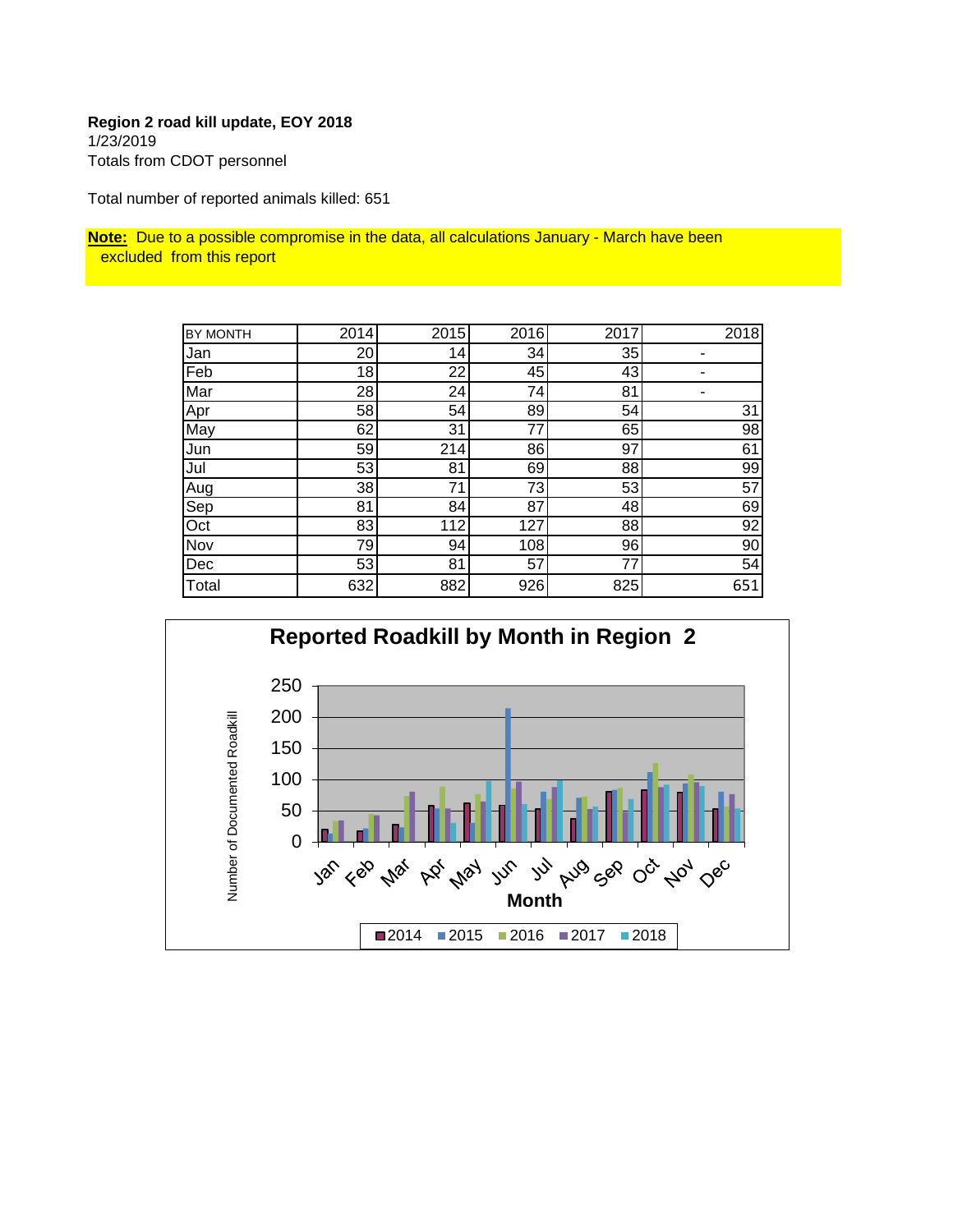| 2018 BY SPECIES  |              | <b>SPECIES BY MONTH</b> |    | SPECIES BY MONTH |                |
|------------------|--------------|-------------------------|----|------------------|----------------|
| <b>BADGER</b>    |              | July                    |    | <b>November</b>  |                |
| <b>BEAR</b>      |              | <b>COYOTE</b>           | 3  | <b>DEER</b>      | 65             |
| <b>BOBCAT</b>    |              | <b>DEER</b>             | 62 | <b>ELK</b>       | 12             |
| <b>CAT</b>       |              | <b>ELK</b>              |    | <b>FOX</b>       | $\overline{2}$ |
| <b>CHICKEN</b>   |              | <b>HORSE</b>            |    | <b>HAWK</b>      |                |
| <b>COW</b>       |              | <b>PRONGHORN</b>        |    | <b>SKUNK</b>     | $\overline{a}$ |
| COYOTE           |              | <b>SKUNK</b>            |    | <b>UNK</b>       | 8              |
| <b>DEER</b>      | 402          | <b>UNK</b>              | 26 | <b>December</b>  |                |
| <b>DOG</b>       | 5            | <b>August</b>           |    | <b>CAT</b>       | $\overline{2}$ |
| <b>ELK</b>       | 58           | <b>BADGER</b>           | 2  | <b>DEER</b>      | 41             |
| <b>FOX</b>       | 3            | <b>CHICKEN</b>          |    | <b>DOG</b>       | $\overline{2}$ |
| <b>HAWK</b>      |              | <b>COYOTE</b>           |    | <b>ELK</b>       | 6              |
| <b>HORSE</b>     |              | <b>DEER</b>             | 38 | <b>RACCOON</b>   |                |
| <b>MOOSE</b>     |              | ELK.                    |    | <b>UNK</b>       | 2              |
| <b>OWL</b>       |              | <b>PRONGHORN</b>        |    |                  |                |
| <b>PIG</b>       |              | <b>RACCOON</b>          |    |                  |                |
| <b>PORCUPINE</b> |              | <b>TURKEY</b>           |    |                  |                |
| <b>PRONGHORN</b> | 9            | <b>UNK</b>              |    |                  |                |
| <b>RACCOON</b>   | 22           | September               |    |                  |                |
| <b>SKUNK</b>     | 6            | <b>BOBCAT</b>           |    |                  |                |
| <b>TURKEY</b>    | $\mathbf{2}$ | <b>CAT</b>              |    |                  |                |

|                         |                | レレレい             | ັບເ |
|-------------------------|----------------|------------------|-----|
| <b>SPECIES BY MONTH</b> |                | <b>ELK</b>       | 7   |
| <b>April</b>            |                | <b>MOOSE</b>     | 1   |
| <b>DEER</b>             | 21             | <b>OWL</b>       | 1   |
| <b>ELK</b>              | 3              | <b>RACCOON</b>   | 13  |
| <b>MOOSE</b>            |                | <b>UNK</b>       | 11  |
| <b>UNK</b>              | 6              | <b>October</b>   |     |
| May                     |                | <b>COW</b>       | 1   |
| <b>DEER</b>             | 48             | <b>DEER</b>      | 61  |
| <b>DOG</b>              | 1              | <b>DOG</b>       | 1   |
| <b>ELK</b>              | 9              | <b>ELK</b>       | 15  |
| <b>PRONGHORN</b>        | $\overline{2}$ | <b>FOX</b>       | 1   |
| <b>UNK</b>              | 38             | <b>PORCUPINE</b> | 1   |
| June                    |                | <b>RACCOON</b>   | 3   |
| <b>BEAR</b>             | 1              | <b>UNK</b>       | 9   |
| <b>DEER</b>             | 35             |                  |     |
| <b>DOG</b>              | 1              |                  |     |
| <b>ELK</b>              | 2              |                  |     |
| <b>PIG</b>              | 3              |                  |     |
| <b>PRONGHORN</b>        | 5              |                  |     |
| <b>RACCOON</b>          | 4              |                  |     |
| <b>UNK</b>              | 10             |                  |     |

| 2018 BY SPECIES         |                 | <b>SPECIES BY MONTH</b> |                |
|-------------------------|-----------------|-------------------------|----------------|
| <b>BADGER</b>           | $\overline{2}$  | July                    |                |
| <b>BEAR</b>             | 1               | COYOTE                  | $\overline{3}$ |
| <b>BOBCAT</b>           | 1               | <b>DEER</b>             | 62             |
| <b>CAT</b>              | 3               | <b>ELK</b>              | $\mathbf{2}$   |
| <b>CHICKEN</b>          | 3               | <b>HORSE</b>            | $\overline{1}$ |
| COW                     | 1               | <b>PRONGHORN</b>        | $\mathbf{1}$   |
| <b>COYOTE</b>           | $\overline{7}$  | <b>SKUNK</b>            | $\overline{4}$ |
| <b>DEER</b>             | 402             | <b>UNK</b>              | 26             |
| <b>DOG</b>              | 5               | <b>August</b>           |                |
| <b>ELK</b>              | 58              | <b>BADGER</b>           | $\frac{2}{3}$  |
| <b>FOX</b>              | 3               | <b>CHICKEN</b>          |                |
| <b>HAWK</b>             | 1               | <b>COYOTE</b>           | $\mathbf{1}$   |
| <b>HORSE</b>            | 1               | <b>DEER</b>             | 38             |
| <b>MOOSE</b>            | $\overline{2}$  | <b>ELK</b>              | $\overline{2}$ |
| <b>OWL</b>              | 1               | <b>PRONGHORN</b>        | $\mathbf{1}$   |
| PIG                     | 3               | <b>RACCOON</b>          | $\mathbf{1}$   |
| <b>PORCUPINE</b>        | 1               | <b>TURKEY</b>           | $\overline{2}$ |
| <b>PRONGHORN</b>        | 9               | <b>UNK</b>              | $\overline{7}$ |
| <b>RACCOON</b>          | 22              | September               |                |
| <b>SKUNK</b>            | 6               | <b>BOBCAT</b>           | $\overline{1}$ |
| <b>TURKEY</b>           | $\overline{2}$  | <b>CAT</b>              | 1              |
| <b>UNK</b>              | 117             | <b>COYOTE</b>           | 3              |
|                         |                 | <b>DEER</b>             | 31             |
| <b>SPECIES BY MONTH</b> |                 | <b>ELK</b>              | $\overline{7}$ |
| <b>April</b>            |                 | <b>MOOSE</b>            | 1              |
| <b>DEER</b>             | $\overline{21}$ | <b>OWL</b>              | 1              |
| <b>ELK</b>              | 3               | <b>RACCOON</b>          | 13             |
| <b>MOOSE</b>            | 1               | <b>UNK</b>              | 11             |
| <b>UNK</b>              | 6               | <b>October</b>          |                |
| May                     |                 | COW                     | 1              |
| <b>DEER</b>             | 48              | <b>DEER</b>             | 61             |
| <b>DOG</b>              | 1               | <b>DOG</b>              | 1              |
| <b>ELK</b>              | 9               | <b>ELK</b>              | 15             |
| <b>PRONGHORN</b>        | $\overline{2}$  | <b>FOX</b>              | $\mathbf{1}$   |
| <b>UNK</b>              | 38              | <b>PORCUPINE</b>        | 1              |
| June                    |                 | <b>RACCOON</b>          | $\overline{3}$ |
| <b>BEAR</b>             | $\overline{1}$  | <b>UNK</b>              | $\mathsf{g}$   |

| SPECIES BY MONTH |                |
|------------------|----------------|
| <b>November</b>  |                |
| DEER             | 65             |
| <b>ELK</b>       | 12             |
| <b>FOX</b>       | $\overline{2}$ |
| HAWK             | $\mathbf{1}$   |
| <b>SKUNK</b>     | $\overline{c}$ |
| UNK              | 8              |
| <b>December</b>  |                |
| CAT              | 2              |
| DEER             | 41             |
| <b>DOG</b>       | $\overline{c}$ |
| ELK              | 6              |
| RACCOON          | 1              |
| UNK              | 2              |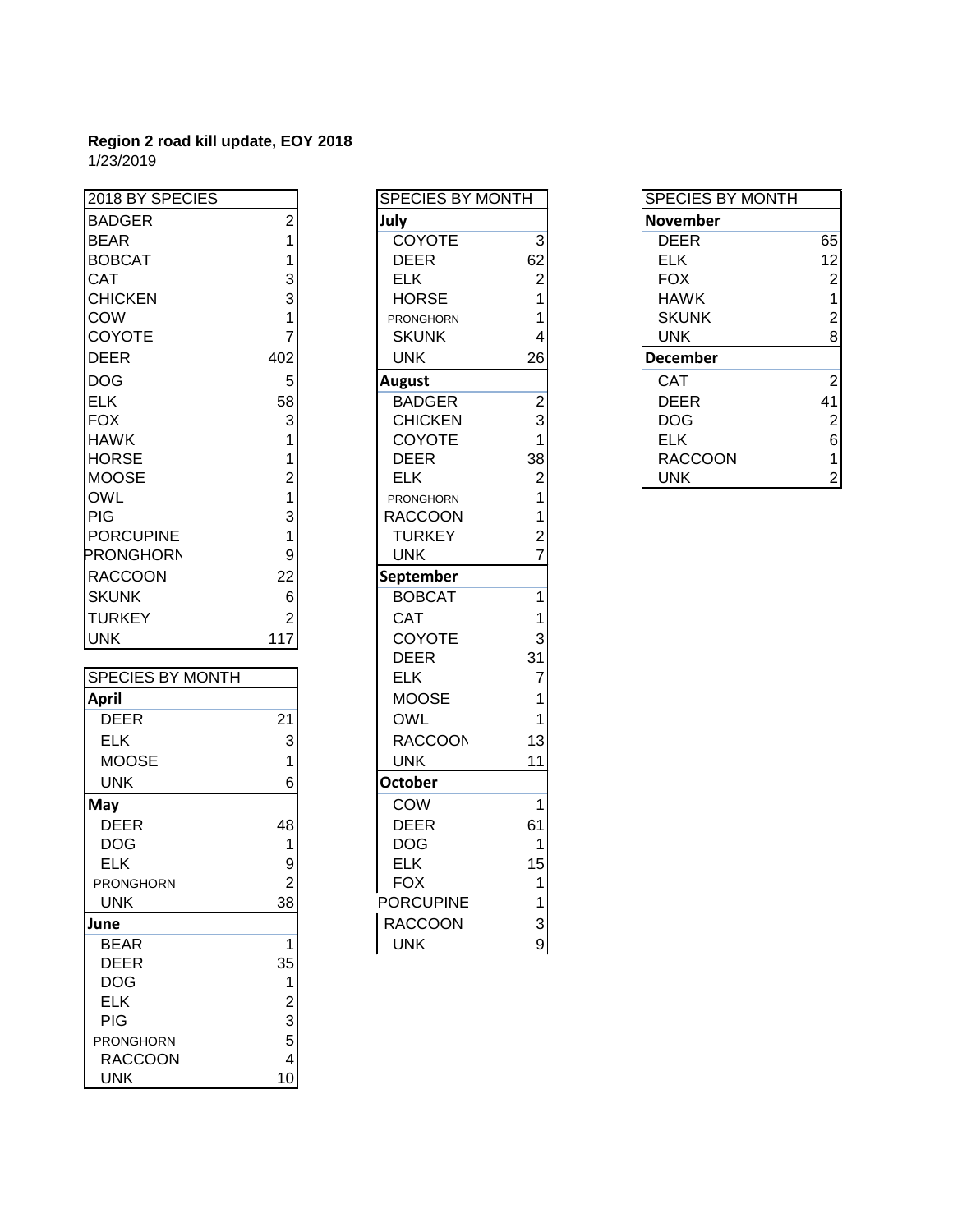| hwy       |                           | hwy       |                | hwy       |                |
|-----------|---------------------------|-----------|----------------|-----------|----------------|
| mp        | $\#$                      | mp        | #              | mp        | #              |
| 009A      |                           | 025A      |                | 067F      |                |
| $0 - 10$  | 7                         | 90-100    |                | 50-60     | 1              |
| $10 - 20$ | 8                         | 100-110   |                | 60-70     | $\overline{a}$ |
| 20-30     | 5                         | 110-120   |                | 069A      |                |
| 30-40     |                           | 120-130   |                | 40-50     | $\overline{2}$ |
| 009B      |                           | 130-140   | 9              | 60-70     | 11             |
| 40-50     | 1                         | 140-150   | 6              | 70-80     | 5              |
| 50-60     | 4                         | 150-160   |                | 80-90     | $\overline{2}$ |
| 60-70     |                           | 045A      |                | 078A      |                |
| 009C      |                           | $0 - 10$  |                | $10 - 20$ | 5              |
| 60-70     | $\overline{c}$            | 047A      |                | 20-30     | $\overline{7}$ |
| 70-80     | $\overline{2}$            | $0 - 10$  | 1              | 30-40     | 5              |
| 010A      |                           | 050A      |                | 083A      |                |
| $0 - 10$  | 1                         | 240-250   | 3              | $20 - 30$ | 4              |
| 30-40     |                           | 250-260   |                | 089A      |                |
| 012A      |                           | 260-270   | 3              | $10 - 20$ | $\overline{2}$ |
| $0 - 10$  | $\ensuremath{\mathsf{3}}$ | 270-280   | 22             | 094A      |                |
| $10 - 20$ | $\overline{2}$            | 280-290   | 16             | $0 - 10$  | 17             |
| 021B      |                           | 290-300   | 3              | $10 - 20$ | 12             |
| 150-160   | 4                         | 050B      |                | 20-30     | $\overline{a}$ |
| 024A      |                           | 310-320   | 6              | $30 - 40$ | $\overline{a}$ |
| 220-230   |                           | 320-330   | $\overline{9}$ | 096A      |                |
| 240-250   | 2                         | 330-340   | 5              | $0 - 10$  | 3              |
| 250-260   | 4                         | 340-350   |                | $10 - 20$ | 3              |
| 260-270   | 12                        | 350-360   | 12             | 20-30     | 10             |
| 270-280   | 11                        | 360-370   | 15             | 40-50     | $\overline{a}$ |
| 280-290   | 39                        | 370-380   | 10             | 50-60     | $\overline{1}$ |
| 290-300   | 36                        | 380-390   | 10             | 096B      |                |
| 300-310   | 21                        | 400-410   |                | 80-90     | 1              |
| 024G      |                           | 440-450   | 6              | 096D      |                |
| 310-320   | $\,6$                     | 450-460   | 5              | 180-190   | 5              |
| 320-330   | $\vert 5 \vert$           | 460-470   | 2              | 115A      |                |
| 330-340   | 1                         | 050C      |                | $0 - 10$  | 22             |
| 340-350   | 8                         | $0 - 10$  | $\overline{2}$ | $10 - 20$ | $\overline{a}$ |
| 025A      |                           | 067A      |                | 20-30     | $\overline{7}$ |
| $10 - 20$ | $\overline{3}$            | $0 - 10$  | 6              | 30-40     | 17             |
| 20-30     | $\overline{1}$            | $10 - 20$ | 5              | 40-50     | 18             |
| 30-40     | $\mathbf{3}$              | 067D      |                | 116A      |                |
| 50-60     |                           | 70-80     | 1              | $0 - 10$  | 1              |
| 60-70     | $\frac{2}{7}$             | 80-90     | 1              |           |                |
| 70-80     | $\frac{2}{1}$             |           |                |           |                |
| 80-90     |                           |           |                |           |                |

| hwy                      |                 | hwy       |                 | hwy       |
|--------------------------|-----------------|-----------|-----------------|-----------|
| mp                       | #               | mp        | #               | mp        |
| V                        |                 | 025A      |                 | 067F      |
| $\overline{0}$           | 7               | 90-100    | 4               | 50-60     |
| $-20$                    | 8               | 100-110   | $\overline{1}$  | 60-70     |
| $-30$                    | 5               | 110-120   | 1               | 069A      |
| -40                      |                 | 120-130   | 1               | 40-50     |
|                          |                 | 130-140   | 9               | 60-70     |
| $-50$                    | 1               | 140-150   | 6               | 70-80     |
| -60                      | 4               | 150-160   | $\overline{2}$  | 80-90     |
| -70                      | 1               | 045A      |                 | 078A      |
|                          |                 | $0 - 10$  | 1               | $10 - 20$ |
| $-70$                    | 2               | 047A      |                 | 20-30     |
| -80                      | $\overline{2}$  | $0 - 10$  | 1               | 30-40     |
| $\overline{\phantom{0}}$ |                 | 050A      |                 | 083A      |
| $\overline{0}$           | 1               | 240-250   | 3               | 20-30     |
| -40                      | 1               | 250-260   | 1               | 089A      |
| V                        |                 | 260-270   | 3               | 10-20     |
| $\overline{0}$           | 3               | 270-280   | 22              | 094A      |
| -20                      | $\overline{2}$  | 280-290   | 16              | $0 - 10$  |
|                          |                 | 290-300   | 3               | $10 - 20$ |
| $0 - 160$                | 4               | 050B      |                 | 20-30     |
|                          |                 | 310-320   | $6\phantom{1}6$ | 30-40     |
| 0-230                    | 1               | 320-330   | $\overline{9}$  | 096A      |
| 0-250                    | $\overline{c}$  | 330-340   | 5               | $0 - 10$  |
| 0-260                    | $\overline{4}$  | 340-350   | $\overline{7}$  | $10 - 20$ |
| 0-270                    | 12              | 350-360   | 12              | 20-30     |
| 0-280                    | 11              | 360-370   | 15              | 40-50     |
| 0-290                    | 39              | 370-380   | 10              | 50-60     |
| 0-300                    | 36              | 380-390   | 10              | 096B      |
| 0-310                    | 21              | 400-410   | 1               | 80-90     |
|                          |                 | 440-450   | 6               | 096D      |
| $0 - 320$                | $6\phantom{1}6$ | 450-460   | 5               | 180-190   |
| 0-330                    | 5               | 460-470   | 2               | 115A      |
| 0-340                    | 1               | 050C      |                 | $0 - 10$  |
| 0-350                    | 8               | $0 - 10$  | $\overline{2}$  | 10-20     |
|                          |                 | 067A      |                 | 20-30     |
| $-20$                    | 3               | $0 - 10$  | 6               | 30-40     |
| -30                      | $\overline{1}$  | $10 - 20$ | 5               | 40-50     |
| -40                      | 3               | 067D      |                 | 116A      |
| -60                      | $\overline{2}$  | 70-80     | 1               | $0 - 10$  |
| .70                      |                 | $80-90$   | 1               |           |

| hwy       |                 |           | hwy     |                  | hwy       |                 |
|-----------|-----------------|-----------|---------|------------------|-----------|-----------------|
| mp        | #               |           | mp      | $\#$             | mp        | $\#$            |
| )9A       |                 | 025A      |         |                  | 067F      |                 |
| $0 - 10$  |                 |           | 90-100  | 4                | 50-60     | $\mathbf{1}$    |
| $10 - 20$ | 8               |           | 100-110 |                  | 60-70     | $\mathbf{2}$    |
| 20-30     | 5               |           | 110-120 |                  | 069A      |                 |
| 30-40     |                 |           | 120-130 |                  | 40-50     | $\overline{2}$  |
| )9B       |                 |           | 130-140 | 9                | 60-70     | 11              |
| 40-50     |                 |           | 140-150 | 6                | 70-80     | $\overline{5}$  |
| 50-60     | 4               |           | 150-160 | 2                | 80-90     | $\overline{2}$  |
| 60-70     |                 | 045A      |         |                  | 078A      |                 |
| )9C       |                 | $0 - 10$  |         | 1                | $10 - 20$ | 5 <sup>1</sup>  |
| 60-70     | 2               | 047A      |         |                  | 20-30     | $\overline{7}$  |
| 70-80     | $\overline{2}$  | $0 - 10$  |         | 1                | 30-40     | 5 <sup>1</sup>  |
| LOA       |                 | 050A      |         |                  | 083A      |                 |
| $0 - 10$  |                 |           | 240-250 | 3                | 20-30     | $\vert 4 \vert$ |
| 30-40     |                 |           | 250-260 |                  | 089A      |                 |
| L2A       |                 |           | 260-270 | 3                | $10 - 20$ | $\mathbf{2}$    |
| $0 - 10$  | 3               |           | 270-280 | 22               | 094A      |                 |
| 10-20     | 2               |           | 280-290 | 16               | $0 - 10$  | 17              |
| 21B       |                 |           | 290-300 | 3                | $10 - 20$ | 12              |
| 150-160   |                 | 050B      |         |                  | 20-30     | $\mathbf{2}$    |
| 24A       |                 |           | 310-320 | $6\phantom{1}6$  | 30-40     | $\overline{2}$  |
| 220-230   |                 |           | 320-330 | $\overline{9}$   | 096A      |                 |
| 240-250   |                 |           | 330-340 | 5                | $0 - 10$  | $\overline{3}$  |
| 250-260   |                 |           | 340-350 | 7                | $10 - 20$ | $\overline{3}$  |
| 260-270   | 12              |           | 350-360 | 12               | 20-30     | 10              |
| 270-280   | 11              |           | 360-370 | 15               | 40-50     | $\mathbf{2}$    |
| 280-290   | 39              |           | 370-380 | 10               | 50-60     | $\overline{1}$  |
| 290-300   | 36              |           | 380-390 | 10               | 096B      |                 |
| 300-310   | 21              |           | 400-410 | 1                | 80-90     | $\mathbf{1}$    |
| 24G       |                 |           | 440-450 | 6                | 096D      |                 |
| 310-320   | $6\phantom{1}6$ |           | 450-460 | 5                | 180-190   | $\overline{5}$  |
| 320-330   | 5               |           | 460-470 | 2                | 115A      |                 |
| 330-340   | 1               | 050C      |         |                  | $0 - 10$  | 22              |
| 340-350   | 8               | $0 - 10$  |         | $\boldsymbol{2}$ | 10-20     | $\mathbf{2}$    |
| 25A       |                 | 067A      |         |                  | 20-30     | $\overline{7}$  |
| 10-20     | 3               | $0 - 10$  |         | 6                | $30 - 40$ | 17              |
| 20-30     | $\overline{1}$  | $10 - 20$ |         | 5                | 40-50     | 18              |
| 30-40     | $\vert 3 \vert$ | 067D      |         |                  | 116A      |                 |
| 50-60     | $\overline{2}$  | 70-80     |         | 1                | $0 - 10$  | $\mathbf{1}$    |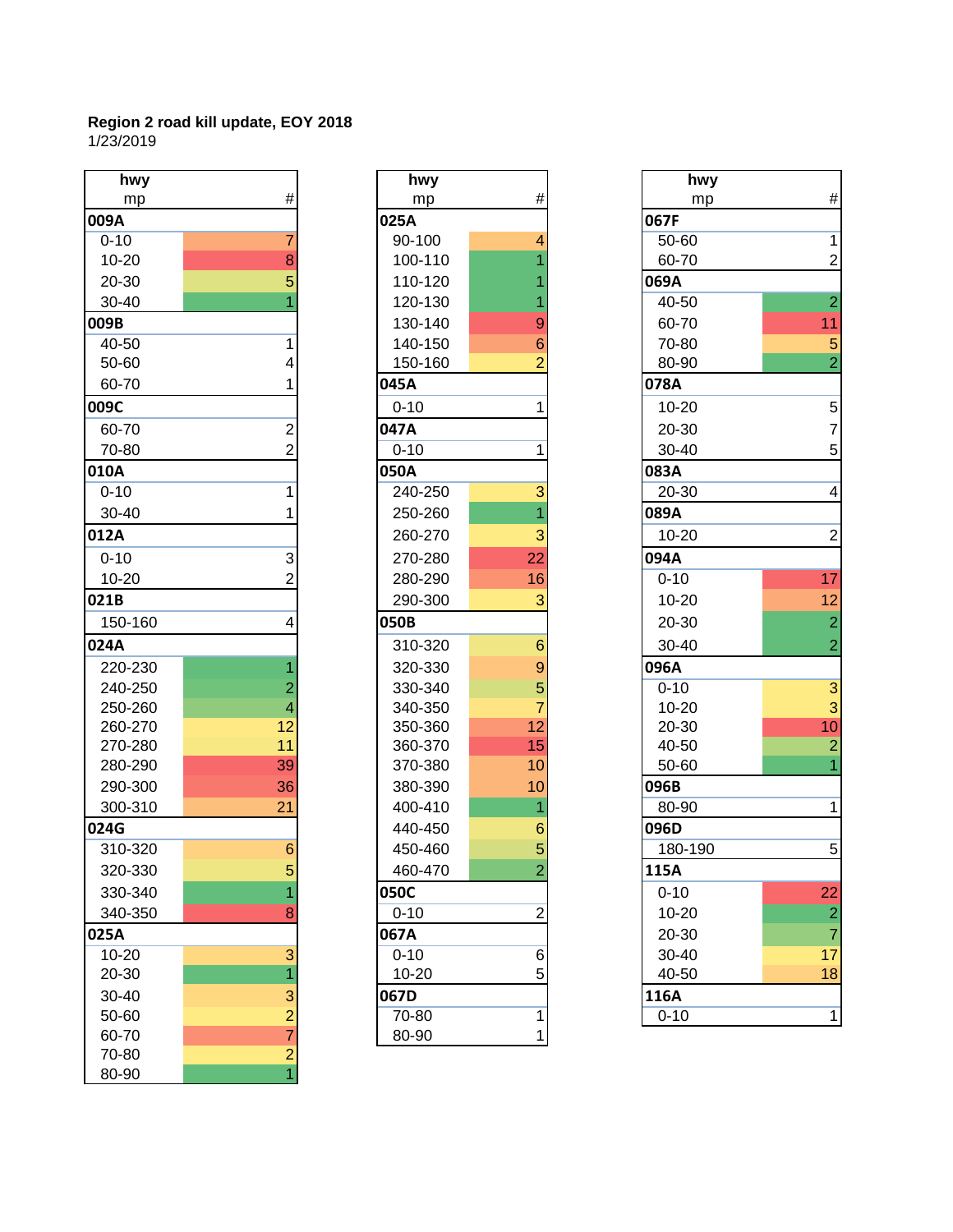| hwy         |                | <b>Species</b> |                | <b>Species</b> |                          |
|-------------|----------------|----------------|----------------|----------------|--------------------------|
| mp          | $\#$           | hwy            |                | hwy            |                          |
| <b>160A</b> |                | mp             | #              | mp             | #                        |
| 280-290     | 6              | <b>BADGER</b>  |                | <b>DEER</b>    |                          |
| 290-300     |                | 094A           |                | 009B           |                          |
| 300-310     | 8              | $10 - 20$      | 2              | 50-60          |                          |
| <b>160C</b> |                | <b>BEAR</b>    |                | 010A           |                          |
| 340-350     |                | 024A           |                | $0 - 10$       | 1                        |
| 370-380     |                | 280-290        |                | 012A           |                          |
| 165A        |                | <b>BOBCAT</b>  |                | $0 - 10$       | 3                        |
| 20-30       | 5              | 050B           |                | $10 - 20$      | $\overline{2}$           |
| 30-40       | 6              | 350-360        |                | 021B           |                          |
| 207A        |                | <b>CAT</b>     |                | 150-160        | 3                        |
| $0 - 10$    | 3              | 024G           |                | 024A           |                          |
| <b>231A</b> |                | 310-320        |                | 220-230        | 1                        |
| $0 - 10$    |                | 050B           |                | 250-260        | 3                        |
| <b>285D</b> |                | 360-370        |                | 260-270        | 8                        |
| 160-170     | 17             | <b>CHICKEN</b> |                | 270-280        | 10                       |
| 170-180     | 1              | 094A           |                | 280-290        | 38                       |
| 180-190     | $\overline{2}$ | $10 - 20$      | 3              | 290-300        | 36                       |
| 190-200     | $\overline{9}$ | <b>COW</b>     |                | 300-310        | 20                       |
| 200-210     | 4              | 160A           |                | 024G           |                          |
| 210-220     | $\overline{2}$ | 300-310        |                | 310-320        | $\overline{\mathcal{A}}$ |
| 220-230     | 23             | <b>COYOTE</b>  |                | 320-330        | 5                        |
| <b>287A</b> |                | 009A           |                | 330-340        | 1                        |
| 30-40       |                | 20-30          |                | 340-350        | 8                        |
| 287B        |                | 024A           |                | 025A           |                          |
| 110-120     | 5 <sup>1</sup> | 240-250        | $\overline{2}$ | $10 - 20$      | $\mathcal{P}$            |

| <b>Species</b> |                     | <b>Specie</b> |
|----------------|---------------------|---------------|
| hwy            |                     | h             |
| mp             | #                   | ľ             |
| <b>BADGER</b>  |                     | <b>DEER</b>   |
| 094A           |                     | 009B          |
| 10-20          | $\overline{c}$      | $50-$         |
| <b>BEAR</b>    |                     | 010A          |
| 024A           |                     | $0 - 1$       |
| 280-290        | 1                   | 012A          |
| <b>BOBCAT</b>  |                     | $0 - 1$       |
| 050B           |                     | $10 - 2$      |
| 350-360        | 1                   | 021B          |
| <b>CAT</b>     |                     | 150           |
| 024G           |                     | 024A          |
| 310-320        | 1                   | 220           |
| 050B           |                     | 250           |
| 360-370        | 2                   | 260           |
| <b>CHICKEN</b> |                     | 270           |
| 094A           |                     | 280           |
| 10-20          | 3                   | 290           |
| <b>COW</b>     |                     | 300           |
| 160A           |                     | 024G          |
| 300-310        | 1                   | 310           |
| <b>COYOTE</b>  |                     | 320           |
| 009A           |                     | 330           |
| 20-30          | 1                   | 340           |
| 024A           |                     | 025A          |
| 240-250        | $\overline{c}$      | $10 - 1$      |
| 050A           |                     | $50-$         |
| 280-290        | 1                   | $60 -$        |
| 115A           |                     | $70-$         |
| 30-40          | 1                   | $90-$         |
| 160A           |                     | 100           |
| 300-310        | 1                   | 110           |
| 285D           |                     | 130           |
| 220-230        | 1                   | 140           |
| <b>DEER</b>    |                     | 150           |
| 009A           |                     | 045A          |
| $0 - 10$       | $\overline{7}$      | $0 - 1$       |
| 10-20          | $\overline{7}$<br>4 | 047A          |
| 20-30<br>30-40 | 1                   | $0 - 1$       |
|                |                     |               |

| hwy      |                | <b>Species</b> |   | <b>Species</b> |                           |
|----------|----------------|----------------|---|----------------|---------------------------|
| mp       | #              | hwy            |   | hwy            |                           |
| 50A      |                | mp             | # | mp             | $\#$                      |
| 280-290  | 6              | <b>BADGER</b>  |   | <b>DEER</b>    |                           |
| 290-300  |                | 094A           |   | 009B           |                           |
| 300-310  | 8              | $10 - 20$      | 2 | 50-60          |                           |
| 50C      |                | <b>BEAR</b>    |   | 010A           |                           |
| 340-350  |                | 024A           |   | $0 - 10$       |                           |
| 370-380  |                | 280-290        |   | 012A           |                           |
| 55A      |                | <b>BOBCAT</b>  |   | $0 - 10$       | 3                         |
| 20-30    | 5              | 050B           |   | 10-20          | $\overline{2}$            |
| 30-40    | 6              | 350-360        |   | 021B           |                           |
| )7A      |                | <b>CAT</b>     |   | 150-160        | 3                         |
| $0 - 10$ | 3              | 024G           |   | 024A           |                           |
| 31A      |                | 310-320        |   | 220-230        |                           |
| $0 - 10$ |                | 050B           |   | 250-260        | $\ensuremath{\mathsf{3}}$ |
| 35D      |                | 360-370        | 2 | 260-270        | 8                         |
| 160-170  | 17             | <b>CHICKEN</b> |   | 270-280        | 10                        |
| 170-180  |                | 094A           |   | 280-290        | 38                        |
| 180-190  | 2              | $10 - 20$      | 3 | 290-300        | 36                        |
| 190-200  | 9              | <b>COW</b>     |   | 300-310        | 20                        |
| 200-210  |                | 160A           |   | 024G           |                           |
| 210-220  | 2              | 300-310        |   | 310-320        | $\overline{\mathbf{4}}$   |
| 220-230  | 23             | <b>COYOTE</b>  |   | 320-330        | 5                         |
| 37A      |                | 009A           |   | 330-340        | 1                         |
| 30-40    |                | 20-30          |   | 340-350        | 8                         |
| 37B      |                | 024A           |   | 025A           |                           |
| 110-120  | 5 <sup>1</sup> | 240-250        | 2 | 10-20          | $\overline{\mathbf{c}}$   |
|          |                | 050A           |   | 50-60          | $\overline{c}$            |
|          |                | 280-290        | 1 | 60-70          | 1                         |
|          |                | 115A           |   | 70-80          | $\overline{\mathbf{c}}$   |
|          |                | 30-40          | 1 | 90-100         | 3                         |
|          |                | 160A           |   | 100-110        |                           |
|          |                | 300-310        | 1 | 110-120        | 1                         |
|          |                | 285D           |   | 130-140        | 9                         |
|          |                | 220-230        |   | 140-150        | $\boldsymbol{6}$          |
|          |                | <b>DEER</b>    |   | 150-160        | $\overline{c}$            |
|          |                | 009A           |   | 045A           |                           |
|          |                | $0 - 10$       | 7 | $0 - 10$       |                           |
|          |                | $10 - 20$      | 7 | 047A           |                           |
|          |                | 20-30          | 4 | $0 - 10$       | 1                         |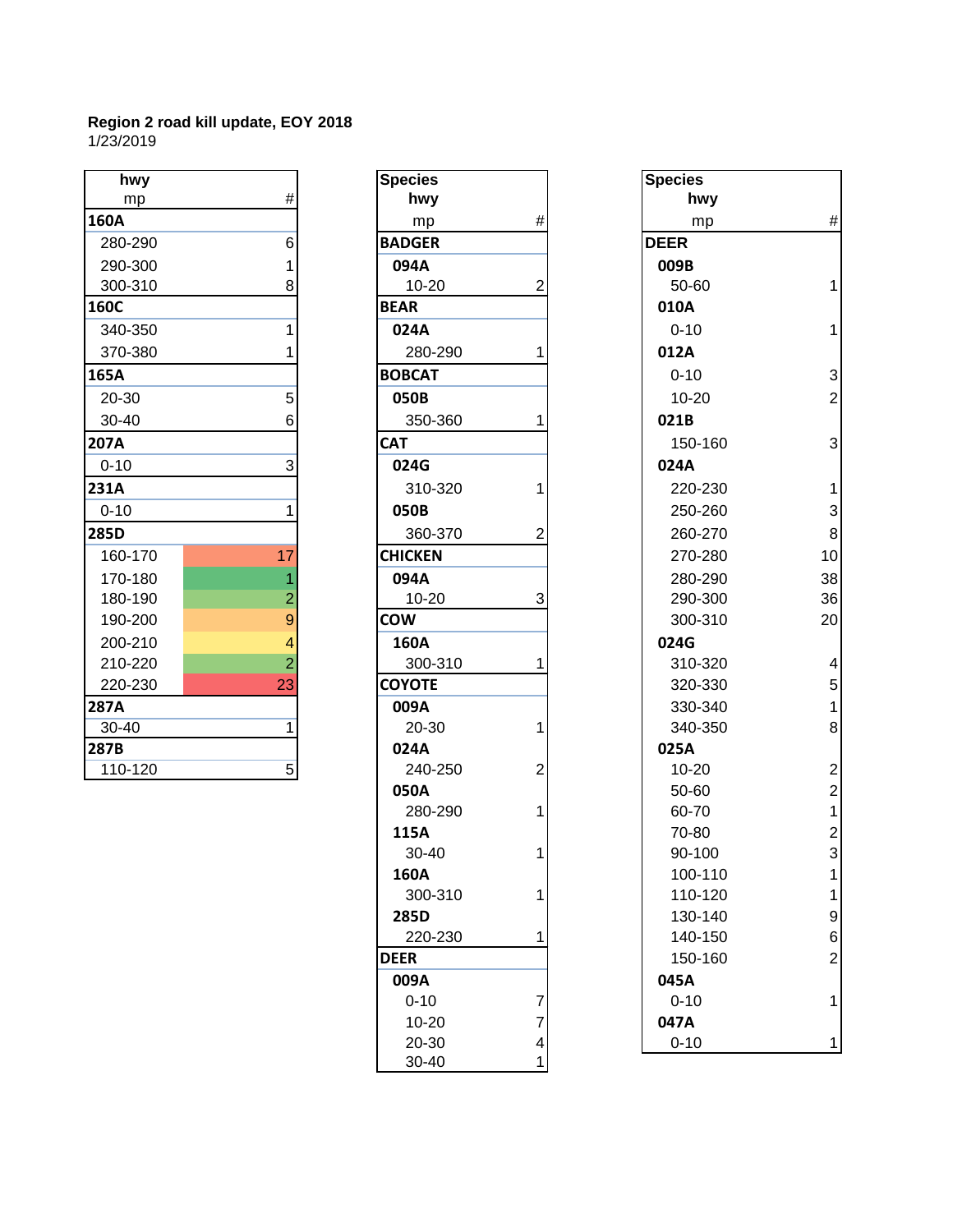1/23/2019

| <b>Species</b> |                |                |                |                |                |
|----------------|----------------|----------------|----------------|----------------|----------------|
| hwy            |                | <b>Species</b> |                | <b>Species</b> |                |
| mp             | #              | hwy            |                | hwy            |                |
| <b>DEER</b>    |                | mp             | #              | mp             | #              |
| 050A           |                | <b>DEER</b>    |                | <b>ELK</b>     |                |
| 240-250        | $\overline{c}$ | 096B           |                | 009A           |                |
| 250-260        | 1              | 80-90          | 1              | $10 - 20$      | 1              |
| 260-270        | 3              | 096D           |                | 009B           |                |
| 270-280        | 12             | 180-190        | 2              | 40-50          | 1              |
| 280-290        | 13             | 115A           |                | 50-60          | 3              |
| 290-300        | 3              | $0 - 10$       | $\overline{2}$ | 60-70          | 1              |
| 050B           |                | $10 - 20$      | 1              | 009C           |                |
| 330-340        | 1              | 20-30          | 7              | 60-70          | $\overline{2}$ |
| 340-350        | 1              | 30-40          | 13             | 010A           |                |
| 360-370        | 2              | 40-50          | 18             | 30-40          | 1              |
| 400-410        | 1              | 160A           |                | 021B           |                |
| 440-450        | 6              | 280-290        | 2              | 150-160        | 1              |
| 450-460        | 5              | 290-300        | 1              | 024A           |                |
| 067A           |                | 300-310        | 6              | 260-270        | $\overline{a}$ |
| $0 - 10$       | 4              | 160C           |                | 270-280        | 1              |
| $10 - 20$      | $\overline{2}$ | 340-350        | 1              | 300-310        | 1              |
| 067D           |                | 165A           |                | 025A           |                |
| 70-80          | 1              | 20-30          | 5              | $10 - 20$      |                |
| 80-90          |                | 30-40          | 6              | 120-130        |                |
| 067F           |                | 231A           |                | 60-70          |                |
| 60-70          | $\overline{c}$ | $0 - 10$       | 1              | 80-90          |                |
| 069A           |                | 285D           |                | 90-100         | 1              |
| 40-50          | $\overline{c}$ | 200-210        | 3              | 067F           |                |
| 60-70          | 10             | 210-220        | $\overline{2}$ | 50-60          | 1              |
| 70-80          | 5              | 220-230        | 20             | 069A           |                |
| 80-90          | $\overline{2}$ | 287A           |                | 60-70          | 1              |
| 078A           |                | 30-40          | 1              | 096A           |                |
| $10 - 20$      | 1              | 287B           |                | 10-20          | 1              |
| 20-30          | 1              | 110-120        | $\mathbf{1}$   | 115A           |                |
| 083A           |                | <b>DOG</b>     |                | 30-40          | 1              |
| 20-30          | 4              | 024A           |                | 160A           |                |
| 094A           |                | 260-270        |                | 280-290        | 4              |
| $0 - 10$       | 13             | 050B           |                | 285D           |                |
| 30-40          | $\overline{2}$ | 350-360        | 1              | 160-170        | 17             |
| 096A           |                | 360-370        |                | 170-180        | 1              |
| $0 - 10$       |                | 094A           |                | 180-190        | $\overline{c}$ |
| $10 - 20$      | $\frac{2}{2}$  | $0 - 10$       | 1              | 190-200        | 8              |
| 20-30          | 8              | 10-20          | 1              | 200-210        | 1              |
| 40-50          | $\overline{c}$ |                |                | 220-230        | $\overline{a}$ |
| 50-60          | $\mathbf 1$    |                |                |                |                |

| <b>Species</b> |                                                       |
|----------------|-------------------------------------------------------|
| hwy            |                                                       |
| mp             | #                                                     |
| <b>DEER</b>    |                                                       |
| 096B           |                                                       |
| 80-90          | 1                                                     |
| 096D           |                                                       |
| 180-190        | $\begin{array}{c} 2 \\ 2 \\ 1 \\ 7 \\ 13 \end{array}$ |
| 115A           |                                                       |
| $0 - 10$       |                                                       |
| 10-20          |                                                       |
| 20-30          |                                                       |
| 30-40          |                                                       |
| 40-50          | 18                                                    |
| 160A           |                                                       |
| 280-290        | $\begin{array}{c} 2 \\ 1 \\ 6 \end{array}$            |
| 290-300        |                                                       |
| 300-310        |                                                       |
| 160C           |                                                       |
| 340-350        | 1                                                     |
| 165A           |                                                       |
| 20-30          | 5<br>6                                                |
| 30-40          |                                                       |
| 231A           |                                                       |
| $0 - 10$       | 1                                                     |
| 285D           |                                                       |
| 200-210        | $\begin{array}{c} 3 \\ 2 \\ 20 \end{array}$           |
| 210-220        |                                                       |
| 220-230        |                                                       |
| 287A           |                                                       |
| 30-40          | 1                                                     |
| 287B           |                                                       |
| 110-120        | 1                                                     |
| <b>DOG</b>     |                                                       |
| 024A           |                                                       |
| 260-270        | 1                                                     |
| 050B           |                                                       |
| 350-360        | 1                                                     |
| 360-370        | 1                                                     |
| 094A           |                                                       |
| $0 - 10$       |                                                       |
| 10-20          |                                                       |
|                |                                                       |

| hwy                     |                                | <b>Species</b> |                | <b>Species</b> |                         |
|-------------------------|--------------------------------|----------------|----------------|----------------|-------------------------|
| mp                      | $\#$                           | hwy            |                | hwy            |                         |
| $\overline{\mathsf{R}}$ |                                | mp             | $\#$           | mp             | $\#$                    |
| 50A                     |                                | <b>DEER</b>    |                | <b>ELK</b>     |                         |
| 240-250                 | $\mathbf{2}$                   | 096B           |                | 009A           |                         |
| 250-260                 |                                | 80-90          | 1              | $10 - 20$      | $\mathbf{1}$            |
| 260-270                 | $\mathbf{3}$                   | 096D           |                | 009B           |                         |
| 270-280                 | 12                             | 180-190        | $\overline{2}$ | 40-50          | 1                       |
| 280-290                 | 13                             | 115A           |                | 50-60          | $\overline{3}$          |
| 290-300                 | $\overline{3}$                 | $0 - 10$       | $\overline{c}$ | 60-70          | $\mathbf{1}$            |
| 50B                     |                                | $10 - 20$      |                | 009C           |                         |
| 330-340                 | 1                              | 20-30          | $\overline{7}$ | 60-70          | $\mathbf{2}$            |
| 340-350                 |                                | 30-40          | 13             | 010A           |                         |
| 360-370                 | 2                              | 40-50          | 18             | 30-40          | $\mathbf{1}$            |
| 400-410                 | 1                              | 160A           |                | 021B           |                         |
| 440-450                 | 6 <sup>1</sup>                 | 280-290        | $\overline{2}$ | 150-160        | 1                       |
| 450-460                 | 5 <sup>1</sup>                 | 290-300        | 1              | 024A           |                         |
| 57A                     |                                | 300-310        | 6              | 260-270        | $\overline{\mathbf{c}}$ |
| $0 - 10$                | 4                              | 160C           |                | 270-280        | $\mathbf 1$             |
| 10-20                   | $\overline{2}$                 | 340-350        | 1              | 300-310        | $\mathbf{1}$            |
| 57D                     |                                | 165A           |                | 025A           |                         |
| 70-80                   |                                | 20-30          | 5              | 10-20          | 1                       |
| 80-90                   |                                | 30-40          | 6              | 120-130        | 1                       |
| 57F                     |                                | 231A           |                | 60-70          | 1                       |
| 60-70                   | $\mathbf{2}$                   | $0 - 10$       | 1              | 80-90          | 1                       |
| 59A                     |                                | 285D           |                | 90-100         | $\mathbf{1}$            |
| 40-50                   | $\overline{2}$                 | 200-210        | 3              | 067F           |                         |
| 60-70                   | 10                             | 210-220        | 2              | 50-60          | 1                       |
| 70-80                   | 5 <sup>1</sup>                 | 220-230        | 20             | 069A           |                         |
| 80-90                   | $\mathbf{2}$                   | 287A           |                | 60-70          | 1                       |
| 78A                     |                                | 30-40          | 1              | 096A           |                         |
| 10-20                   |                                | 287B           |                | $10 - 20$      | $\mathbf{1}$            |
| 20-30                   |                                | 110-120        | 1              | 115A           |                         |
| 33A                     |                                | <b>DOG</b>     |                | 30-40          | 1                       |
| 20-30                   | $\vert 4 \vert$                | 024A           |                | 160A           |                         |
| )4A                     |                                | 260-270        | 1              | 280-290        | 4                       |
| 0-10                    | 13                             | 050B           |                | 285D           |                         |
| 30-40                   | $\overline{2}$                 | 350-360        |                | 160-170        | 17                      |
| )6A                     |                                | 360-370        |                | 170-180        | 1                       |
| $0 - 10$                |                                | 094A           |                | 180-190        | 2                       |
| 10-20                   | $\mathbf{2}$<br>$\overline{2}$ | $0 - 10$       |                | 190-200        | 8                       |
| 20-30                   | $\bf{8}$                       | $10 - 20$      | 1              | 200-210        | 1                       |
| 40-50                   | 2 <sup>1</sup>                 |                |                | 220-230        | $\mathbf 2$             |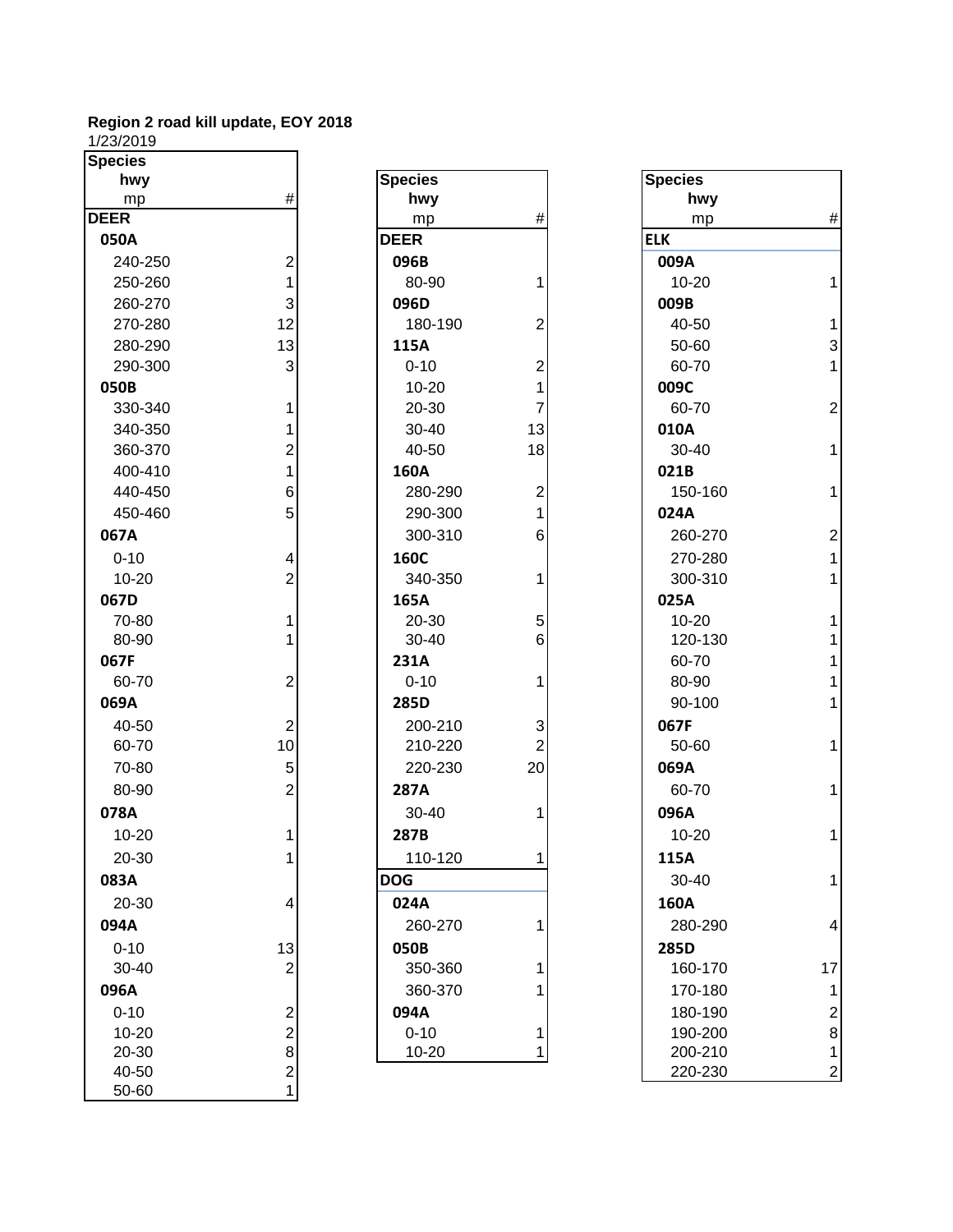| <b>Species</b>   |                         | <b>Species</b> |                          | <b>Species</b> |                |
|------------------|-------------------------|----------------|--------------------------|----------------|----------------|
| hwy              |                         | hwy            |                          | hwy            |                |
| mp               | #                       | mp             | #                        | mp             | #              |
| <b>FOX</b>       |                         | <b>RACCOON</b> |                          | <b>UNK</b>     |                |
| 050B             |                         | 050A           |                          | 050C           |                |
| 360-370          |                         | 280-290        | 8                        | $0 - 10$       | 1              |
| 078A             |                         | 050B           |                          | 067A           |                |
| 20-30            | 2                       | 360-370        | 1                        | $10 - 20$      | 3              |
| <b>HAWK</b>      |                         | 343-367        | 3                        | 078A           |                |
| 050A             |                         | 094A           |                          | $0 - 33.2$     | 12             |
| 240-250          |                         | $0 - 10$       | $\overline{c}$           | 089A           |                |
| <b>HORSE</b>     |                         | $10 - 20$      | 4                        | $10 - 20$      | $\overline{a}$ |
| 024A             |                         | 115A           |                          | 096A           |                |
| 260-270          |                         | $0 - 10$       | 4                        | 20-30          | $\overline{a}$ |
| <b>MOOSE</b>     |                         | <b>SKUNK</b>   |                          | 096D           |                |
| 009C             |                         | 050C           |                          | 169-207.5      | 3              |
| 70-80            | 2                       | $0 - 10$       |                          | 115A           |                |
| <b>OWL</b>       |                         | 078A           |                          | $0 - 10$       | 12             |
| 094A             |                         | 30-40          |                          | $10 - 20$      | $\mathbf 1$    |
| 20-30            |                         | 115A           |                          | 30-40          | $\overline{c}$ |
| PIG              |                         | $0 - 10$       | 4                        | 116A           |                |
| 050B             |                         | <b>TURKEY</b>  |                          | $0 - 10$       | 1              |
| 350-360          | 3                       | 050B           |                          | 160C           |                |
| <b>PORCUPINE</b> |                         | 460-470        | 2                        | 370-380        | 1              |
| 050B             |                         | <b>UNK</b>     |                          | 207A           |                |
| 340-350          |                         | 024G           |                          | $0 - 10$       | 3              |
| <b>PRONGHORN</b> |                         | 310-320        |                          | 287B           |                |
| 024A             |                         | 025A           |                          | 110-120        | 4              |
| 250-260          | 1                       | 20-30          |                          |                |                |
| 067A             |                         | 30-40          | 3                        |                |                |
| $0 - 10$         | 2                       | 59.5-72.6      | 5                        |                |                |
| 094A             |                         | 050A           |                          |                |                |
| $0 - 10$         | 1                       | 270-280        | $\overline{\mathbf{c}}$  |                |                |
| $10 - 20$        | $\overline{\mathbf{c}}$ | 280-290        | $\overline{2}$           |                |                |
| 20-30            | $\overline{1}$          | 050B           |                          |                |                |
| 096A             |                         | 310-320        | 1                        |                |                |
| $0 - 10$         | 1                       | 320-330        | $\overline{\mathbf{c}}$  |                |                |
| 285D             |                         | 330-340        | $\overline{2}$           |                |                |
| 190-200          | 1                       | 340-350        | $\overline{\mathcal{L}}$ |                |                |
|                  |                         | 350-360        | $\overline{2}$           |                |                |

| <b>Species</b> |                                                 |
|----------------|-------------------------------------------------|
| hwy            |                                                 |
| mp             | #                                               |
| <b>RACCOON</b> |                                                 |
| 050A           |                                                 |
| 280-290        | 8                                               |
| 050B           |                                                 |
| 360-370        |                                                 |
| 343-367        |                                                 |
| 094A           | $\begin{array}{c} 1 \\ 3 \\ 2 \\ 4 \end{array}$ |
| $0 - 10$       |                                                 |
| 10-20          |                                                 |
| 115A           |                                                 |
| $0 - 10$       | 4                                               |
| <b>SKUNK</b>   |                                                 |
| 050C           |                                                 |
| $0 - 10$       | 1                                               |
| 078A           |                                                 |
| 30-40          | 1                                               |
| 115A           |                                                 |
| $0 - 10$       | 4                                               |
| <b>TURKEY</b>  |                                                 |
| 050B           |                                                 |
| 460-470        | 2                                               |
| <b>UNK</b>     |                                                 |
| 024G           |                                                 |
| 310-320        | 1                                               |
| 025A           |                                                 |
| 20-30          |                                                 |
| 30-40          |                                                 |
| 59.5-72.6      | $\frac{1}{3}$                                   |
| 050A           |                                                 |
| 270-280        |                                                 |
| 280-290        |                                                 |
| 050B           |                                                 |
| 310-320        | 12242                                           |
| 320-330        |                                                 |
| 330-340        |                                                 |
| 340-350        |                                                 |
| 350-360        |                                                 |
| 360-370        |                                                 |
| 352-388        |                                                 |

|   | hwy            |                | hwy        |                  |
|---|----------------|----------------|------------|------------------|
| # | mp             | #              | mp         | #                |
|   | <b>RACCOON</b> |                | <b>UNK</b> |                  |
|   | 050A           |                | 050C       |                  |
|   | 280-290        | 8              | $0 - 10$   |                  |
|   | 050B           |                | 067A       |                  |
| 2 | 360-370        | 1              | $10 - 20$  | 3                |
|   | 343-367        | 3              | 078A       |                  |
|   | 094A           |                | $0 - 33.2$ | 12               |
|   | $0 - 10$       | $\overline{c}$ | 089A       |                  |
|   | $10 - 20$      | 4              | $10 - 20$  | $\boldsymbol{2}$ |
|   | 115A           |                | 096A       |                  |
|   | $0 - 10$       | 4              | 20-30      | $\mathbf{2}$     |
|   | <b>SKUNK</b>   |                | 096D       |                  |
|   | 050C           |                | 169-207.5  | $\overline{3}$   |
| 2 | $0 - 10$       |                | 115A       |                  |
|   | 078A           |                | $0 - 10$   | 12               |
|   | 30-40          |                | $10 - 20$  | 1                |
|   | 115A           |                | 30-40      | $\overline{2}$   |
|   | $0 - 10$       | 4              | 116A       |                  |
|   | <b>TURKEY</b>  |                | $0 - 10$   | 1                |
| 3 | 050B           |                | 160C       |                  |
|   | 460-470        | 2              | 370-380    |                  |
|   | <b>UNK</b>     |                | 207A       |                  |
|   | 024G           |                | $0 - 10$   | 3                |
|   | 310-320        |                | 287B       |                  |
|   | 025A           |                | 110-120    | $\vert 4 \vert$  |
|   |                | <b>Species</b> |            | <b>Species</b>   |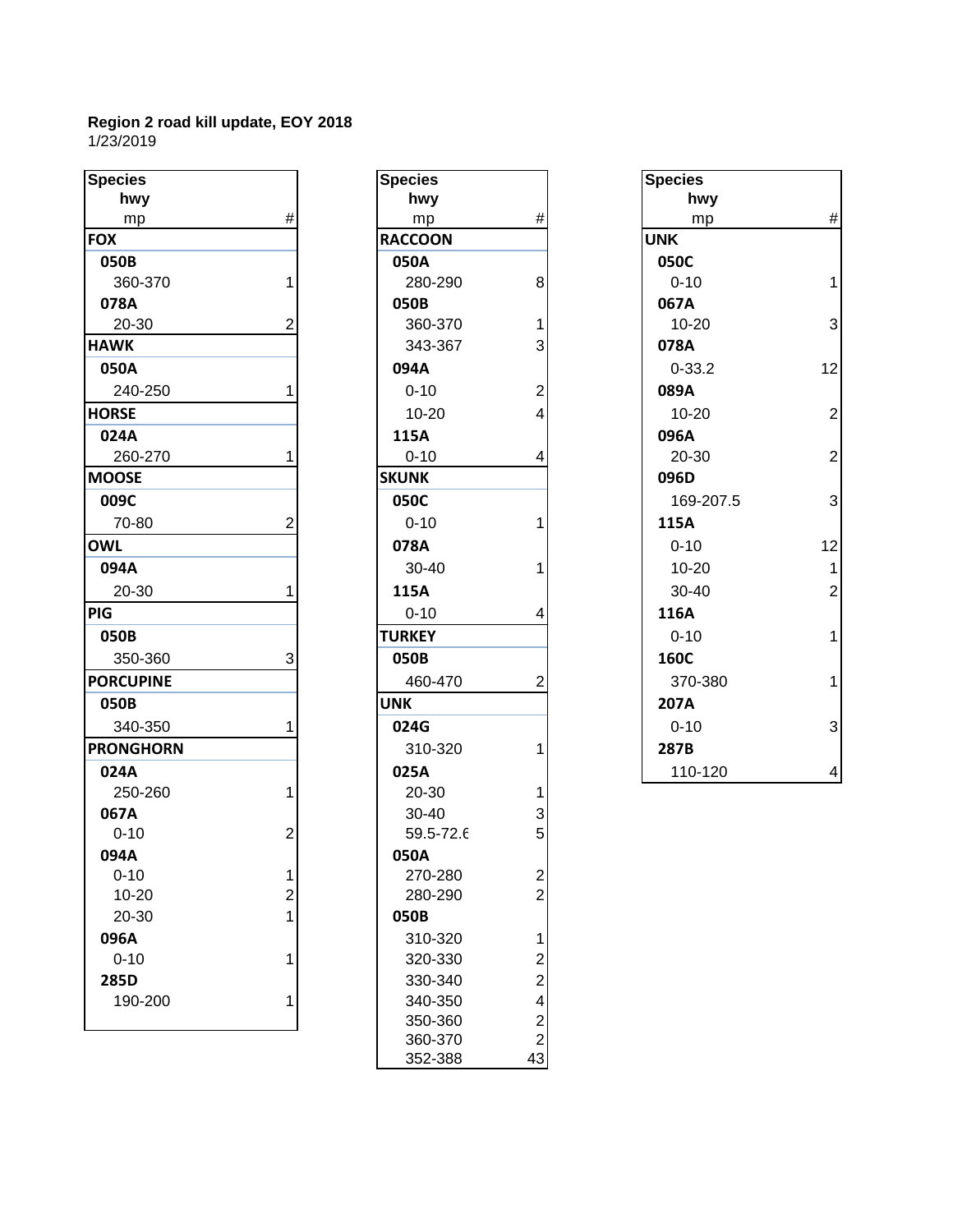| <b>PATROLS REPORTING</b> |  |
|--------------------------|--|
| 2402                     |  |
| 2403                     |  |
| 2404                     |  |
| 2405                     |  |
| 2406                     |  |
| 2407                     |  |
| 2408                     |  |
| 2409                     |  |
| 2410                     |  |
| 2414                     |  |
| 2415                     |  |
| 2417                     |  |
| 2418                     |  |
| 2419                     |  |
| 2420                     |  |
| 2421                     |  |
| 2422                     |  |
| 2423                     |  |
| 2424                     |  |
| 2425                     |  |
| 2426                     |  |
| 2427                     |  |
| 2428                     |  |
| 2429                     |  |
| 2430                     |  |
| 2431                     |  |
| 2432                     |  |
| 2433                     |  |
| 2436                     |  |
| 2437                     |  |
| 2438                     |  |
| 2439                     |  |
| 2441                     |  |
| 2452                     |  |
| 2458                     |  |
| 2459                     |  |
| 2460                     |  |
| 2465                     |  |
| 2467                     |  |
| 2468                     |  |
| 2469                     |  |
| 2472                     |  |
| 2476                     |  |
|                          |  |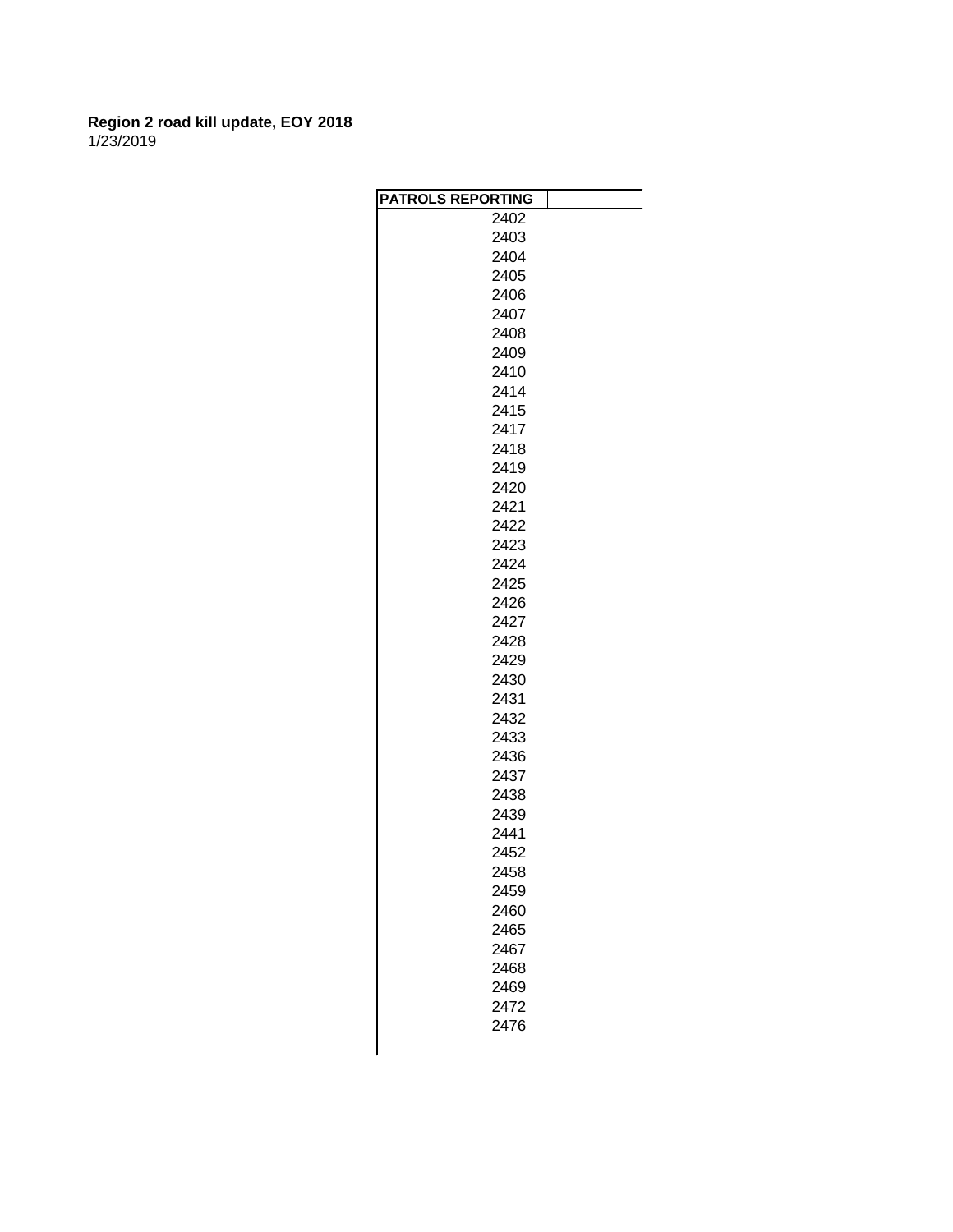# **Region 3 road kill update, EOY 2018** 1/23/2019 Totals from CDOT personnel

Total number of reported animals killed: 1055

**Note:** Due to a possible compromise in the data, all calculations January - March have been excluded from this report

| BY MONTH | 2014 | 2015 | 2016 | 2017 | 2018 |
|----------|------|------|------|------|------|
| Jan      | 115  | 182  | 166  | 108  |      |
| Feb      | 267  | 201  | 253  | 210  |      |
| Mar      | 210  | 192  | 368  | 298  |      |
| Apr      | 121  | 110  | 247  | 96   | 83   |
| May      | 80   | 68   | 89   | 81   | 88   |
| Jun      | 131  | 125  | 89   | 90   | 70   |
| Jul      | 113  | 107  | 77   | 86   | 86   |
| Aug      | 83   | 147  | 82   | 78   | 92   |
| Sep      | 109  | 98   | 117  | 123  | 103  |
| Oct      | 122  | 201  | 187  | 139  | 217  |
| Nov      | 136  | 229  | 250  | 246  | 196  |
| Dec      | 140  | 199  | 161  | 221  | 120  |
| Total    | 1627 | 1859 | 2086 | 1776 | 1055 |

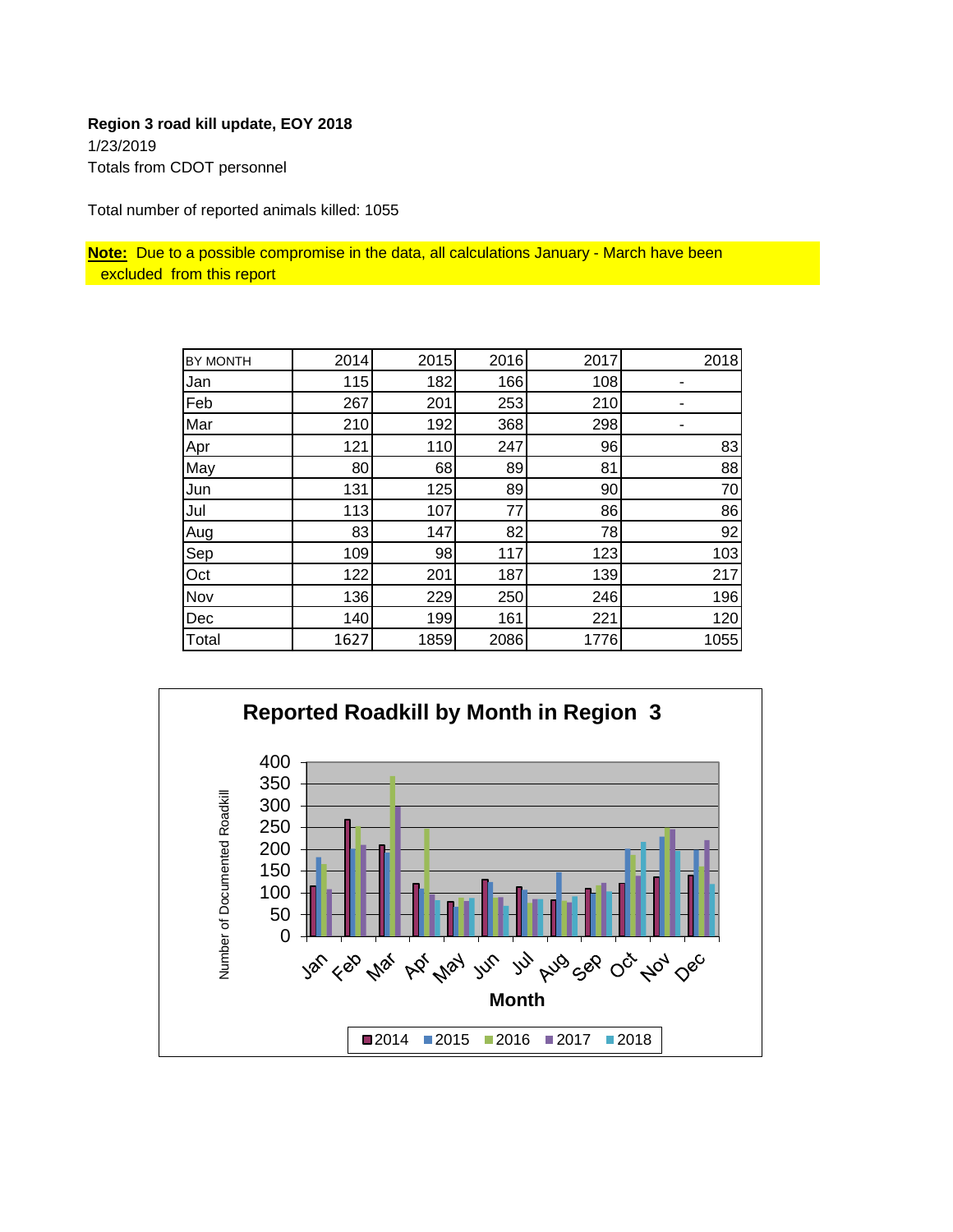$\overline{\phantom{a}}$ 

| 2018 BY SPECIES  |     | <b>SPECIES BY MONTH</b> |                |
|------------------|-----|-------------------------|----------------|
| <b>BADGER</b>    |     | <b>April</b>            |                |
| <b>BEAR</b>      | 5   | <b>BEAVER</b>           | 1              |
| <b>BEAVER</b>    | 3   | <b>DEER</b>             | 58             |
| <b>BIGHORN</b>   | 4   | <b>ELK</b>              | 7              |
| <b>CAT</b>       | 2   | <b>FOX</b>              | 1              |
| <b>COW</b>       |     | <b>MOOSE</b>            | $\overline{2}$ |
| <b>COYOTE</b>    |     | <b>PORCUPINE</b>        | 1              |
| DEER             | 685 | <b>RABBIT</b>           | 1              |
| <b>ELK</b>       | 91  | <b>RACCOON</b>          | 8              |
| <b>FOX</b>       | 14  | <b>UNK</b>              | 4              |
| <b>HORSE</b>     | 2   | May                     |                |
| <b>MOOSE</b>     | 6   | <b>BEAVER</b>           | 1              |
| <b>PORCUPINE</b> | 15  | <b>CAT</b>              | 1              |
| <b>PRONGHORI</b> | 5   | <b>DEER</b>             | 54             |
| <b>RABBIT</b>    | 12  | <b>ELK</b>              | 5              |
| <b>RACCOON</b>   | 58  | <b>MOOSE</b>            | 4              |
| <b>SKUNK</b>     | 18  | <b>PORCUPINE</b>        | $\overline{2}$ |
| <b>TURKEY</b>    | 3   | <b>PRONGHORN</b>        | 1              |
| <b>UNK</b>       | 123 | <b>RACCOON</b>          | $\overline{2}$ |

| 2018 BY SPECIES |                | SPECIES BY MONTH |                |
|-----------------|----------------|------------------|----------------|
| <b>GER</b>      | 1              | <b>April</b>     |                |
| ₹               | 5              | <b>BEAVER</b>    | $\mathbf{1}$   |
| /ER             | 3              | <b>DEER</b>      | 58             |
| <b>ORN</b>      | 4              | <b>ELK</b>       | $\overline{7}$ |
|                 | $\overline{2}$ | <b>FOX</b>       | 1              |
|                 | 1              | <b>MOOSE</b>     | $\overline{c}$ |
| <b>OTE</b>      | $\overline{7}$ | <b>PORCUPINE</b> | 1              |
| \$              | 685            | <b>RABBIT</b>    | 1              |
|                 | 91             | <b>RACCOON</b>   | 8              |
|                 | 14             | <b>UNK</b>       | 4              |
| SE              | $\overline{2}$ | May              |                |
| SE              | $\,6$          | <b>BEAVER</b>    | 1              |
| <b>CUPINE</b>   | 15             | <b>CAT</b>       | 1              |
| <b>NGHORI</b>   | $\overline{5}$ | <b>DEER</b>      | 54             |
| 3IT             | 12             | <b>ELK</b>       | 5              |
| COON            | 58             | <b>MOOSE</b>     | 4              |
| ٩K              | 18             | <b>PORCUPINE</b> | $\overline{c}$ |
| <b>KEY</b>      | $\mathbf{3}$   | PRONGHORN        | 1              |
|                 | 123            | <b>RACCOON</b>   | $\overline{2}$ |
|                 |                | <b>UNK</b>       | 18             |
|                 |                | June             |                |
|                 |                | <b>DEER</b>      | 49             |
|                 |                | <b>ELK</b>       | $\mathbf 5$    |
|                 |                | <b>FOX</b>       | 1              |
|                 |                | PRONGHORN        | 1              |
|                 |                | <b>RABBIT</b>    | $\overline{2}$ |
|                 |                | <b>UNK</b>       | 12             |
|                 |                | July             |                |
|                 |                | <b>BEAVER</b>    | 1              |
|                 |                | <b>BIGHORN</b>   | $\overline{2}$ |
|                 |                | <b>DEER</b>      | 32             |
|                 |                | <b>ELK</b>       | 8              |
|                 |                | <b>FOX</b>       | $\overline{2}$ |
|                 |                | <b>PORCUPINE</b> | 6              |
|                 |                | PRONGHORN        | 1              |
|                 |                | <b>RACCOON</b>   | 15             |
|                 |                | <b>SKUNK</b>     | 1              |
|                 |                | <b>UNK</b>       | 18             |

 $\overline{\phantom{a}}$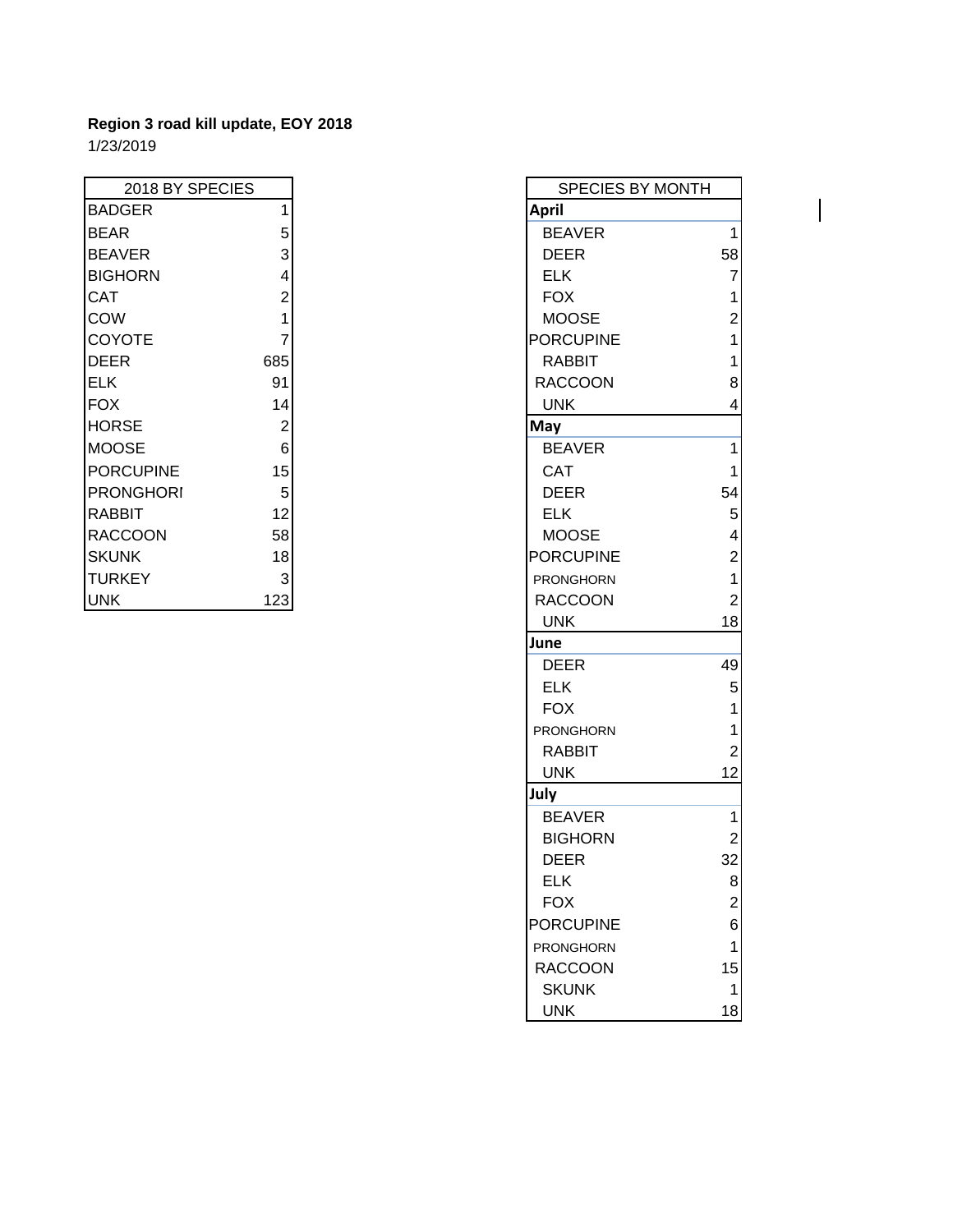| SPECIES BY MONTH |                | SPECIES BY MONTH                   |
|------------------|----------------|------------------------------------|
| <b>August</b>    |                | <b>November</b>                    |
| <b>BIGHORN</b>   | 1              | $\mathbf{1}$<br><b>BEAR</b>        |
| CAT              | 1              | <b>COYOTE</b><br>$\overline{2}$    |
| <b>COW</b>       | 1              | <b>DEER</b><br>153                 |
| COYOTE           | 1              | <b>ELK</b><br>$\overline{7}$       |
| DEER             | 46             | <b>FOX</b><br>3                    |
| <b>ELK</b>       | 4              | $\mathbf{1}$<br><b>HORSE</b>       |
| <b>PORCUPINE</b> | 1              | $\overline{1}$<br><b>PORCUPINE</b> |
| <b>PRONGHORN</b> | $\overline{2}$ | 5<br>RABBIT                        |
| <b>RACCOON</b>   | 6              | 9<br><b>RACCOON</b>                |
| <b>SKUNK</b>     | 3              | 5<br><b>SKUNK</b>                  |
| <b>UNK</b>       | 26             | 3<br><b>TURKEY</b>                 |
| September        |                | <b>UNK</b><br>6                    |
| <b>BADGER</b>    | $\overline{1}$ | <b>December</b>                    |
| <b>BEAR</b>      | 3              | 3<br>COYOTE                        |
| <b>DEER</b>      | 42             | <b>DEER</b><br>76                  |
| <b>ELK</b>       | 13             | <b>ELK</b><br>33                   |
| <b>FOX</b>       | 4              | <b>FOX</b><br>$\overline{c}$       |
| <b>HORSE</b>     | 1              | 3<br><b>RABBIT</b>                 |
| <b>PORCUPINE</b> | $\overline{2}$ | 3<br><b>UNK</b>                    |
| <b>RABBIT</b>    | 1              |                                    |
| <b>RACCOON</b>   | $\overline{7}$ |                                    |
| <b>SKUNK</b>     | $\overline{c}$ |                                    |
| <b>UNK</b>       | 27             |                                    |
| <b>October</b>   |                |                                    |
| <b>BEAR</b>      | 1              |                                    |
| <b>BIGHORN</b>   | 1              |                                    |
| COYOTE           | 1              |                                    |
| <b>DEER</b>      | 175            |                                    |
| <b>ELK</b>       | 9              |                                    |
| <b>FOX</b>       | 1              |                                    |
| <b>PORCUPINE</b> | $\overline{2}$ |                                    |
| <b>RACCOON</b>   | 11             |                                    |
| <b>SKUNK</b>     | $\overline{7}$ |                                    |
| <b>UNK</b>       | 9              |                                    |

| SPECIES BY MONTH |                |
|------------------|----------------|
| November         |                |
| BEAR             | 1              |
| <b>COYOTE</b>    | $\overline{c}$ |
| DEER             | 153            |
| ELK              | 7              |
| FOX              | 3              |
| HORSE            | 1              |
| <b>PORCUPINE</b> | 1              |
| RABBIT           | 5              |
| RACCOON          | 9<br>5         |
| <b>SKUNK</b>     |                |
| TURKEY           | 3              |
| UNK              | 6              |
| <b>December</b>  |                |
| COYOTE           | 3              |
| DEER             | 76             |
| ELK              | 33             |
| FOX              | $\overline{c}$ |
| RABBIT           | 3              |
| UNK              | 3              |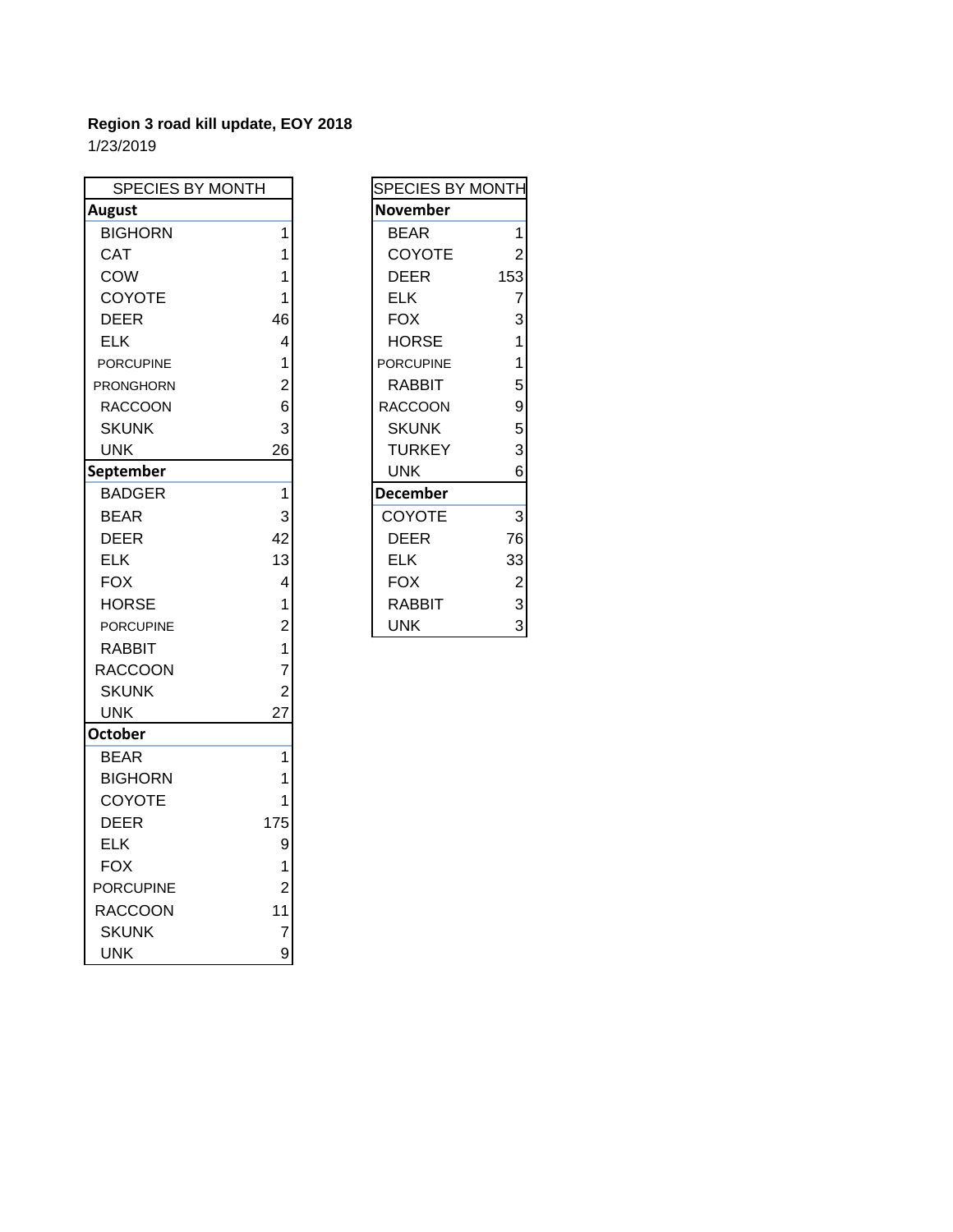| hwy       |                         | hwy       |                 | hwy       |                                            |
|-----------|-------------------------|-----------|-----------------|-----------|--------------------------------------------|
| mp        | $\#$                    | mp        | $\#$            | mp        | #                                          |
| 006A      |                         | 013B      |                 | 040A      |                                            |
| 10-20     | $\overline{2}$          | $0 - 10$  | $\overline{1}$  | 190-200   | $\overline{a}$                             |
| 006C      |                         | 80-90     | $6\phantom{1}6$ | 200-210   | 5                                          |
| 30-40     | 1                       | 90-100    | 18              | 220-230   | 1                                          |
| 006D      |                         | 100-110   | 24              | 230-240   |                                            |
| 90-100    | 6                       | 110-120   | 19              | 050A      |                                            |
| 100-110   | 4                       | 120-130   | $\overline{7}$  | 30-40     | 5                                          |
| 006E      |                         | 014A      |                 | 40-50     | $\overline{a}$                             |
| 140-150   | $\overline{1}$          | $0 - 10$  | 1               | 60-70     | 1                                          |
| 150-160   |                         | $10 - 20$ | 4               | 80-90     | 5                                          |
| 160-170   | 15                      | 014B      |                 | 90-100    | 8                                          |
| 170-180   | $\overline{2}$          | 40-50     | 1               | 100-110   | $\overline{7}$                             |
| 006F      |                         | 024A      |                 | 110-120   | 11                                         |
| 210-220   | $\overline{\mathbf{4}}$ | 150-160   | $\overline{1}$  | 120-130   | 21                                         |
| 009C      |                         | 160-170   | $\overline{2}$  | 130-140   | 3                                          |
| 80-90     | $\overline{7}$          | 170-180   | $\overline{7}$  | 140-150   | 6                                          |
| 90-100    | 5                       | 180-190   | 6               | 150-160   | $\overline{7}$                             |
| 009D      |                         | 190-200   | $\overline{2}$  | 064A      |                                            |
| 100-110   | 8                       | 034A      |                 | $10 - 20$ | 8                                          |
| 110-120   | 12                      | $0 - 10$  | $\overline{c}$  | 40-50     | 3                                          |
| 120-130   | 12                      | 040A      |                 | 50-60     | $\overline{1}$                             |
| 130-140   | 1                       | $0 - 10$  | 3               | 70-80     | $\overline{a}$                             |
| 013A      |                         | $10 - 20$ | $\overline{1}$  | 065A      |                                            |
| $0 - 10$  | $\overline{4}$          | 20-30     | 6               | $0 - 10$  | 14                                         |
| $10 - 20$ | 4                       | 30-40     | 3               | $10 - 20$ | $\overline{\mathcal{A}}$                   |
| 20-30     | $\overline{2}$          | 40-50     | 4               | 20-30     |                                            |
| 30-40     | 6                       | 60-70     | $\overline{1}$  | 30-40     | $\begin{array}{c} 2 \\ 2 \\ 2 \end{array}$ |
| 40-50     | 3                       | 70-80     | 1               | 40-50     |                                            |
| 50-60     | 8                       | 80-90     | $6\phantom{1}6$ | 50-60     | $\overline{a}$                             |
| 60-70     | $\overline{1}$          | 90-100    | 32              |           |                                            |
| 70-80     | 6                       | 100-110   | 48              |           |                                            |
| 80-90     | 15                      | 110-120   | 45              |           |                                            |
| 110-120   | $\overline{1}$          | 120-130   | 24              |           |                                            |

| hwy      |                                       |
|----------|---------------------------------------|
| mp       | #                                     |
| 013B     |                                       |
| $0 - 10$ | 1                                     |
| 80-90    | 6                                     |
| 90-100   | 18                                    |
| 100-110  | $\overline{24}$                       |
| 110-120  | 19                                    |
| 120-130  | 7                                     |
| 014A     |                                       |
| $0 - 10$ | 1                                     |
| 10-20    | 4                                     |
| 014B     |                                       |
| 40-50    | 1                                     |
| 024A     |                                       |
| 150-160  | $\overline{1}$                        |
| 160-170  | $\frac{1}{7}$ $\frac{1}{6}$           |
| 170-180  |                                       |
| 180-190  |                                       |
| 190-200  | $\overline{2}$                        |
| 034A     |                                       |
| $0 - 10$ | $\overline{2}$                        |
| 040A     |                                       |
| $0 - 10$ |                                       |
|          |                                       |
| 10-20    |                                       |
| 20-30    |                                       |
| 30-40    |                                       |
| 40-50    | $\frac{3}{1}$ 6 3 4                   |
| 60-70    |                                       |
| 70-80    | $\begin{array}{c} 1 \\ 1 \end{array}$ |
| 80-90    | 6                                     |
| 90-100   | 32                                    |
| 100-110  | 48                                    |
| 110-120  | 45                                    |
| 120-130  | 24                                    |
| 130-140  | 6                                     |
| 140-150  | $\overline{c}$                        |
| 150-160  |                                       |
| 160-170  |                                       |
| 170-180  | $\frac{4}{2}$ $\frac{3}{2}$           |

| hwy       |                | hwy       |                | hwy       |                         |
|-----------|----------------|-----------|----------------|-----------|-------------------------|
| mp        | #              | mp        | $\#$           | mp        | $\#$                    |
| )6A       |                | 013B      |                | 040A      |                         |
| 10-20     | 2              | $0 - 10$  | 1              | 190-200   | $\overline{2}$          |
| 06C       |                | 80-90     | $6\phantom{1}$ | 200-210   | 5 <sup>1</sup>          |
| 30-40     |                | 90-100    | 18             | 220-230   | $\overline{1}$          |
| 06D       |                | 100-110   | 24             | 230-240   | 1                       |
| 90-100    | 6              | 110-120   | 19             | 050A      |                         |
| 100-110   |                | 120-130   |                | 30-40     | 5 <sup>1</sup>          |
| 06E       |                | 014A      |                | 40-50     | $\mathbf{2}$            |
| 140-150   |                | $0 - 10$  |                | 60-70     | $\overline{1}$          |
| 150-160   |                | $10 - 20$ |                | 80-90     | 5 <sup>1</sup>          |
| 160-170   | 15             | 014B      |                | 90-100    | $\bf{8}$                |
| 170-180   |                | 40-50     |                | 100-110   | $\overline{7}$          |
| 06F       |                | 024A      |                | 110-120   | 11                      |
| 210-220   | 4              | 150-160   |                | 120-130   | 21                      |
| )9C       |                | 160-170   | 2              | 130-140   | $\overline{3}$          |
| 80-90     | 7              | 170-180   |                | 140-150   | $6 \overline{6}$        |
| 90-100    | 5              | 180-190   | 6              | 150-160   | $\overline{7}$          |
| )9D       |                | 190-200   | 2              | 064A      |                         |
| 100-110   | 8              | 034A      |                | $10 - 20$ | $\bf{8}$                |
| 110-120   | 12             | $0 - 10$  | $\overline{2}$ | 40-50     | $\mathbf{3}$            |
| 120-130   | 12             | 040A      |                | 50-60     | $\overline{1}$          |
| 130-140   |                | $0 - 10$  | 3              | 70-80     | $\mathbf{2}$            |
| L3A       |                | $10 - 20$ |                | 065A      |                         |
| $0 - 10$  | 4              | 20-30     | 6              | $0 - 10$  | 14                      |
| $10 - 20$ |                | 30-40     | 3              | $10 - 20$ | $\overline{\mathbf{4}}$ |
| 20-30     | $\overline{2}$ | 40-50     |                | 20-30     | $\overline{2}$          |
| 30-40     | 6              | 60-70     |                | 30-40     | $\overline{2}$          |
| 40-50     | 3              | 70-80     |                | 40-50     | $\mathbf{z}$            |
| 50-60     | 8 <sup>1</sup> | 80-90     | $6 \,$         | 50-60     | $\overline{2}$          |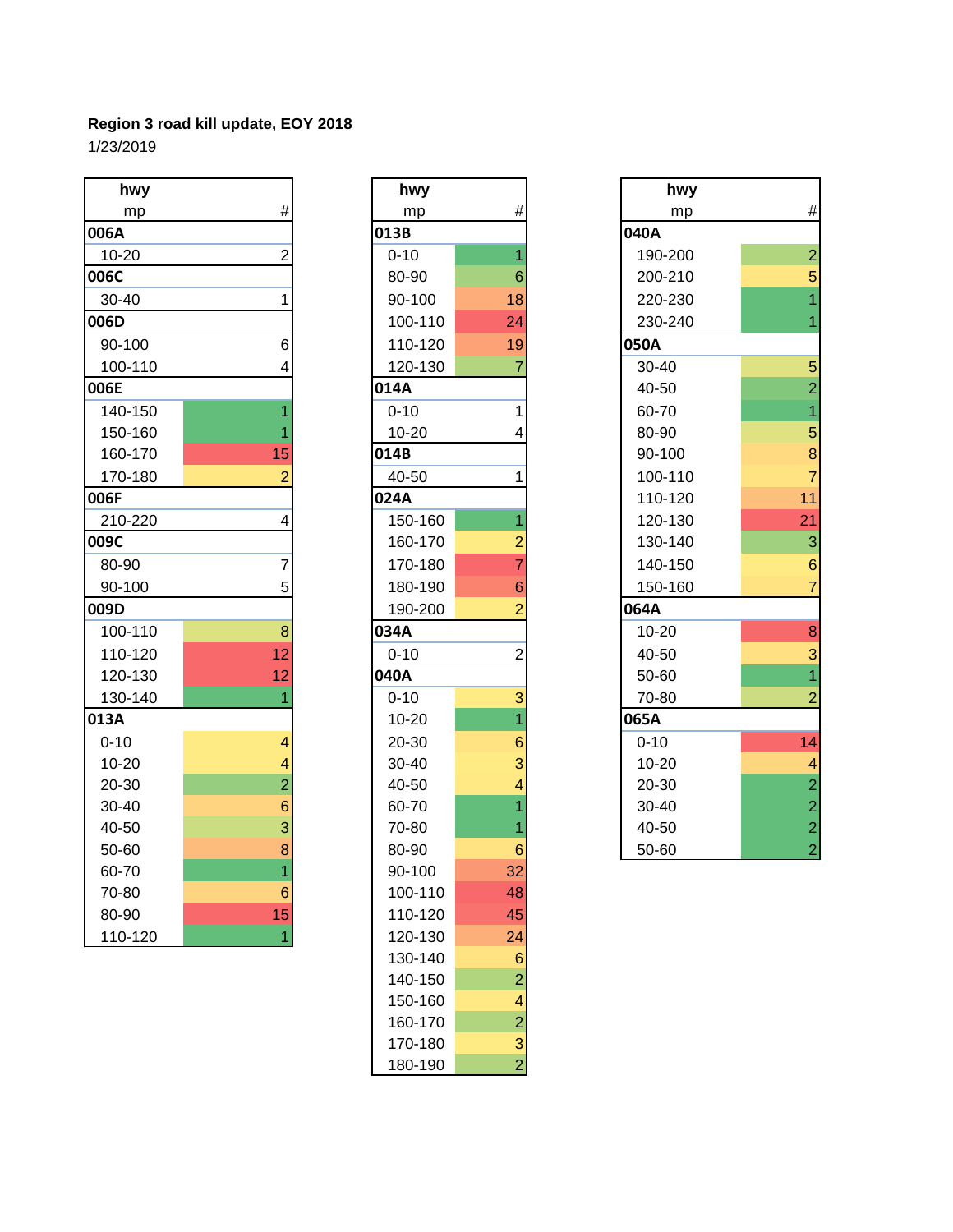| hwy       |                          | hwy       |                         | hwy       |                         |
|-----------|--------------------------|-----------|-------------------------|-----------|-------------------------|
| mp        | $\#$                     | mp        | $\#$                    | mp        | #                       |
| 070A      |                          | 092A      |                         | 141A      |                         |
| $0 - 10$  | $\overline{1}$           | $0 - 10$  | 3                       | 90-100    | $\overline{1}$          |
| $10 - 20$ | 1                        | $10 - 20$ | 14                      | 110-120   | 4                       |
| 30-40     |                          | 20-30     | 10                      | 120-130   | 1                       |
| 40-50     |                          | 30-40     | $\overline{c}$          | 130-140   | 1                       |
| 50-60     |                          | 40-50     | $6\phantom{1}$          | 141B      |                         |
| 60-70     | 1                        | 50-60     | $\overline{1}$          | 150-160   | 5                       |
| 70-80     | $6\phantom{1}6$          | 114A      |                         | 160-170   | 1                       |
| 80-90     | $6\phantom{1}6$          | 90-100    | $\mathbf 1$             | 318A      |                         |
| 90-100    | $6\phantom{1}6$          | 125A      |                         | 40-50     | $\overline{\mathbf{c}}$ |
| 100-110   | $\overline{\mathcal{A}}$ | 20-30     | $\mathbf{1}$            | 325A      |                         |
| 110-120   | 13                       | 131B      |                         | $0 - 10$  | 3                       |
| 120-130   | 17                       | $0 - 10$  | 3                       | 330A      |                         |
| 130-140   | 5                        | $10 - 20$ | $\overline{2}$          | $0 - 10$  | 20                      |
| 140-150   | 13                       | 20-30     | $\boldsymbol{6}$        | $10 - 20$ | $\overline{a}$          |
| 150-160   | $\boldsymbol{6}$         | 30-40     | 3                       |           |                         |
| 160-170   | 12                       | 40-50     | 5                       | 340A      |                         |
| 170-180   | 15                       | 60-70     | 4                       | $0 - 10$  | 6                       |
| 180-190   | $\bf 8$                  |           |                         | $10 - 20$ | $\overline{c}$          |
| 190-200   | 12                       | 133A      |                         | 550B      |                         |
| 200-210   | 17                       | $0 - 10$  | 22                      | 110-120   | 8                       |
| 070B      |                          | $10 - 20$ | $\,$ 6 $\,$             | 120-130   | 45                      |
| $0 - 10$  | $\mathbf 6$              | 20-30     | $\overline{1}$          |           |                         |
| $10 - 20$ | $\overline{c}$           | 30-40     | $\overline{2}$          |           |                         |
| 160-170   | 1                        | 60-70     | $\overline{1}$          |           |                         |
| 082A      |                          |           |                         |           |                         |
| $0 - 10$  | 23                       | 135A      |                         |           |                         |
| $10 - 20$ | 22                       | $0 - 10$  | 12                      |           |                         |
| 20-30     | 28                       | $10 - 20$ | $\overline{\mathbf{c}}$ |           |                         |
| 30-40     | 18                       | 20-30     | 4                       |           |                         |
| 60-70     | 5                        |           |                         |           |                         |
| 091A      |                          | 139A      |                         |           |                         |
| $0 - 10$  | 12                       | $0 - 10$  | $\frac{2}{1}$           |           |                         |
| $10 - 20$ | 19                       | $10 - 20$ |                         |           |                         |
| 20-30     | $\mathbf{2}$             | 20-30     | 3                       |           |                         |

| hwy       |                                                   |
|-----------|---------------------------------------------------|
| mp        | #                                                 |
| 092A      |                                                   |
| $0 - 10$  | 3                                                 |
| $10 - 20$ | 14                                                |
| 20-30     | 10                                                |
| 30-40     | $\overline{2}$                                    |
| 40-50     | 6                                                 |
| 50-60     | $\overline{1}$                                    |
| 114A      |                                                   |
| 90-100    | 1                                                 |
| 125A      |                                                   |
| 20-30     | 1                                                 |
| 131B      |                                                   |
| $0 - 10$  |                                                   |
| $10 - 20$ |                                                   |
| 20-30     |                                                   |
| 30-40     |                                                   |
| 40-50     | $3\overline{)2}6\overline{)3}5\overline{4}$       |
| 60-70     |                                                   |
| 133A      |                                                   |
| $0 - 10$  | 22                                                |
| 10-20     |                                                   |
| 20-30     | $\begin{array}{c}\n6 \\ 1 \\ 2 \\ 1\n\end{array}$ |
| 30-40     |                                                   |
| 60-70     |                                                   |
| 135A      |                                                   |
| $0 - 10$  | 12                                                |
| 10-20     | $\overline{\mathbf{c}}$                           |
| 20-30     | 4                                                 |
| 139A      |                                                   |
| $0 - 10$  | $\overline{2}$                                    |
| $10 - 20$ |                                                   |
| 20-30     | $\frac{1}{3}$                                     |
| 30-40     | 1                                                 |
| 60-70     | $\overline{1}$                                    |
| 13A       |                                                   |
| 50-60     | 1                                                 |

| hwy       |                 | hwy       |                 | hwy       |                         |
|-----------|-----------------|-----------|-----------------|-----------|-------------------------|
| mp        | $\#$            | mp        | $\#$            | mp        | $\#$                    |
| 70A       |                 | 092A      |                 | 141A      |                         |
| $0 - 10$  |                 | $0 - 10$  | 3               | 90-100    | $\overline{1}$          |
| $10 - 20$ |                 | $10 - 20$ | 14              | 110-120   | $\overline{\mathbf{4}}$ |
| 30-40     |                 | 20-30     | 10              | 120-130   | $\overline{1}$          |
| 40-50     |                 | 30-40     | $\overline{2}$  | 130-140   | 1                       |
| 50-60     |                 | 40-50     | 6               | 141B      |                         |
| 60-70     |                 | 50-60     |                 | 150-160   | $5\overline{)}$         |
| 70-80     | 6               | 114A      |                 | 160-170   | 1                       |
| 80-90     | 6               | 90-100    |                 | 318A      |                         |
| 90-100    | 6               | 125A      |                 | 40-50     | $\overline{2}$          |
| 100-110   | 4               | 20-30     |                 | 325A      |                         |
| 110-120   | 13              | 131B      |                 | $0 - 10$  | $\mathbf{3}$            |
| 120-130   | 17              | $0 - 10$  | 3               | 330A      |                         |
| 130-140   | 5               | $10 - 20$ | $\overline{2}$  | $0 - 10$  | 20                      |
| 140-150   | 13              | 20-30     | $6\phantom{1}6$ | $10 - 20$ | $\overline{2}$          |
| 150-160   | $6\phantom{1}6$ | $30 - 40$ | 3               |           |                         |
| 160-170   | 12              | 40-50     | 5               | 340A      |                         |
| 170-180   | 15              | 60-70     | 4               | $0 - 10$  | $6 \overline{6}$        |
| 180-190   | 8               |           |                 | $10 - 20$ | $\overline{2}$          |
| 190-200   | 12              | 133A      |                 | 550B      |                         |
| 200-210   | 17              | $0 - 10$  | 22              | 110-120   | $\bf{8}$                |
| 70B       |                 | $10 - 20$ | $\,$ 6 $\,$     | 120-130   | 45                      |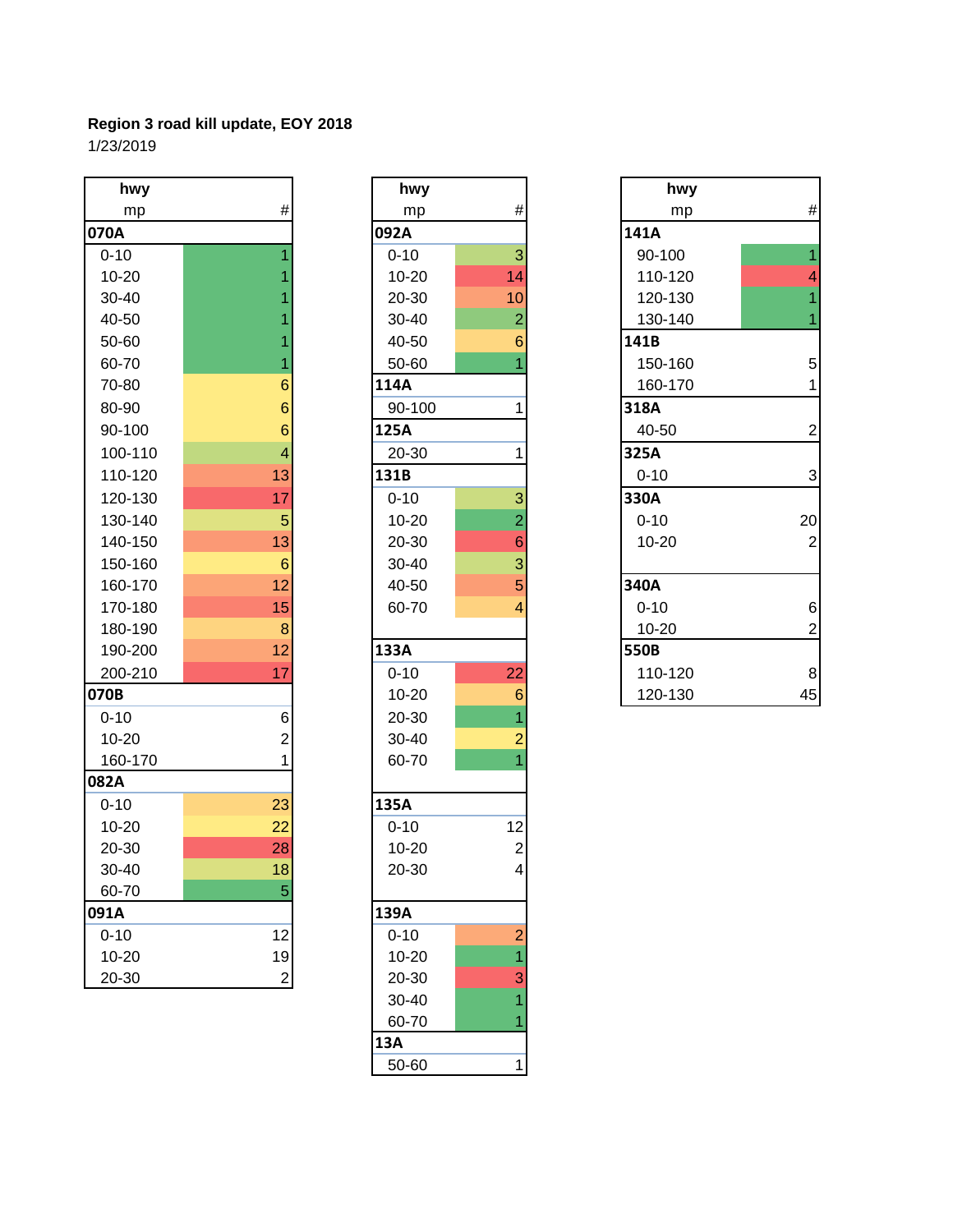| <b>Species</b> |                | <b>Species</b> |                         | hwy         |                |
|----------------|----------------|----------------|-------------------------|-------------|----------------|
| hwy            |                | hwy            |                         | mp          | #              |
| mp             | #              | mp             | $\#$                    | <b>DEER</b> |                |
| <b>BADGER</b>  |                | <b>COYOTE</b>  |                         | 013B        |                |
| 024A           |                | 070A           |                         | $0 - 10$    | 1              |
| 170-180        | 1              | 80-90          |                         | 80-90       |                |
| <b>BEAR</b>    |                | 100-11C        |                         | 90-100      | 9              |
| 070A           |                | 110-12C        |                         | 100-110     | 11             |
| 160-170        | 1              | 140-150        |                         | 110-120     | 10             |
| 082A           |                | 150-16C        |                         | 120-130     | $\overline{2}$ |
| $0 - 10$       | 3              | <b>DEER</b>    |                         | 90-128      | 27             |
| 133A           |                | 006C           |                         | 014A        |                |
| 20-30          | 1              | 30-40          | 1                       | $10 - 20$   | $\overline{1}$ |
| <b>BEAVER</b>  |                | 006D           |                         | 014B        |                |
| 006E           |                | 90-100         | 3                       | 40-50       | 1              |
| 170-180        |                | 006E           |                         | 024A        |                |
| 092A           |                | 140-15C        | 1                       | 150-160     | 1              |
| $0 - 10$       |                | 150-16C        | 1                       | 160-170     | 1              |
| 330A           |                | 160-17C        | 13                      | 170-180     | 4              |
| $0 - 10$       |                | 006F           |                         | 190-200     | 1              |
| <b>BIGHORN</b> |                | 210-220        | 3                       | 034A        |                |
| 070A           |                | 009C           |                         | $0 - 10$    | $\overline{2}$ |
| 110-120        | $\overline{2}$ | 80-90          | 3                       | 040A        |                |
| 120-130        | 2              | 90-100         | 1                       | $0 - 10$    | $\overline{a}$ |
| <b>CAT</b>     |                | 009D           |                         | $10 - 20$   | $\mathbf{1}$   |
| 070A           |                | 100-11C        | 5                       | 20-30       | $\overline{a}$ |
| 120-130        | 1              | 110-120        | 8                       | 40-50       | 3              |
| 082A           |                | 120-130        | 10                      | 60-70       | 1              |
| 10-20          |                | 130-14C        | 1                       | 70-80       | 1              |
| <b>COW</b>     |                | 013A           |                         | 80-90       | 6              |
| 340A           |                | $0 - 10$       | 3                       | 90-100      | 19             |
| $0 - 10$       |                | 10-20          | 4                       | 100-110     | 10             |
| <b>COYOTE</b>  |                | 20-30          | 1                       | 110-120     | 12             |
| 040A           |                | 30-40          | 6                       | 120-130     | $\overline{c}$ |
| 40-50          | 1              | 40-50          | $\overline{\mathbf{c}}$ | 130-140     | $\overline{c}$ |
| 050A           |                | 50-60          | $\boldsymbol{2}$        | 150-160     | 1              |
| 110-120        | 1              | 60-70          | 1                       | 160-170     | $\overline{c}$ |
|                |                |                |                         |             |                |

| Species       |                                             |
|---------------|---------------------------------------------|
| hwy           |                                             |
| <u>mp</u>     | #                                           |
| <b>COYOTE</b> |                                             |
| 070A          |                                             |
| 80-90         | 1                                           |
| 100-110       | 1                                           |
| 110-120       | 1                                           |
| 140-150       | 1                                           |
| 150-160       | 1                                           |
| <b>DEER</b>   |                                             |
| 006C          |                                             |
| 30-40         | 1                                           |
| 006D          |                                             |
| 90-100        | 3                                           |
| 006E          | $\overline{1}$                              |
| 140-15C       |                                             |
| 150-16C       | 1                                           |
| 160-170       | 13                                          |
| 006F          |                                             |
| 210-220       | 3                                           |
| 009C          | $\begin{array}{c} 3 \\ 1 \end{array}$       |
| 80-90         |                                             |
| 90-100        |                                             |
| 009D          |                                             |
| 100-110       | $\begin{array}{c} 5 \\ 8 \\ 10 \end{array}$ |
| 110-120       |                                             |
| 120-130       |                                             |
| 130-14C       | 1                                           |
| 013A          |                                             |
| $0 - 10$      | 3                                           |
| 10-20         | 4                                           |
| 20-30         | $\mathbf 1$                                 |
| 30-40         | 6 2 2 1 4                                   |
| 40-50         |                                             |
| 50-60         |                                             |
| 60-70         |                                             |
| 70-80         |                                             |
| 80-90         | 12                                          |
| 53-66         | 5                                           |
|               |                                             |

|              |      |                |                  | <b>Species</b> |                         |
|--------------|------|----------------|------------------|----------------|-------------------------|
| pecies       |      | <b>Species</b> |                  | hwy            |                         |
| hwy          |      | hwy            |                  | mp             | $\#$                    |
| mp           | $\#$ | mp             | $\#$             | <b>DEER</b>    |                         |
| <b>ADGER</b> |      | <b>COYOTE</b>  |                  | 013B           |                         |
| 024A         |      | 070A           |                  | $0 - 10$       |                         |
| 170-180      |      | 80-90          |                  | 80-90          |                         |
| EAR          |      | 100-11C        |                  | 90-100         | $9\,$                   |
| 070A         |      | 110-120        |                  | 100-110        | 11                      |
| 160-170      | 1    | 140-150        |                  | 110-120        | 10                      |
| 082A         |      | 150-160        |                  | 120-130        | $\overline{2}$          |
| $0 - 10$     | 3    | <b>DEER</b>    |                  | 90-128         | 27                      |
| 133A         |      | 006C           |                  | 014A           |                         |
| 20-30        |      | 30-40          |                  | $10 - 20$      |                         |
| <b>EAVER</b> |      | 006D           |                  | 014B           |                         |
| 006E         |      | 90-100         | 3                | 40-50          | $\mathbf{1}$            |
| 170-180      |      | 006E           |                  | 024A           |                         |
| 092A         |      | 140-15C        | 1                | 150-160        | 1                       |
| $0 - 10$     |      | 150-160        | 1                | 160-170        | 1                       |
| 330A         |      | 160-17C        | 13               | 170-180        | 4                       |
| $0 - 10$     |      | 006F           |                  | 190-200        | 1                       |
| <b>GHORN</b> |      | 210-220        | 3                | 034A           |                         |
| 070A         |      | 009C           |                  | $0 - 10$       | $\mathbf{2}$            |
| 110-120      | 2    | 80-90          | 3                | 040A           |                         |
| 120-130      | 2    | 90-100         |                  | $0 - 10$       | $\overline{\mathbf{c}}$ |
| ۹Т           |      | 009D           |                  | $10 - 20$      | $\mathbf{1}$            |
| 070A         |      | 100-110        | 5                | 20-30          | $\overline{2}$          |
| 120-130      |      | 110-120        | 8                | 40-50          | $\mathbf{3}$            |
| 082A         |      | 120-130        | 10               | 60-70          |                         |
| $10 - 20$    |      | 130-140        | 1                | 70-80          |                         |
| WC           |      | 013A           |                  | 80-90          | $6 \,$                  |
| 340A         |      | $0 - 10$       | 3                | 90-100         | 19                      |
| $0 - 10$     | 1    | $10 - 20$      | 4                | 100-110        | 10                      |
| ϽϒΟΤΕ        |      | 20-30          | 1                | 110-120        | 12                      |
| 040A         |      | 30-40          | 6                | 120-130        | $\overline{\mathbf{c}}$ |
| 40-50        | 1    | 40-50          | $\boldsymbol{2}$ | 130-140        | $\mathbf{2}$            |
| 050A         |      | 50-60          | $\overline{c}$   | 150-160        | 1                       |
| 110-120      | 1    | 60-70          | 1                | 160-170        | $\overline{\mathbf{c}}$ |
|              |      | 70-80          | 4                | 180-190        | $\mathbf{2}$            |
|              |      | 80-90          | 12               | 190-200        | $\overline{\mathbf{c}}$ |
|              |      | 53-66          | $\sqrt{5}$       | 200-210        | 5                       |
|              |      |                |                  | 220-230        | 1                       |
|              |      |                |                  | 230-240        | 1                       |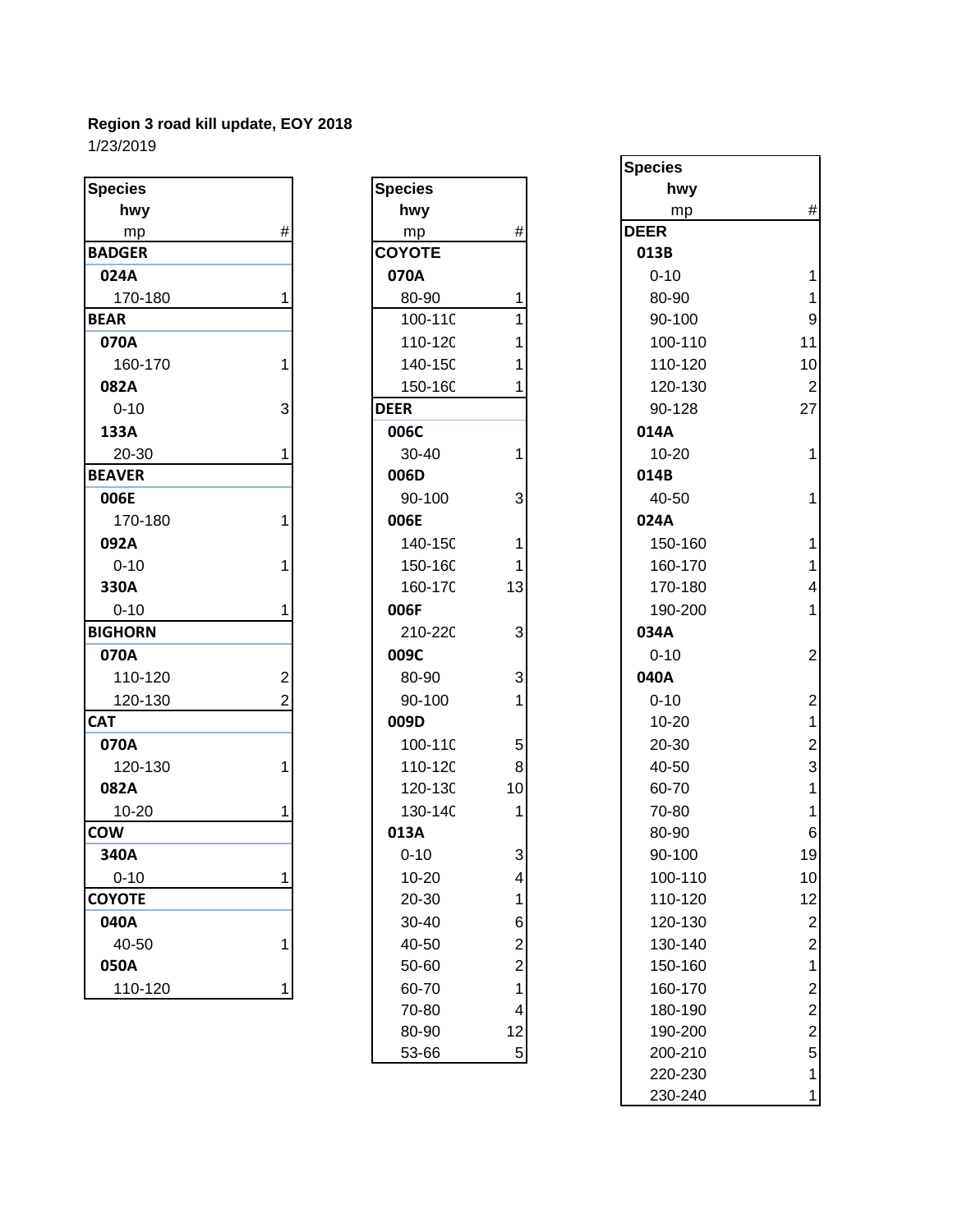| <b>Species</b> |                           | <b>Species</b> |                           | <b>Species</b> |                 |
|----------------|---------------------------|----------------|---------------------------|----------------|-----------------|
| hwy            |                           | hwy            |                           | hwy            |                 |
| mp             | $\#$                      | mp             | $\#$                      | mp             | #               |
| <b>DEER</b>    |                           | <b>DEER</b>    |                           | <b>DEER</b>    |                 |
| 050A           |                           | 070A           |                           | 135A           |                 |
| 30-40          | 3                         | 160-17C        | $\boldsymbol{7}$          | $0 - 10$       | $6\phantom{1}6$ |
| 40-50          |                           | 170-18C        | 14                        | $10 - 20$      | $\mathbf 1$     |
| 60-70          | 1                         | 180-19C        | $\overline{7}$            | 20-30          | 3               |
| 80-90          | $\ensuremath{\mathsf{3}}$ | 190-20C        | $\overline{7}$            | $1 - 27.4$     | $\overline{7}$  |
| 90-100         | $\overline{7}$            | 200-21C        | 9                         | 139A           |                 |
| 100-110        | 3                         | 070B           |                           | 10-20          | $\mathbf{1}$    |
| 110-120        | 7                         | $0 - 10$       | 4                         | 20-30          | 3               |
| 120-130        | 4                         | $10 - 20$      | $\overline{c}$            | 60-70          | $\mathbf{1}$    |
| 130-140        | 3                         | 082A           |                           | 141A           |                 |
| 140-150        | 5                         | $0 - 10$       | 13                        | 90-100         | 1               |
| 150-160        | $\overline{7}$            | $10 - 20$      | 18                        | 110-120        | 1               |
| 118-131.4      | 10                        | 20-30          | 19                        | 130-140        | 1               |
| 064A           |                           | 30-40          | 13                        | 141B           |                 |
| $10 - 20$      | 8                         | 60-70          | 1                         | 150-160        | 1               |
| 40-50          | 3                         | 16-26          | $\bf 8$                   | 160-170        | $\mathbf{1}$    |
| 70-80          | $\overline{2}$            | 091A           |                           | 325A           |                 |
| 065A           |                           | $0 - 10$       | 6                         | $0 - 10$       | 3               |
| $0 - 10$       | 14                        | $10 - 20$      | 9                         | 330A           |                 |
| 10-20          | 4                         | 20-30          | 1                         | $0 - 10$       | 14              |
| 20-30          | $\overline{\mathbf{c}}$   | 092A           |                           | $10 - 20$      | $\mathbf 1$     |
| 30-40          | $\overline{2}$            | $0 - 10$       | $\boldsymbol{2}$          | $.1 - 11.4$    | 3               |
| 40-50          | $\overline{2}$            | $10 - 20$      | 14                        | 340A           |                 |
| 50-60          | $\overline{2}$            | 20-30          | $\ensuremath{\mathsf{3}}$ | $0 - 10$       | 3               |
| 070A           |                           | 30-40          | $\overline{2}$            | $10 - 20$      | $\overline{c}$  |
| 10-20          |                           | 40-50          | $6\overline{6}$           | 550B           |                 |
| 40-50          |                           | 131B           |                           | 110-120        | $6\phantom{a}$  |
| 50-60          |                           | $0 - 10$       | $\overline{2}$            | 120-130        | 23              |
| 60-70          | 1                         | 10-20          | $\mathbf{1}$              | 118-127        | <u>19</u>       |
| 70-80          | 5                         | 20-30          | $\overline{\mathbf{c}}$   | <b>ELK</b>     |                 |
| 80-90          | 5                         | 30-40          | $\overline{a}$            | 009C           |                 |
| 90-100         | 4                         | 40-50          | $\overline{2}$            | 90-100         | 1               |
| 100-110        | 1                         | 133A           |                           | 009D           |                 |
| 110-120        | $\boldsymbol{9}$          | $0 - 10$       | 14                        | 110-120        | 1               |
| 120-130        | 13                        | 10-20          | 3                         |                |                 |
| 130-140        | 4                         | 60-70          | 1                         |                |                 |
| 140-150        | 10                        | $.1 - 17$      | 5                         |                |                 |
| 150-160        | $\overline{2}$            |                |                           |                |                 |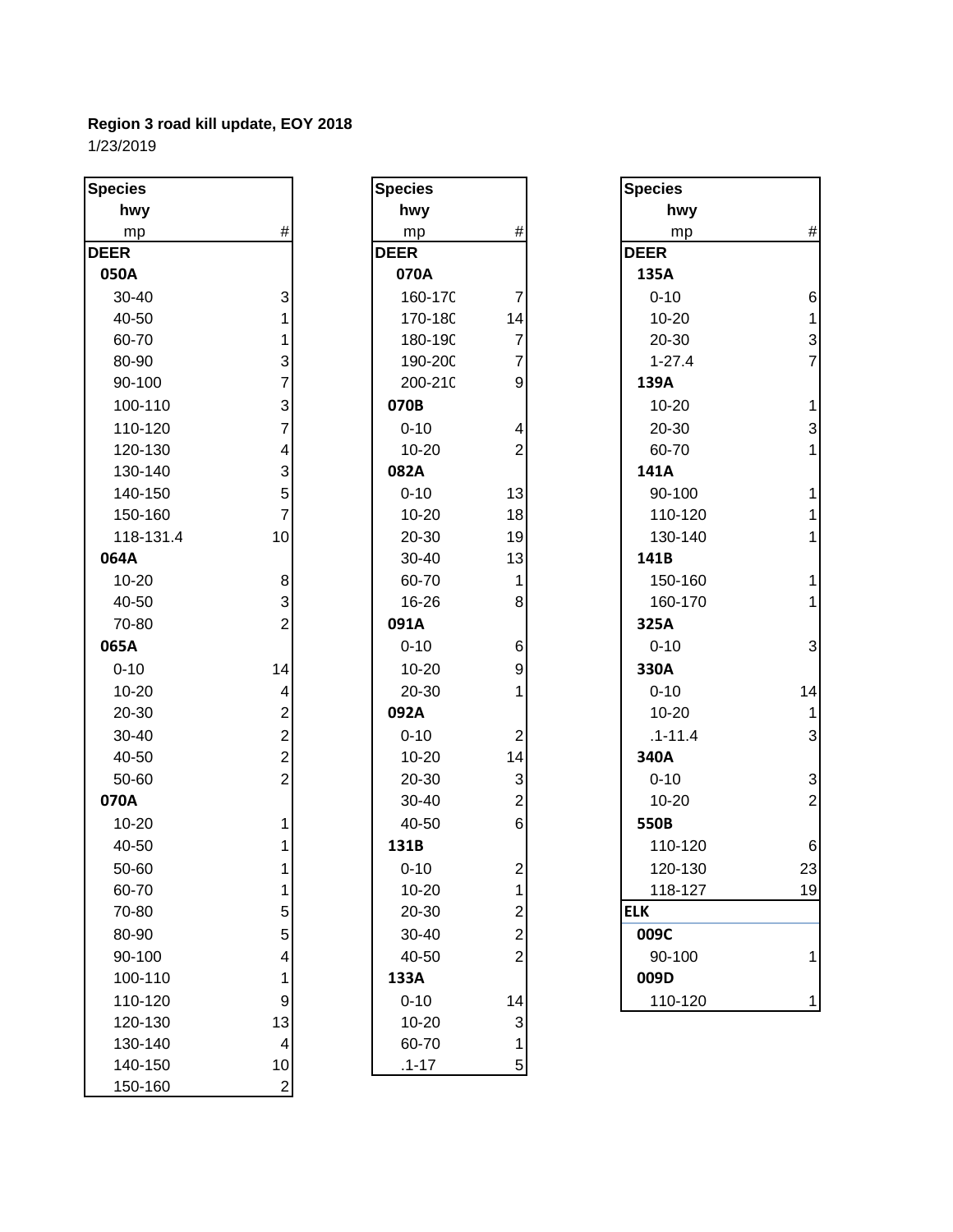| <b>Species</b> |                         | <b>Species</b> |                | <b>Species</b>   |
|----------------|-------------------------|----------------|----------------|------------------|
| hwy            |                         | hwy            |                | hwy              |
| mp             | $\#$                    | mp             | #              | mp               |
| <b>ELK</b>     |                         | <b>ELK</b>     |                | <b>HORSE</b>     |
| 013A           |                         | 082A           |                | 318A             |
| 110-120        | 1                       | $0 - 10$       | 7              | 40-50            |
| 20-30          | 1                       | 20-30          | 1              | <b>MOOSE</b>     |
| 40-50          | 1                       | 30-40          | 5              | 009C             |
| 50-60          | 1                       | 091A           |                | 90-100           |
| 70-80          | $\overline{\mathbf{c}}$ | $0 - 10$       | $\overline{c}$ | 070A             |
| 80-90          | 3                       | $10 - 20$      | 6              | 200-210          |
| 013B           |                         | 092A           |                | <b>PORCUPINE</b> |
| 90-100         | 3                       | 50-60          | 1              | 009C             |
| 100-110        | 8                       | 133A           |                | 80-90            |
| 110-120        | 3                       | 30-40          | 1              | 040A             |
| 014A           |                         | 135A           |                | 130-140          |
| $0 - 10$       | 1                       | $0 - 10$       | 1              | 140-150          |
| 10-20          | 3                       | 139A           |                | 150-160          |
| 024A           |                         | 30-40          | 1              | 97.1-121         |
| 160-170        | 1                       | 13A            |                | 070A             |
| 170-180        | 1                       | 50-60          | 1              | 190-200          |
| 180-190        | 4                       | 141A           |                | 330A             |
| 040A           |                         | 120-13C        | 1              | $0 - 10$         |
| 20-30          | 3                       | <b>FOX</b>     |                | <b>PRONGHORN</b> |
| 30-40          | 3                       | 024A           |                | 040A             |
| 120-130        | 1                       | 180-19C        | 1              | $0 - 10$         |
| 140-150        | 1                       | 040A           |                | 20-30            |
| 150-160        | $\overline{\mathbf{c}}$ | 130-14C        | 1              | 050A             |
| 170-180        | $\overline{2}$          | 070A           |                | 40-50            |
| 050A           |                         | 150-16C        | 1              | 070A             |
| 100-110        | 3                       | 160-17C        | 3              | $0 - 10$         |
| 120-130        | 5                       | 170-18C        |                | 125A             |
| 140-150        | 1                       | 070B           |                | 20-30            |
| 064A           |                         | 160-17C        | 1              | <b>RABBIT</b>    |
| 50-60          | 1                       | 082A           |                | 009C             |
| 070A           |                         | $10 - 20$      | 3              | 80-90            |
| 30-40          | 1                       | 091A           |                | 009D             |
| 70-80          |                         | $10 - 20$      | 1              | 100-110          |
| 140-150        |                         | 550B           |                | 024A             |
| 180-190        | 1                       | 110-12C        | 1              | 170-180          |
| 190-200        | 3                       | 120-13C        | 1              | 190-200          |

| <b>Species</b> |                |
|----------------|----------------|
| hwy            |                |
| mp             | #              |
| <b>ELK</b>     |                |
| 082A           |                |
| $0 - 10$       |                |
| 20-30          |                |
| 30-40          | 7 1 5 2 6      |
| 091A           |                |
| $0 - 10$       |                |
| 10-20          |                |
| 092A           |                |
| 50-60          | $\overline{1}$ |
| 133A           |                |
| 30-40          | 1              |
| 135A           |                |
| $0 - 10$       | 1              |
| 139A           |                |
| 30-40          | 1              |
| 13A            |                |
| 50-60          | 1              |
| 141A           |                |
| 120-130        | 1              |
| <b>FOX</b>     |                |
| 024A           |                |
| 180-190        | 1              |
| 040A           |                |
| 130-140        | 1              |
| 070A           |                |
| 150-16C        | 1              |
| 160-170        | 3              |
| 170-180        | 1              |
| 070B           |                |
| 160-170        | 1              |
| 082A           |                |
| 10-20          | 3              |
| 091A           |                |
| $10 - 20$      | 1              |
| 550B           |                |
| 110-120        | 1              |
| 120-130        |                |

| pecies    |                | <b>Species</b> |                | <b>Species</b>   |                  |
|-----------|----------------|----------------|----------------|------------------|------------------|
| hwy       |                | hwy            |                | hwy              |                  |
| mp        | $\#$           | mp             | $\#$           | mp               | $\#$             |
| LK.       |                | <b>ELK</b>     |                | <b>HORSE</b>     |                  |
| 013A      |                | 082A           |                | 318A             |                  |
| 110-120   |                | $0 - 10$       | 7              | 40-50            | $\mathbf 2$      |
| 20-30     |                | 20-30          | 1              | <b>MOOSE</b>     |                  |
| 40-50     |                | 30-40          | 5              | 009C             |                  |
| 50-60     |                | 091A           |                | 90-100           | $\mathbf{2}$     |
| 70-80     | $\overline{2}$ | $0 - 10$       | $\overline{c}$ | 070A             |                  |
| 80-90     | 3              | $10 - 20$      | 6              | 200-210          | $\overline{4}$   |
| 013B      |                | 092A           |                | <b>PORCUPINE</b> |                  |
| 90-100    | $\mathbf{3}$   | 50-60          | 1              | 009C             |                  |
| 100-110   | 8              | 133A           |                | 80-90            | $\mathbf{3}$     |
| 110-120   | 3              | 30-40          | 1              | 040A             |                  |
| 014A      |                | 135A           |                | 130-140          | 1                |
| $0 - 10$  | 1              | $0 - 10$       | 1              | 140-150          | $\mathbf 1$      |
| $10 - 20$ | 3              | 139A           |                | 150-160          | $\mathbf{1}$     |
| 024A      |                | 30-40          |                | 97.1-121         | $6 \overline{6}$ |
| 160-170   |                | 13A            |                | 070A             |                  |
| 170-180   |                | 50-60          |                | 190-200          | $\overline{2}$   |
| 180-190   | 4              | 141A           |                | 330A             |                  |
| 040A      |                | 120-13C        |                | $0 - 10$         | $\mathbf{1}$     |
| 20-30     | 3              | <b>FOX</b>     |                | <b>PRONGHORN</b> |                  |
| 30-40     | 3              | 024A           |                | 040A             |                  |
| 120-130   | 1              | 180-190        |                | $0 - 10$         | 1                |
| 140-150   | 1              | 040A           |                | 20-30            | $\overline{1}$   |
| 150-160   | $\mathbf{2}$   | 130-14C        |                | 050A             |                  |
| 170-180   | $\overline{c}$ | 070A           |                | 40-50            | 1                |
| 050A      |                | 150-16C        | 1              | 070A             |                  |
| 100-110   | 3              | 160-17C        | 3              | $0 - 10$         | $\mathbf{1}$     |
| 120-130   | 5              | 170-18C        |                | 125A             |                  |
| 140-150   | 1              | 070B           |                | 20-30            | $\mathbf{1}$     |
| 064A      |                | 160-17C        | 1              | <b>RABBIT</b>    |                  |
| 50-60     |                | 082A           |                | 009C             |                  |
| 070A      |                | $10 - 20$      | 3              | 80-90            | 1                |
| 30-40     | 1              | 091A           |                | 009D             |                  |
| 70-80     |                | $10 - 20$      | 1              | 100-110          | 1                |
| 140-150   |                | 550B           |                | 024A             |                  |
| 180-190   |                | 110-12C        |                | 170-180          | 1                |
| 190-200   | 3              | 120-130        |                | 190-200          | $\mathbf{1}$     |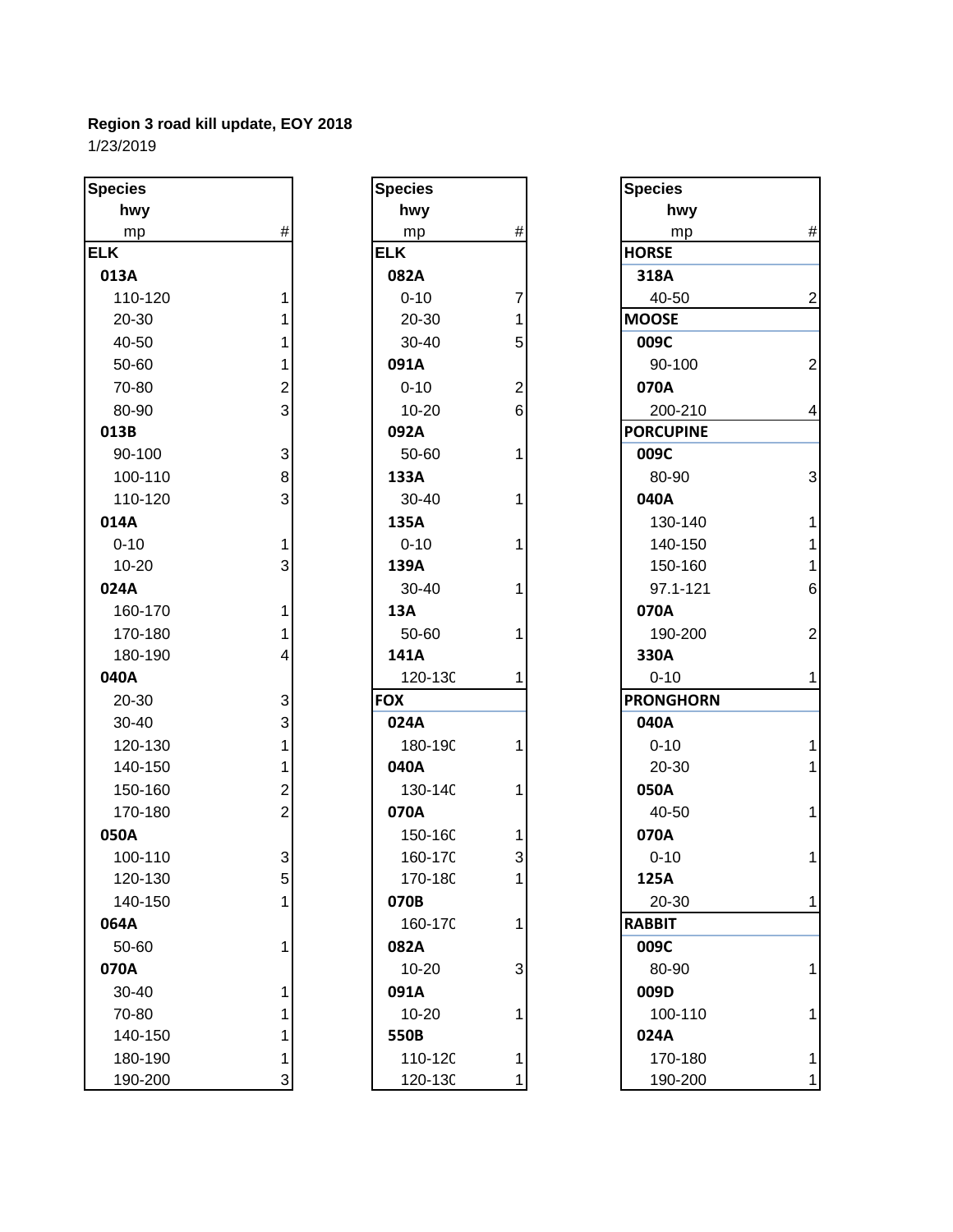| <b>Species</b> |      | <b>Species</b> |                         | <b>Species</b> |                         |
|----------------|------|----------------|-------------------------|----------------|-------------------------|
| hwy            |      | hwy            |                         | hwy            |                         |
| mp             | $\#$ | mp             | $\#$                    | mp             | #                       |
| <b>RABBIT</b>  |      | <b>SKUNK</b>   |                         | <b>UNK</b>     |                         |
| 040A           |      | 040A           |                         | 050A           |                         |
| 90-100         | 1    | 100-11C        | 4                       | 30-40          | 1                       |
| 100-110        | 3    | 110-120        | 5                       | 80-90          | $\overline{\mathbf{c}}$ |
| 110-120        |      | 120-13C        | 5                       | 90-100         | 1                       |
| 131B           |      | 070A           |                         | 100-110        | 1                       |
| 20-30          | 3    | 140-15C        | 1                       | 110-120        | 3                       |
| <b>RACCOON</b> |      | 114A           |                         | 120-130        | $\overline{a}$          |
| 006E           |      | 90-100         | 1                       | 070A           |                         |
| 160-170        | 1    | 131B           |                         | 90-100         | $\overline{a}$          |
| 170-180        |      | 40-50          |                         | 100-110        | $\overline{c}$          |
| 009C           |      | 60-70          |                         | 110-120        | $\mathbf{1}$            |
| 90-100         | 1    | <b>TURKEY</b>  |                         | 130-140        | $\mathbf{1}$            |
| 013A           |      | 141A           |                         | 150-160        | $\overline{\mathbf{c}}$ |
| $0 - 10$       | 1    | 110-12C        | 3                       | 160-170        | $\overline{1}$          |
| 040A           |      | <b>UNK</b>     |                         | 200-210        | 4                       |
| 90-100         | 8    | 006A           |                         | 070B           |                         |
| 100-110        | 9    | $10 - 20$      | $\mathbf 2$             | $0 - 10$       | $\overline{a}$          |
| 110-120        | 5    | 006D           |                         | 082A           |                         |
| 120-130        | 9    | $92.1 - 111$   | 7                       | 60-70          | 4                       |
| 130-140        | 1    | 006E           |                         | 091A           |                         |
| 97-121         | 11   | 160-17C        | 1                       | $0 - 10$       | 4                       |
| 050A           |      | 006F           |                         | $10 - 20$      | 3                       |
| 30-40          | 1    | 210-220        | 1                       | 20-30          | 1                       |
| 070A           |      | 009D           |                         | 092A           |                         |
| 120-130        | 1    | 100-11C        | $\overline{\mathbf{c}}$ | 20-30          | $\overline{6}$          |
| 092A           |      | 110-12C        | 3                       | 131B           |                         |
| 20-30          |      | 120-13C        | $\overline{2}$          | 40-50          |                         |
| 131B           |      | 024A           |                         | 60-70          | 1                       |
| $0 - 10$       |      | 180-19C        | 1                       | 22-68          | 5                       |
| 60-70          |      | 040A           |                         | 133A           |                         |
| 133A           |      | 90-100         | 4                       | $0 - 10$       | 5                       |
| $0 - 10$       |      | 120-13C        | 2                       | 30-40          | 1                       |
| 141B           |      | 130-14C        | 1                       | 139A           |                         |
| 150-160        | 4    | 170-18C        | 1                       | $0 - 10$       | $\overline{c}$          |
| 330A           |      | 97-127         | 32                      | 330A           |                         |
| $10 - 20$      |      |                |                         | $0 - 10$       | 1                       |

| Species       |                                            |
|---------------|--------------------------------------------|
| hwy           |                                            |
| mp            | #                                          |
| <b>SKUNK</b>  |                                            |
| 040A          |                                            |
| 100-110       | $\begin{array}{c} 4 \\ 5 \\ 5 \end{array}$ |
| 110-120       |                                            |
| 120-130       |                                            |
| 070A          |                                            |
| 140-150       | $\overline{1}$                             |
| 114A          |                                            |
| 90-100        | 1                                          |
| 131B          |                                            |
| 40-50         | 1                                          |
| 60-70         | 1                                          |
| <b>TURKEY</b> |                                            |
| 141A          |                                            |
| 110-120       | 3                                          |
| UNK           |                                            |
| 006A          |                                            |
| 10-20         | $\overline{c}$                             |
| 006D          |                                            |
| $92.1 - 111$  |                                            |
| 006E          |                                            |
| 160-170       | 1                                          |
| 006F          |                                            |
| 210-220       | 1                                          |
| 009D          |                                            |
| 100-110       | $\begin{array}{c} 2 \\ 3 \\ 2 \end{array}$ |
| 110-120       |                                            |
| 120-130       |                                            |
| 024A          |                                            |
| 180-190       | 1                                          |
| 040A          |                                            |
| 90-100        |                                            |
| 120-130       |                                            |
| 130-140       | 4<br>2<br>1<br>1                           |
| 170-180       |                                            |
| 97-127        |                                            |

| pecies        |                  | <b>Species</b> |                | <b>Species</b> |                 |
|---------------|------------------|----------------|----------------|----------------|-----------------|
| hwy           |                  | hwy            |                | hwy            |                 |
| mp            | $\#$             | mp             | $\#$           | mp             | $\#$            |
| <b>ABBIT</b>  |                  | <b>SKUNK</b>   |                | <b>UNK</b>     |                 |
| 040A          |                  | 040A           |                | 050A           |                 |
| 90-100        | 1                | 100-110        | 4              | 30-40          | $\mathbf{1}$    |
| 100-110       | 3                | 110-12C        | $\mathbf 5$    | 80-90          | $\overline{2}$  |
| 110-120       |                  | 120-130        | 5              | 90-100         | $\mathbf{1}$    |
| 131B          |                  | 070A           |                | 100-110        | $\mathbf{1}$    |
| 20-30         | 3                | 140-15C        | 1              | 110-120        | $\mathbf{3}$    |
| <b>ACCOON</b> |                  | 114A           |                | 120-130        | $\mathbf{2}$    |
| 006E          |                  | 90-100         |                | 070A           |                 |
| 160-170       | 1                | 131B           |                | 90-100         | $\overline{2}$  |
| 170-180       |                  | 40-50          |                | 100-110        | $\mathbf{2}$    |
| 009C          |                  | 60-70          |                | 110-120        | $\mathbf{1}$    |
| 90-100        |                  | <b>TURKEY</b>  |                | 130-140        | $\mathbf{1}$    |
| 013A          |                  | 141A           |                | 150-160        | $\overline{c}$  |
| $0 - 10$      | 1                | 110-12C        | 3              | 160-170        | $\mathbf{1}$    |
| 040A          |                  | <b>UNK</b>     |                | 200-210        | $\overline{4}$  |
| 90-100        | 8                | 006A           |                | 070B           |                 |
| 100-110       | 9                | $10 - 20$      | $\overline{c}$ | $0 - 10$       | $\overline{2}$  |
| 110-120       | 5                | 006D           |                | 082A           |                 |
| 120-130       | $\boldsymbol{9}$ | $92.1 - 111$   | $\overline{7}$ | 60-70          | $\overline{4}$  |
| 130-140       | 1                | 006E           |                | 091A           |                 |
| 97-121        | 11               | 160-17C        | 1              | $0 - 10$       | $\overline{4}$  |
| 050A          |                  | 006F           |                | $10 - 20$      | $\mathbf{3}$    |
| 30-40         | 1                | 210-220        |                | 20-30          | $\mathbf{1}$    |
| 070A          |                  | 009D           |                | 092A           |                 |
| 120-130       |                  | 100-11C        | $\overline{c}$ | 20-30          | $\sqrt{6}$      |
| 092A          |                  | 110-120        | 3              | 131B           |                 |
| 20-30         | 1                | 120-13C        | $\overline{c}$ | 40-50          | $\mathbf{1}$    |
| 131B          |                  | 024A           |                | 60-70          | $\mathbf{1}$    |
| $0 - 10$      | 1                | 180-19C        | 1              | 22-68          | $5\overline{)}$ |
| 60-70         | 1                | 040A           |                | 133A           |                 |
| 133A          |                  | 90-100         | 4              | $0 - 10$       | 5 <sup>1</sup>  |
| $0 - 10$      | 1                | 120-130        | 2              | 30-40          | $\mathbf{1}$    |
| 141B          |                  | 130-14C        |                | 139A           |                 |
| 150-160       | 4                | 170-18C        |                | $0 - 10$       | $\mathbf{2}$    |
| 330A          |                  | 97-127         | 32             | 330A           |                 |
| 10-20         | 1                |                |                | $0 - 10$       | $\mathbf{1}$    |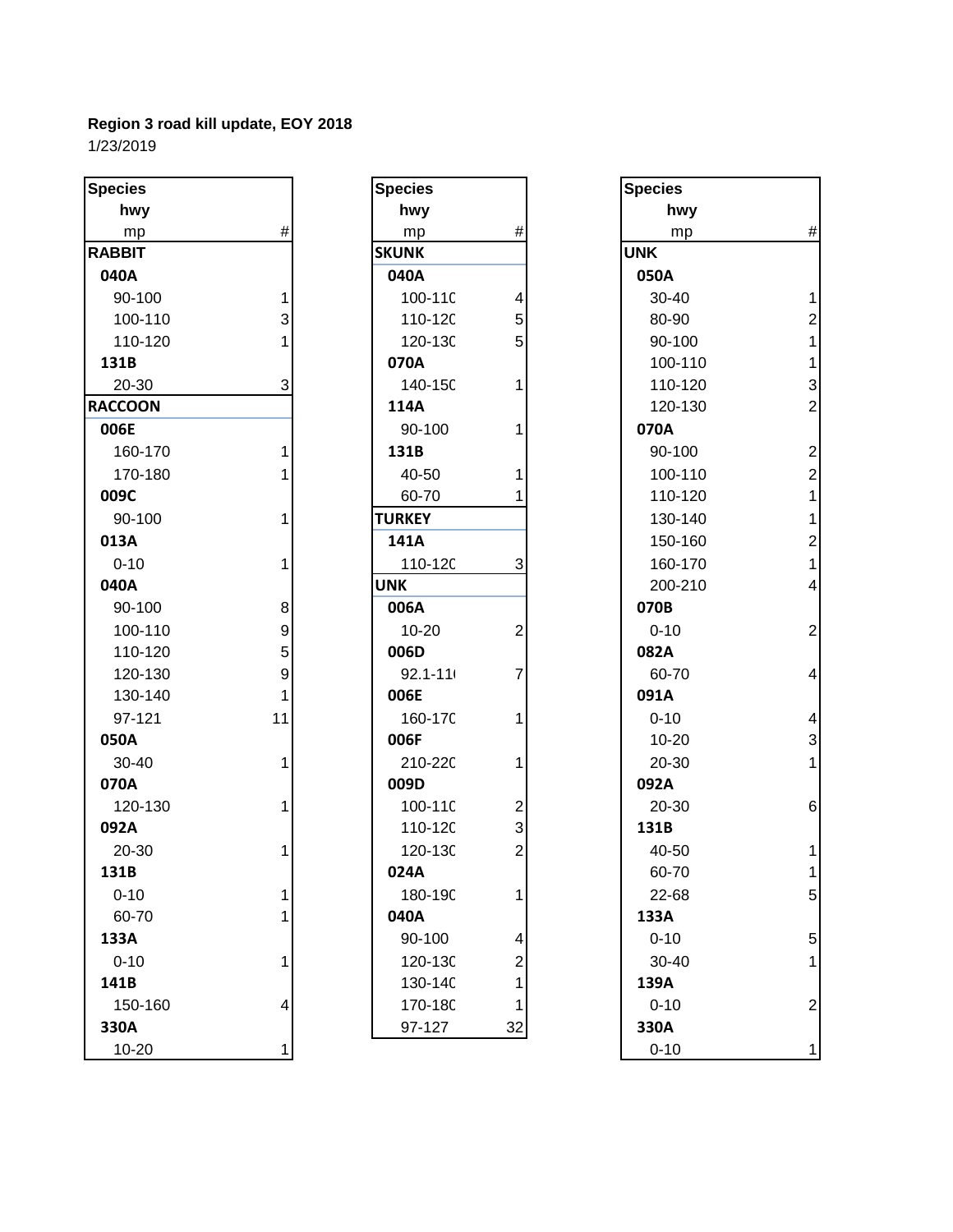| <b>Species</b> |                | <b>PATROLS REPORTIN</b> |      |  |
|----------------|----------------|-------------------------|------|--|
| hwy            |                | 3201                    | 3233 |  |
| mp             | #              | 3202                    | 3240 |  |
| <b>UNK</b>     |                | 3203                    | 3241 |  |
| 340A           |                | 3204                    | 3242 |  |
| $0 - 10$       | $\overline{2}$ | 3205                    | 3243 |  |
| 550B           |                | 3206                    | 3244 |  |
| 110-120        |                | 3207                    | 3245 |  |
| 120-130        | 2              | 3208                    | 3246 |  |

|      | <b>PATROLS REPORTING</b> |
|------|--------------------------|
| 3201 | 3233                     |
| 3202 | 3240                     |
| 3203 | 3241                     |
| 3204 | 3242                     |
| 3205 | 3243                     |
| 3206 | 3244                     |
| 3207 | 3245                     |
| 3208 | 3246                     |
| 3209 | 3247                     |
| 3210 | 3251                     |
| 3211 | 3252                     |
| 3212 | 3253                     |
| 3214 | 3254                     |
| 3215 | 3603                     |
| 3216 | 3604                     |
| 3217 | 3605                     |
| 3218 | 3608                     |
| 3219 | 3612                     |
| 3220 | 3613                     |
| 3221 | 3614                     |
| 3222 | 3619                     |
| 3225 | 3621                     |
| 3226 | 3623                     |
| 3227 | 3627                     |
| 3228 | 3633                     |
| 3229 | 3636                     |
| 3230 | 3637                     |
| 3232 |                          |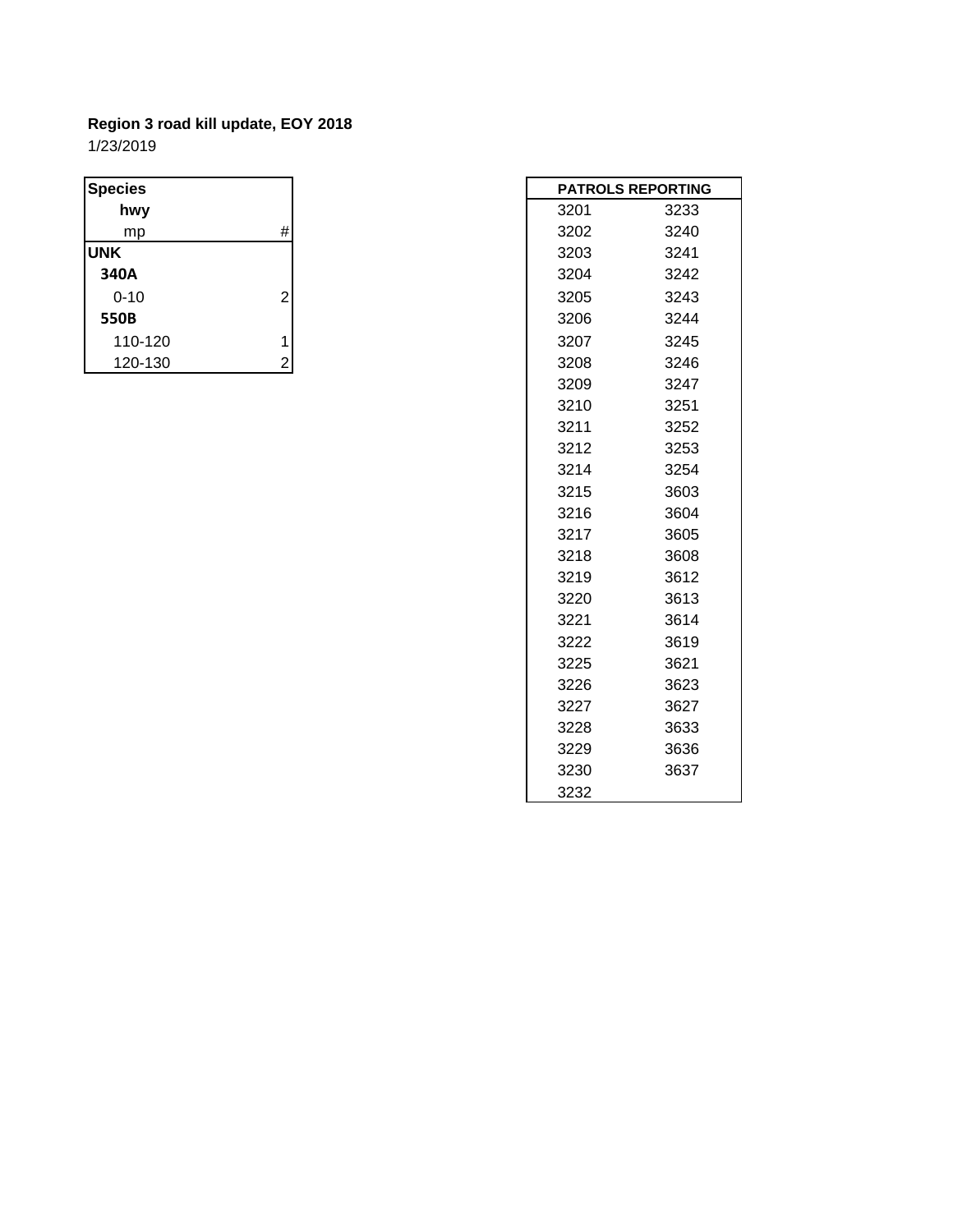# **Region 4 road kill update, EOY 2018** 1/22/2019 Totals from CDOT personnel

Total number of reported animals killed: 814

**Note:** Due to a possible compromise in the data, all calculations January - March have been excluded from this report

| BY MONTH | 2014 | 2015 | 2016 | 2017 | 2018            |
|----------|------|------|------|------|-----------------|
| Jan      | 50   | 183  | 94   | 68   |                 |
| Feb      | 61   | 92   | 69   | 53   |                 |
| Mar      | 112  | 115  | 71   | 71   |                 |
| Apr      | 107  | 115  | 86   | 89   | 82              |
| May      | 58   | 95   | 90   | 112  | $\overline{77}$ |
| Jun      | 161  | 260  | 85   | 205  | 95              |
| Jul      | 93   | 178  | 99   | 136  | 100             |
| Aug      | 94   | 117  | 175  | 93   | 118             |
| Sep      | 142  | 134  | 154  | 77   | 94              |
| Oct      | 129  | 171  | 174  | 78   | 73              |
| Nov      | 99   | 150  | 186  | 176  | 97              |
| Dec      | 99   | 91   | 73   | 84   | $\overline{78}$ |
| Total    | 1205 | 1701 | 1356 | 1242 | 814             |

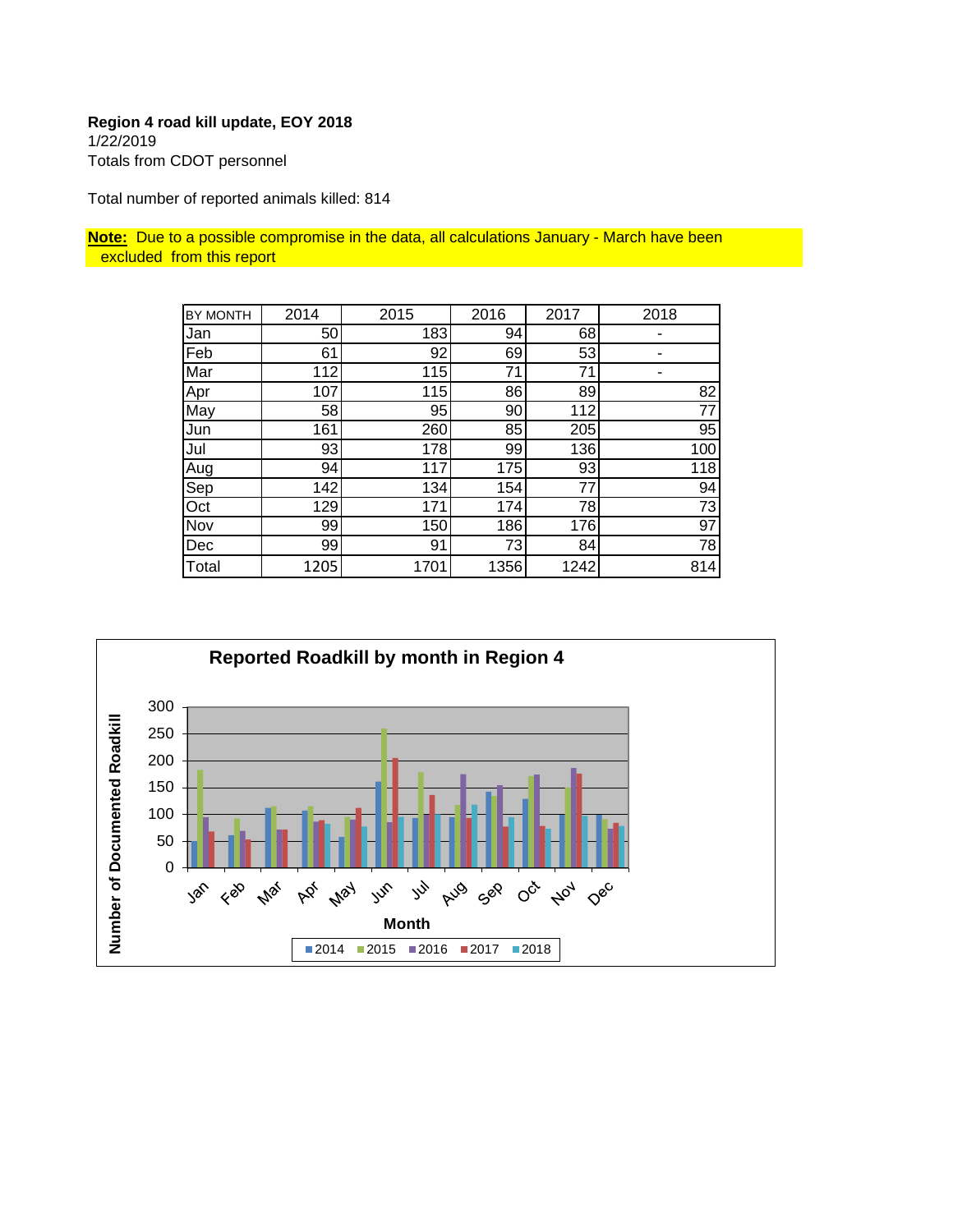| 2018 BY SPECIES |                |
|-----------------|----------------|
| BADGER          | 8              |
| BIRD            | $\overline{2}$ |
| CAT             | 12             |
| COYOTE          | 10             |
| DEER            | 344            |
| DOG             | 2<br>9         |
| ELK             |                |
| FOX             | 12             |
| HAWK            | $\frac{5}{6}$  |
| OPOSSUM         |                |
| OWL             | $\overline{2}$ |
| PHEASANT        | 30             |
| PRAIRIE DOC     | 5              |
| PRONGHORI       | 6              |
| RABBIT          | 58             |
| RACCOON         | 60             |
| SKUNK           | 37             |
| JRKEY           |                |
| JNK             | 20             |

| 2018 BY SPECIES  |                  | Species by Month |                | Species by     |
|------------------|------------------|------------------|----------------|----------------|
| <b>BADGER</b>    | 8 <sup>1</sup>   | <b>April</b>     |                | July           |
| <b>BIRD</b>      | $\overline{2}$   | <b>BADGER</b>    | $\overline{c}$ | <b>BADGER</b>  |
| <b>CAT</b>       | 12               | <b>CAT</b>       | $\overline{2}$ | <b>CAT</b>     |
| <b>COYOTE</b>    | 10               | <b>COYOTE</b>    | $\mathbf{1}$   | <b>COYOTE</b>  |
| <b>DEER</b>      | 344              | <b>DEER</b>      | 43             | <b>DEER</b>    |
| DOG              | $\overline{2}$   | <b>DOG</b>       | 1              | <b>ELK</b>     |
| <b>ELK</b>       | $\mathsf{g}$     | <b>HAWK</b>      | 1              | <b>FOX</b>     |
| <b>FOX</b>       | 12               | <b>OPOSSUM</b>   | 1              | <b>PHEASAI</b> |
| <b>HAWK</b>      | $\overline{5}$   | PHEASANT         | 12             | <b>RABBIT</b>  |
| <b>OPOSSUM</b>   | $6 \overline{6}$ | <b>PRONGHORN</b> | 1              | <b>RACCOC</b>  |
| <b>OWL</b>       | $\overline{2}$   | <b>RABBIT</b>    | 6              | <b>SKUNK</b>   |
| PHEASANT         | 30               | <b>RACCOON</b>   | 4              | <b>UNK</b>     |
| PRAIRIE DOC      | 5 <sup>5</sup>   | <b>UNK</b>       | 8              | <b>August</b>  |
| <b>PRONGHORI</b> | $6 \overline{6}$ | May              |                | <b>BADGER</b>  |
| <b>RABBIT</b>    | 58               | <b>CAT</b>       | 3              | <b>BIRD</b>    |
| <b>RACCOON</b>   | 60               | <b>DEER</b>      | 37             | <b>DEER</b>    |
| <b>SKUNK</b>     | 37               | PHEASANT         | $\overline{c}$ | <b>ELK</b>     |
| TURKEY           | 1                | PRAIRIE DO       | $\overline{4}$ | <b>FOX</b>     |
| <b>UNK</b>       | 205              | <b>PRONGHORN</b> | 1              | <b>HAWK</b>    |
|                  |                  | <b>RABBIT</b>    | $\overline{4}$ | OPOSSU         |
|                  |                  | <b>RACCOON</b>   | 4              | <b>OWL</b>     |
|                  |                  | <b>SKUNK</b>     | 3              | <b>PHEASAI</b> |
|                  |                  | <b>UNK</b>       | 19             | RABBIT         |
|                  |                  | June             |                | <b>RACCOC</b>  |
|                  |                  | <b>BADGER</b>    | $\overline{1}$ | <b>SKUNK</b>   |
|                  |                  | <b>DEER</b>      | 50             | <b>UNK</b>     |
|                  |                  | <b>FOX</b>       | 1              | September      |
|                  |                  | <b>OPOSSUM</b>   | 1              | <b>BADGER</b>  |
|                  |                  | PRAIRIE DO       | 1              | <b>BIRD</b>    |
|                  |                  | <b>PRONGHORN</b> | 1              | <b>CAT</b>     |
|                  |                  | <b>RABBIT</b>    | 7              | <b>COYOTE</b>  |
|                  |                  | <b>RACCOON</b>   | 5              | <b>DEER</b>    |
|                  |                  | <b>SKUNK</b>     | $\overline{2}$ | <b>ELK</b>     |
|                  |                  | <b>UNK</b>       | 26             | <b>PHEASAI</b> |
|                  |                  |                  |                | <b>PRONGH</b>  |
|                  |                  |                  |                |                |

| 2018 BY SPECIES  |                | Species by Month |                | Species by Month |                         |
|------------------|----------------|------------------|----------------|------------------|-------------------------|
| <b>BADGER</b>    | 8              | <b>April</b>     |                | July             |                         |
| <b>BIRD</b>      | $\overline{2}$ | <b>BADGER</b>    | $\overline{c}$ | <b>BADGER</b>    | $\mathbf{1}$            |
| CAT              | 12             | <b>CAT</b>       | $\overline{2}$ | CAT              | 3                       |
| <b>COYOTE</b>    | 10             | COYOTE           | 1              | COYOTE           | $\mathbf{1}$            |
| <b>DEER</b>      | 344            | <b>DEER</b>      | 43             | <b>DEER</b>      | 38                      |
| <b>DOG</b>       | $\overline{c}$ | <b>DOG</b>       | 1              | <b>ELK</b>       | $\mathbf{1}$            |
| <b>ELK</b>       | 9              | <b>HAWK</b>      |                | <b>FOX</b>       | 3                       |
| <b>FOX</b>       | 12             | <b>OPOSSUM</b>   |                | PHEASANT         | 5                       |
| <b>HAWK</b>      | 5              | PHEASANT         | 12             | <b>RABBIT</b>    | 10                      |
| <b>OPOSSUM</b>   | $\,6$          | <b>PRONGHORN</b> | 1              | <b>RACCOON</b>   | 10                      |
| OWL              | $\overline{2}$ | <b>RABBIT</b>    | 6              | <b>SKUNK</b>     | 3                       |
| PHEASANT         | 30             | <b>RACCOON</b>   | 4              | <b>UNK</b>       | 25                      |
| PRAIRIE DOC      | 5              | <b>UNK</b>       | 8              | <b>August</b>    |                         |
| <b>PRONGHORI</b> | $\,6$          | May              |                | <b>BADGER</b>    | $\mathbf{1}$            |
| <b>RABBIT</b>    | 58             | CAT              | 3              | <b>BIRD</b>      | $\mathbf{1}$            |
| <b>RACCOON</b>   | 60             | <b>DEER</b>      | 37             | <b>DEER</b>      | 22                      |
| <b>SKUNK</b>     | 37             | PHEASANT         | 2              | <b>ELK</b>       | 3                       |
| <b>TURKEY</b>    | 1              | PRAIRIE DO       | 4              | <b>FOX</b>       | $\overline{\mathbf{4}}$ |
| <b>UNK</b>       | 205            | <b>PRONGHORN</b> | 1              | <b>HAWK</b>      | $\mathbf{1}$            |
|                  |                | <b>RABBIT</b>    | 4              | <b>OPOSSUM</b>   | $\overline{\mathbf{c}}$ |
|                  |                | <b>RACCOON</b>   | 4              | <b>OWL</b>       | $\overline{c}$          |
|                  |                | <b>SKUNK</b>     | 3              | PHEASANT         | $\overline{\mathbf{4}}$ |
|                  |                | <b>UNK</b>       | 19             | <b>RABBIT</b>    | 10                      |
|                  |                | June             |                | <b>RACCOON</b>   | 9                       |
|                  |                | <b>BADGER</b>    | 1              | <b>SKUNK</b>     | 11                      |
|                  |                | <b>DEER</b>      | 50             | <b>UNK</b>       | 48                      |
|                  |                | <b>FOX</b>       | 1              | September        |                         |
|                  |                | <b>OPOSSUM</b>   |                | <b>BADGER</b>    | $\mathbf{1}$            |
|                  |                | PRAIRIE DO       | 1              | <b>BIRD</b>      | $\mathbf{1}$            |
|                  |                | <b>PRONGHORN</b> | 1              | CAT              | $\mathbf{1}$            |
|                  |                | <b>RABBIT</b>    | 7              | <b>COYOTE</b>    | 3                       |
|                  |                | <b>RACCOON</b>   | 5              | <b>DEER</b>      | 26                      |
|                  |                | <b>SKUNK</b>     | $\overline{2}$ | <b>ELK</b>       | $\mathbf{1}$            |
|                  |                | <b>UNK</b>       | 26             | PHEASANT         | $\overline{2}$          |
|                  |                |                  |                | <b>PRONGHORN</b> | 3                       |
|                  |                |                  |                | <b>RABBIT</b>    | 5                       |
|                  |                |                  |                | <b>RACCOON</b>   | 11                      |
|                  |                |                  |                | <b>SKUNK</b>     | $\overline{7}$          |
|                  |                |                  |                | <b>UNK</b>       | 33                      |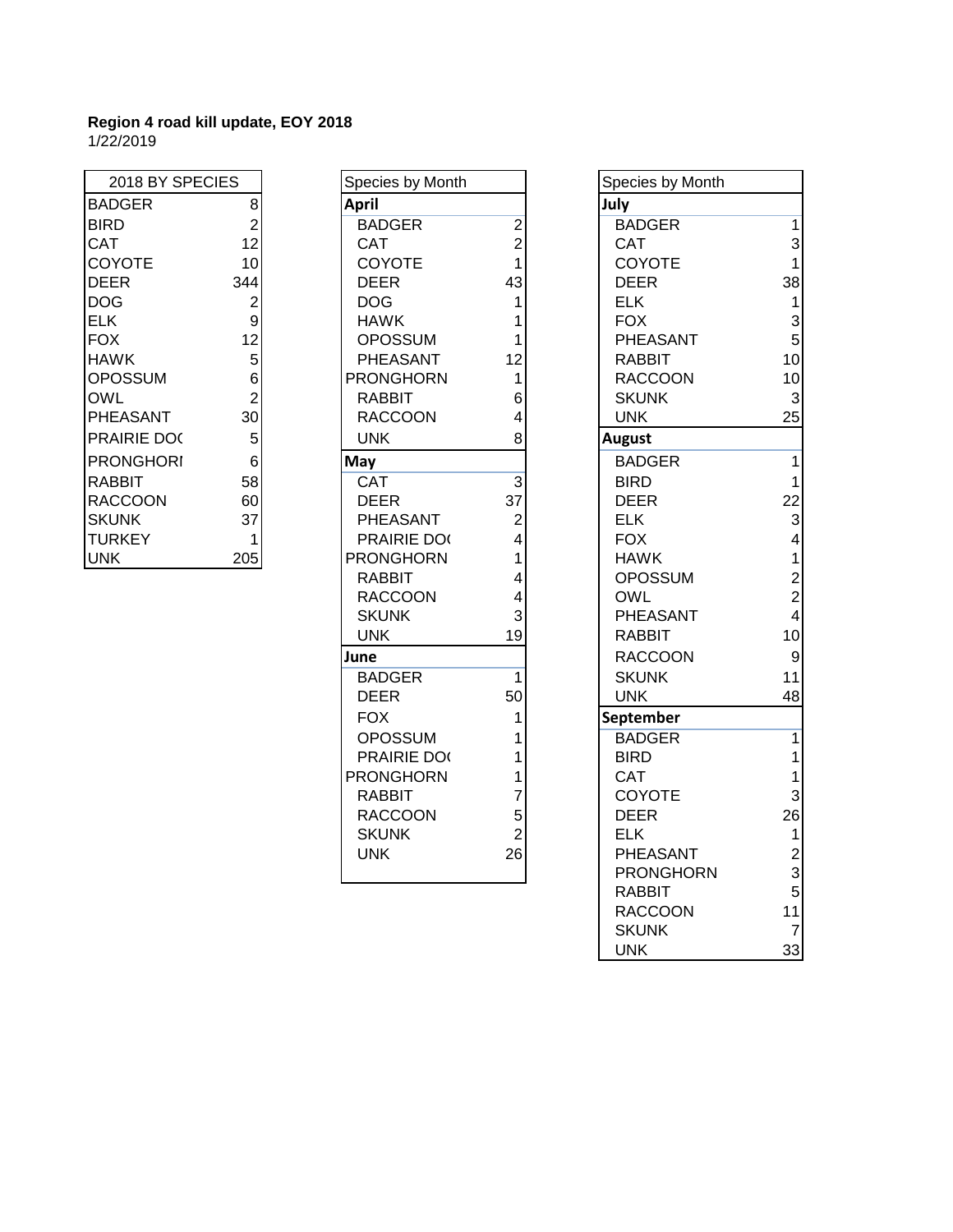| SPECIES BY MONTH |                         |  |  |  |
|------------------|-------------------------|--|--|--|
| <b>October</b>   |                         |  |  |  |
| CAT              | $\overline{\mathbf{1}}$ |  |  |  |
| <b>DEER</b>      | 36                      |  |  |  |
| <b>DOG</b>       | 1                       |  |  |  |
| <b>ELK</b>       | 1                       |  |  |  |
| <b>OPOSSUM</b>   | 1                       |  |  |  |
| PHEASANT         | $\overline{c}$          |  |  |  |
| <b>RABBIT</b>    | 1                       |  |  |  |
| <b>RACCOON</b>   | 4                       |  |  |  |
| <b>SKUNK</b>     | 4                       |  |  |  |
| <b>UNK</b>       | 22                      |  |  |  |
| <b>November</b>  |                         |  |  |  |
| <b>CAT</b>       | $\overline{1}$          |  |  |  |
| COYOTE           | 4                       |  |  |  |
| <b>DEER</b>      | 52                      |  |  |  |
| <b>ELK</b>       | $\overline{\mathbf{c}}$ |  |  |  |
| <b>FOX</b>       | 1                       |  |  |  |
| <b>HAWK</b>      | 3                       |  |  |  |
| <b>OPOSSUM</b>   | $\overline{\mathbf{1}}$ |  |  |  |
| PHEASANT         | 1                       |  |  |  |
| RABBIT           | 8                       |  |  |  |
| <b>RACCOON</b>   | 10                      |  |  |  |
| <b>SKUNK</b>     | $\overline{c}$          |  |  |  |
| UNK              | 12                      |  |  |  |
| <b>December</b>  |                         |  |  |  |
| <b>BADGER</b>    | $\overline{c}$          |  |  |  |
| CAT              | 1                       |  |  |  |
| COYOTE           | 1                       |  |  |  |
| <b>DEER</b>      | 40                      |  |  |  |
| <b>ELK</b>       | 1                       |  |  |  |
| <b>FOX</b>       | 3273512                 |  |  |  |
| PHEASANT         |                         |  |  |  |
| <b>RABBIT</b>    |                         |  |  |  |
| <b>RACCOON</b>   |                         |  |  |  |
| <b>SKUNK</b>     |                         |  |  |  |
| <b>TURKEY</b>    |                         |  |  |  |
| <b>UNK</b>       |                         |  |  |  |

| SPECIES BY MONTH |                | hwy                |                | hwy      |
|------------------|----------------|--------------------|----------------|----------|
| <b>October</b>   |                | mp                 | #              | mp       |
| <b>CAT</b>       | 1              | 001A               |                | 034A     |
| <b>DEER</b>      | 36             | $0 - 10$           | 1              | 80-90    |
| <b>DOG</b>       | 1              | 006J               |                | 100-110  |
| <b>ELK</b>       | 1              | 370-380            | 1              | 140-150  |
| <b>OPOSSUM</b>   | 1              | 390-400            | 3              | 034B     |
| <b>PHEASANT</b>  | $\overline{2}$ | 410-420            | $\overline{2}$ | 150-160  |
| <b>RABBIT</b>    | $\overline{1}$ | 440-450            | 3              | 160-170  |
| <b>RACCOON</b>   | 4              | 460-470            |                | 170-180  |
| <b>SKUNK</b>     | 4              |                    |                | 180-190  |
| <b>UNK</b>       | 22             | 007A               |                | 190-200  |
| <b>November</b>  |                | $0 - 10$           |                | 200-210  |
| <b>CAT</b>       | 1              | 10-20              |                | 210-220  |
| <b>COYOTE</b>    | 4              | 20-30              | 3              | 220-230  |
| <b>DEER</b>      | 52             | 30-40              |                | 230-240  |
| <b>ELK</b>       | $\overline{c}$ | 014B               |                | 240-250  |
| <b>FOX</b>       | 1              | 60-70              | 5              | 250-260  |
| <b>HAWK</b>      | 3              | 70-80              | $\overline{2}$ |          |
| <b>OPOSSUM</b>   | 1              | 80-90              | 3              | 036A     |
| <b>PHEASANT</b>  | 1              | 100-110            | $\overline{1}$ | $0 - 10$ |
| <b>RABBIT</b>    | 8              | 110-120            | 3              | 036B     |
| <b>RACCOON</b>   | 10             | 014C               |                | $0 - 10$ |
| <b>SKUNK</b>     | 2              | 140-150            | 3              | 10-20    |
| <b>UNK</b>       | 12             | 150-160            | 1              | 20-30    |
| <b>December</b>  |                | 190-200            |                | 30-40    |
| <b>BADGER</b>    | $\overline{2}$ | 200-210            | 2              | 036D     |
| <b>CAT</b>       | $\overline{1}$ | 210-220            | 3              | 130-140  |
| COYOTE           | 1              | 220-230            | 1              | 140-150  |
| <b>DEER</b>      | 40             | 024C               |                | 150-160  |
| <b>ELK</b>       | 1              | 440-450            | 1              | 160-170  |
| <b>FOX</b>       | 3              | 024G               |                | 170-180  |
| <b>PHEASANT</b>  | $\overline{2}$ | 350-360            | 6              | 180-190  |
| <b>RABBIT</b>    |                | 360-370            | 3              | 190-200  |
| <b>RACCOON</b>   | 3              | 370-380            | 1              | 200-210  |
| <b>SKUNK</b>     | 5              | 025A               |                | 210-220  |
| <b>TURKEY</b>    | 1              | 220-230            | 1              | 220-230  |
| <b>UNK</b>       | 12             | 230-240            | 3              | 240-250  |
|                  |                | 240-250            | 3              |          |
|                  |                | 250-260            | 4              |          |
|                  |                | 260-270<br>270-280 | 1              |          |
|                  |                | 280-290            | $\overline{c}$ |          |
|                  |                | 290-300            | $\overline{2}$ |          |
|                  |                |                    |                |          |

| <b>SPECIES BY MONTH</b> |                | hwy       |                | hwy       |                  |
|-------------------------|----------------|-----------|----------------|-----------|------------------|
| <b>October</b>          |                | mp        | $\#$           | mp        | $\#$             |
| CAT                     | 1              | 001A      |                | 034A      |                  |
| <b>DEER</b>             | 36             | $0 - 10$  | 1              | 80-90     | 6                |
| <b>DOG</b>              | 1              | 006J      |                | 100-110   | 1                |
| <b>ELK</b>              | 1              | 370-380   |                | 140-150   | 3                |
| <b>OPOSSUM</b>          | 1              | 390-400   | 3              | 034B      |                  |
| PHEASANT                | $\overline{2}$ | 410-420   | $\overline{2}$ | 150-160   | 1                |
| <b>RABBIT</b>           | 1              | 440-450   | 3              | 160-170   | 8                |
| <b>RACCOON</b>          | 4              | 460-470   |                | 170-180   | $\frac{3}{3}$    |
| <b>SKUNK</b>            | 4              |           |                | 180-190   |                  |
| <b>UNK</b>              | 22             | 007A      |                | 190-200   | 4                |
| <b>November</b>         |                | $0 - 10$  |                | 200-210   | $\overline{2}$   |
| <b>CAT</b>              | 1              | $10 - 20$ |                | 210-220   | $\overline{6}$   |
| <b>COYOTE</b>           | 4              | 20-30     | 3              | 220-230   | $\boldsymbol{6}$ |
| <b>DEER</b>             | 52             | 30-40     |                | 230-240   | $\overline{8}$   |
| <b>ELK</b>              | $\overline{c}$ | 014B      |                | 240-250   | 9                |
| <b>FOX</b>              | 1              | 60-70     | 5              | 250-260   | 10               |
| <b>HAWK</b>             | 3              | 70-80     | $\overline{2}$ |           |                  |
| <b>OPOSSUM</b>          | 1              | 80-90     | 3              | 036A      |                  |
| PHEASANT                | 1              | 100-110   | 1              | $0 - 10$  | $\mathbf{1}$     |
| <b>RABBIT</b>           | 8              | 110-120   | 3              | 036B      |                  |
| <b>RACCOON</b>          | 10             | 014C      |                | $0 - 10$  | 5                |
| <b>SKUNK</b>            | $\overline{2}$ | 140-150   | 3              | $10 - 20$ | 8                |
| <b>UNK</b>              | 12             | 150-160   |                | 20-30     | 16               |
| <b>December</b>         |                | 190-200   |                | $30 - 40$ | $\overline{2}$   |
| <b>BADGER</b>           | $\overline{2}$ | 200-210   | $\overline{2}$ | 036D      |                  |
| CAT                     | 1              | 210-220   | 3              | 130-140   | $6\phantom{1}6$  |
| <b>COYOTE</b>           | 1              | 220-230   |                | 140-150   | 5                |
| <b>DEER</b>             | 40             | 024C      |                | 150-160   | $\overline{3}$   |
| <b>ELK</b>              | 1              | 440-450   | 1              | 160-170   | 4                |
| <b>FOX</b>              | 3              | 024G      |                | 170-180   | 27               |
| PHEASANT                | $\overline{2}$ | 350-360   | 6              | 180-190   | 17               |
| <b>RABBIT</b>           | $\overline{7}$ | 360-370   | 3              | 190-200   | 10               |
| <b>RACCOON</b>          | 3              | 370-380   | 1              | 200-210   | 20               |
| <b>SKUNK</b>            | 5              | 025A      |                | 210-220   | 14               |
| <b>TURKEY</b>           | 1              | 220-230   |                | 220-230   | 12               |
| <b>UNK</b>              | 12             | 230-240   | 3              | 240-250   | $\overline{1}$   |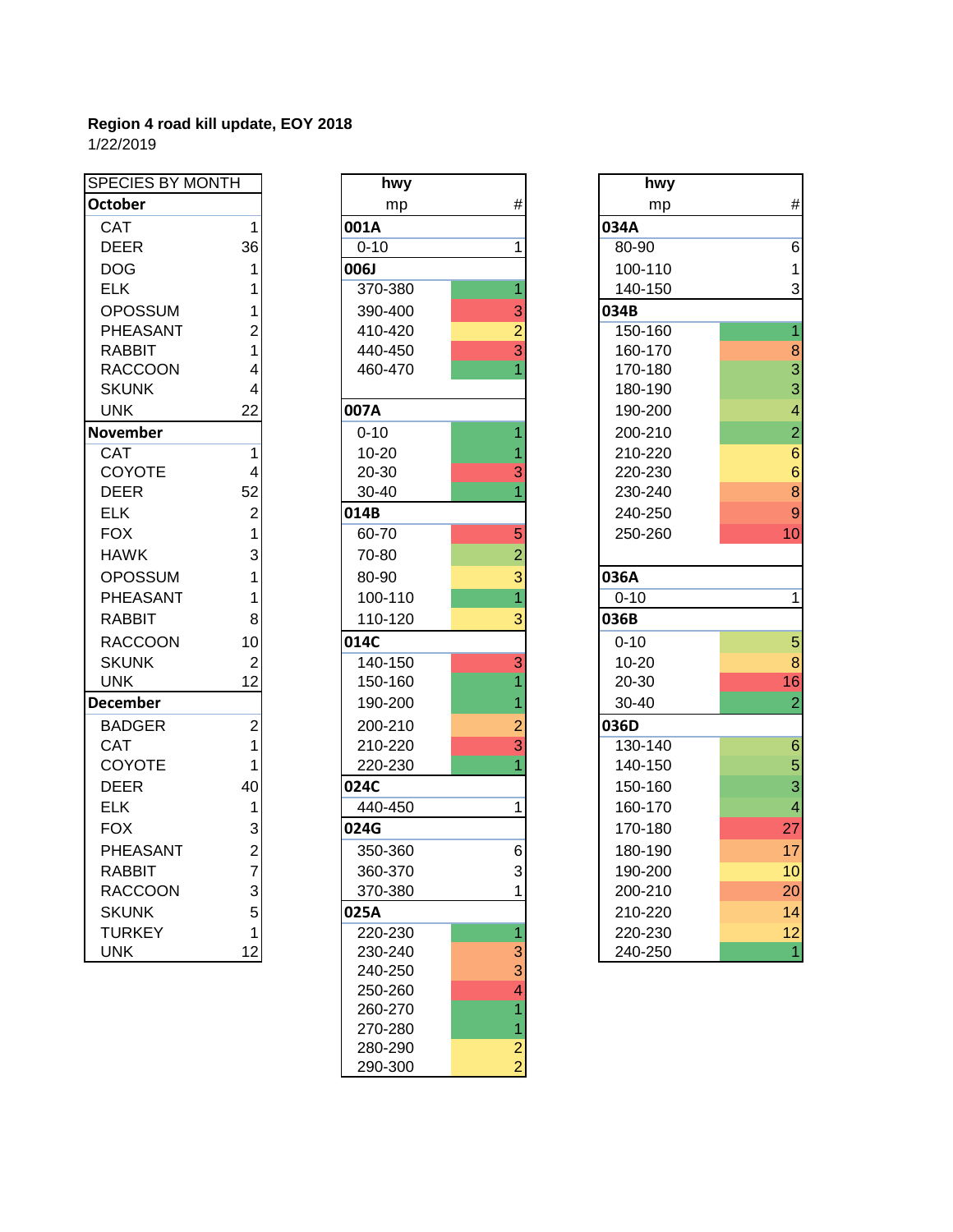| hwy       |                         |                 |
|-----------|-------------------------|-----------------|
| mp        | #                       |                 |
| 040H      |                         | 070A            |
| 380-390   | $\overline{1}$          | 320             |
| 390-400   | $\overline{2}$          | 330             |
| 420-430   | $\overline{1}$          | 34C             |
| 430-440   | 5                       | 390             |
| 440-450   | 3                       | 40 <sub>C</sub> |
| 450-460   | 10                      | 410             |
| 470-480   | $\overline{7}$          | 430             |
|           |                         | 440             |
| 052A      |                         |                 |
| $0 - 10$  | 7                       | 071D            |
| 60-70     | $\overline{2}$          | 120             |
|           |                         | 13C             |
| 059A      |                         | 140             |
| 40-50     | 5                       | 15C             |
| 60-70     | 23                      | 160             |
|           |                         | 17 <sub>C</sub> |
| 059B      |                         | 071E            |
| 70-80     | $\overline{12}$         | <b>180</b>      |
| 80-90     | 3                       | 190             |
| 90-100    | 4                       | 071F            |
| 100-110   | $\overline{7}$          | 200             |
| 110-120   | $\overline{4}$          | 210             |
| 120-130   | $\overline{\mathbf{4}}$ | 220             |
| 130-140   | $\overline{7}$          | 230             |
| 150-160   | 4                       |                 |
|           |                         | 076A            |
| 060B      |                         | $10 -$          |
| $0 - 10$  | 1                       | $20 -$          |
| 061A      |                         | $60 -$          |
| $0 - 10$  | 3                       | $70-$           |
| $10 - 20$ | $\overline{1}$          | 80-             |
| 063A      |                         | 90-             |
| $0 - 10$  | 9                       | 10C             |
| $10 - 20$ | 7                       | 120             |
| 30-40     | $\overline{1}$          | 17 <sub>C</sub> |
| 066B      |                         | 18C             |
| 20-30     | 9                       |                 |
| 30-40     | 24                      | 085A            |
| 50-60     |                         | 240             |

| hwy       |                | hwy       |                | hwy         |
|-----------|----------------|-----------|----------------|-------------|
| mp        | #              | mp        | #              | mp          |
| 040H      |                | 070A      |                | 085C        |
| 380-390   | 1              | 320-330   | 4              | 240-250     |
| 390-400   | $\overline{2}$ | 330-340   | 11             | 250-260     |
| 420-430   | $\overline{1}$ | 340-350   | 2              | 260-270     |
| 430-440   | 5              | 390-400   | 1              | 085L        |
| 440-450   | $\overline{3}$ | 400-410   | $\overline{2}$ | 280-290     |
| 450-460   | 10             | 410-420   | 3              | 290-300     |
| 470-480   | 7              | 430-440   | 1              | 086A        |
|           |                | 440-450   |                | $10 - 20$   |
| 052A      |                |           |                | 20-30       |
| $0 - 10$  | 7              | 071D      |                | 119A        |
| 60-70     | $\overline{2}$ | 120-130   | 1              | 20-30       |
|           |                | 130-140   | 4              | 30-40       |
| 059A      |                | 140-150   | $\overline{2}$ | 119B        |
| 40-50     | 5              | 150-160   | 6              | 40-50       |
| 60-70     | 23             | 160-170   | 10             | 50-60       |
|           |                | 170-180   | 5              |             |
| 059B      |                | 071E      |                | 138A        |
| 70-80     | 12             | 180-190   | 1              | $10 - 20$   |
| 80-90     | $\overline{3}$ | 190-200   | 1              | 20-30       |
| 90-100    | $\overline{4}$ | 071F      |                | 50-60       |
| 100-110   | $\overline{7}$ | 200-210   | 1              | 144A        |
| 110-120   | $\overline{4}$ | 210-220   | 5              | $10 - 20$   |
| 120-130   | $\overline{4}$ | 220-230   | 5              | 20-30       |
| 130-140   | $\overline{7}$ | 230-240   | 1              |             |
| 150-160   | $\overline{4}$ |           |                | 157A        |
|           |                | 076A      |                | $0 - 10$    |
| 060B      |                | $10 - 20$ | 8              | <b>257A</b> |
| $0 - 10$  | 1              | 20-30     | $\overline{7}$ | $0 - 10$    |
| 061A      |                | 60-70     | 3              | $10 - 20$   |
| $0 - 10$  | 3              | 70-80     | 8              | 287C        |
| $10 - 20$ | 1              | 80-90     | $\overline{c}$ | 320-330     |
| 063A      |                | 90-100    | 1              | 350-360     |
| $0 - 10$  | 9              | 100-110   | $\overline{7}$ | 360-370     |
| $10 - 20$ | $\overline{7}$ | 120-130   | $\overline{c}$ | 370-380     |
| 30-40     | 1              | 170-180   | 4              | 380-390     |
| 066B      |                | 180-190   | 3              |             |
| 20-30     | 9              |           |                |             |
| 30-40     | 24             | 085A      |                |             |
| 50-60     | 1              | 240-250   | 13             |             |

| hwy       |                 | hwy       |                | hwy       |                 |
|-----------|-----------------|-----------|----------------|-----------|-----------------|
| mp        | #               | mp        | #              | mp        | $\#$            |
| 040H      |                 | 070A      |                | 085C      |                 |
| 380-390   | 1               | 320-330   | 4              | 240-250   | $\overline{4}$  |
| 390-400   | $\overline{2}$  | 330-340   | 11             | 250-260   |                 |
| 420-430   |                 | 340-350   | $\overline{2}$ | 260-270   | 1               |
| 430-440   | 5               | 390-400   |                | 085L      |                 |
| 440-450   | $\overline{3}$  | 400-410   |                | 280-290   | 1               |
| 450-460   | 10              | 410-420   |                | 290-300   | 3               |
| 470-480   | $\overline{7}$  | 430-440   |                | 086A      |                 |
|           |                 | 440-450   |                | $10 - 20$ | $\overline{3}$  |
| 052A      |                 |           |                | 20-30     | 1               |
| $0 - 10$  | 7               | 071D      |                | 119A      |                 |
| 60-70     | $\overline{2}$  | 120-130   |                | 20-30     | $\overline{2}$  |
|           |                 | 130-140   |                | 30-40     | $\mathbf{1}$    |
| 059A      |                 | 140-150   | $\overline{2}$ | 119B      |                 |
| 40-50     | 5               | 150-160   | 6              | 40-50     | $\overline{22}$ |
| 60-70     | 23              | 160-170   | 10             | 50-60     | 4               |
|           |                 | 170-180   | 5              |           |                 |
| 059B      |                 | 071E      |                | 138A      |                 |
| 70-80     | $\overline{12}$ | 180-190   | 1              | $10 - 20$ | $\sqrt{5}$      |
| 80-90     | $\overline{3}$  | 190-200   |                | 20-30     | $\mathbf{3}$    |
| 90-100    | 4               | 071F      |                | 50-60     | 1               |
| 100-110   | $\overline{7}$  | 200-210   |                | 144A      |                 |
| 110-120   | 4               | 210-220   | 5              | $10 - 20$ | $\overline{3}$  |
| 120-130   | 4               | 220-230   | 5              | 20-30     | 10              |
| 130-140   | $\overline{7}$  | 230-240   |                |           |                 |
| 150-160   | 4               |           |                | 157A      |                 |
|           |                 | 076A      |                | $0 - 10$  | $\mathbf{3}$    |
| 060B      |                 | $10 - 20$ | 8              | 257A      |                 |
| $0 - 10$  | 1               | 20-30     | 7              | $0 - 10$  | $\overline{2}$  |
| 061A      |                 | 60-70     | 3              | $10 - 20$ | 1               |
| $0 - 10$  | 3               | 70-80     | 8              | 287C      |                 |
| 10-20     | 1               | 80-90     | $\overline{2}$ | 320-330   | $\overline{1}$  |
| 063A      |                 | 90-100    | 1              | 350-360   | 28              |
| $0 - 10$  | $\overline{9}$  | 100-110   | 7              | 360-370   | 18              |
| $10 - 20$ | 7               | 120-130   | $\overline{2}$ | 370-380   | 16              |
| $30 - 40$ | 1               | 170-180   | 4              | 380-390   | 12              |
|           |                 |           |                |           |                 |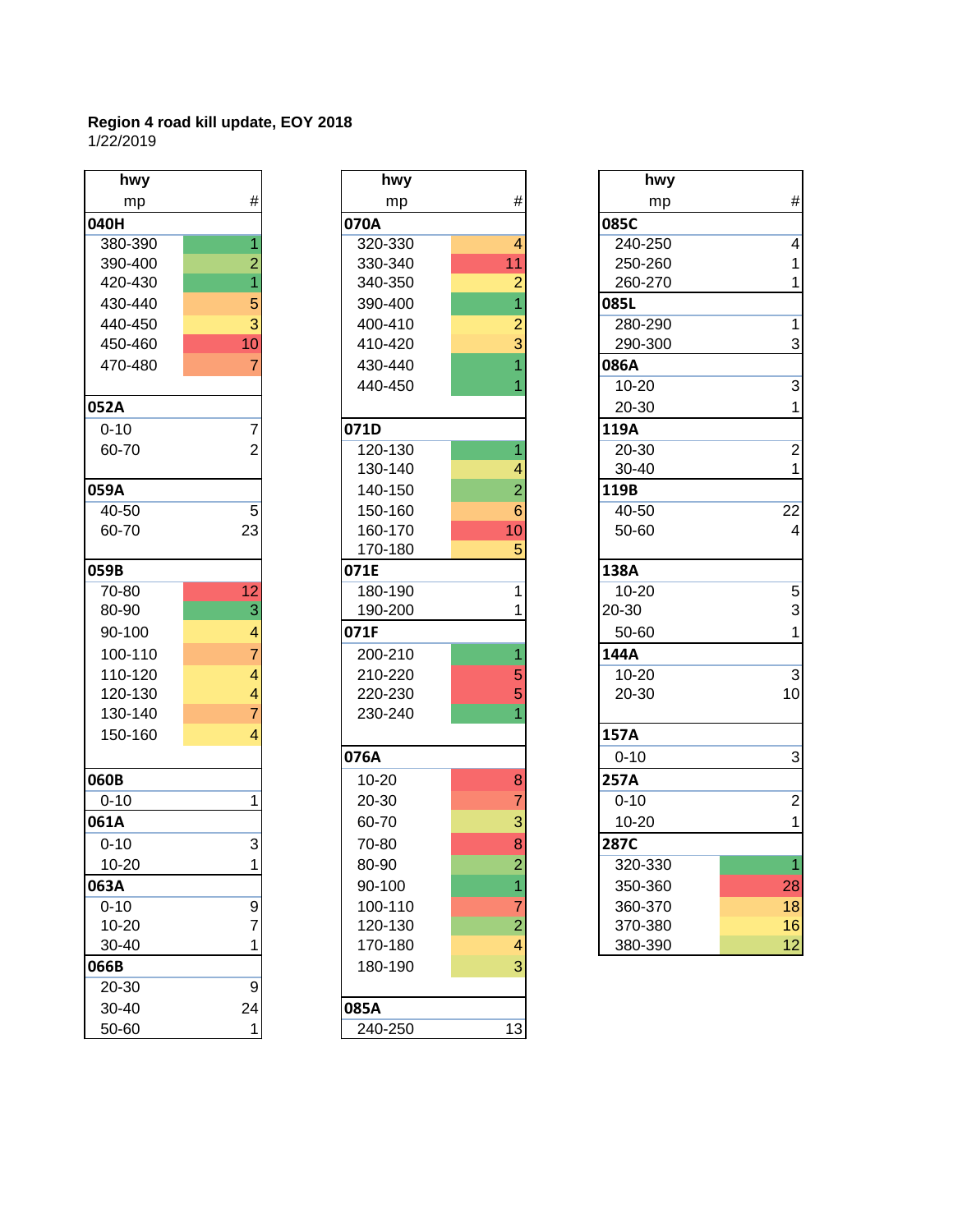| hwy     |                |
|---------|----------------|
| mp      | #              |
| 385C    |                |
| 150-160 | 1              |
| 160-170 | $\frac{2}{1}$  |
| 180-190 |                |
| 200-210 | 34             |
| 210-220 | 29             |
| 230-240 | 1              |
|         |                |
| 385D    |                |
| 210-220 | $\overline{c}$ |
| 220-230 | 6              |
| 230-240 | $\overline{1}$ |
| 240-250 | $\frac{8}{4}$  |
| 250-260 |                |
| 260-270 |                |

| hwy     |                         | <b>Species</b> |                | <b>Species</b> |
|---------|-------------------------|----------------|----------------|----------------|
| mp      | #                       | hwy            |                | hwy            |
| 385C    |                         | mp             | $\#$           | mp             |
| 150-160 | $\overline{1}$          | <b>BADGER</b>  |                | <b>COYOTE</b>  |
| 160-170 | $\overline{2}$          | 034B           |                | 034B           |
| 180-190 | $\overline{1}$          | 210-220        | 1              | 220-23         |
| 200-210 | 34                      | 036D           |                | 036D           |
| 210-220 | 29                      | 170-180        | 1              | 190-20         |
| 230-240 | 1                       | 190-200        | 1              | 200-21         |
|         |                         | 059A           |                | 210-22         |
| 385D    |                         | 60-70          | 1              | 040H           |
| 210-220 | $\overline{2}$          | 059B           |                | 440-45         |
| 220-230 | 6                       | 70-80          | 1              | 059A           |
| 230-240 | $\overline{1}$          | 80-90          | 1              | 60-70          |
| 240-250 | 8                       | 063A           |                | 063A           |
| 250-260 | $\overline{\mathbf{4}}$ | 10-20          | 1              | $10 - 20$      |
| 260-270 | 3                       | 385C           |                | 071D           |
|         |                         | 210-220        | 1              | 130-14         |
|         |                         | <b>BIRD</b>    |                | 385C           |
|         |                         | 071D           |                | 200-21         |
|         |                         | 150-160        | 1              | <b>DEER</b>    |
|         |                         | 170-180        | 1              | 001A           |
|         |                         | <b>CAT</b>     |                | $0 - 10$       |
|         |                         | 034B           |                | 006J           |
|         |                         | 200-210        | 1              | 390-40         |
|         |                         | 230-240        | 1              | 460-47         |
|         |                         | 036D           |                |                |
|         |                         | 170-180        |                | 007A           |
|         |                         |                | $\overline{c}$ | $10 - 20$      |
|         |                         | 180-190        | 1              | 20-30          |
|         |                         | 190-200        | 1              | 014B           |
|         |                         | 200-210        | 1              | 60-70          |
|         |                         | 063A           |                | 70-80          |
|         |                         | 30-40          | 1              | 80-90          |
|         |                         | 066B           |                | 100-11         |
|         |                         | 30-40          | 2              | 110-12         |
|         |                         | 071D           |                | 014C           |
|         |                         | 160-170        | 1              | 140-15         |
|         |                         | 144A           |                | 190-20         |
|         |                         | 20-30          |                | 200-21         |

| hwy     |                | <b>Species</b> |                | <b>Species</b> |                           |
|---------|----------------|----------------|----------------|----------------|---------------------------|
| mp      | $\#$           | hwy            |                | hwy            |                           |
| 385C    |                | mp             | $\#$           | mp             | $\#$                      |
| 150-160 |                | <b>BADGER</b>  |                | <b>COYOTE</b>  |                           |
| 160-170 | $\overline{2}$ | 034B           |                | 034B           |                           |
| 180-190 | 1              | 210-220        | 1              | 220-230        | 1                         |
| 200-210 | 34             | 036D           |                | 036D           |                           |
| 210-220 | 29             | 170-180        |                | 190-200        | 1                         |
| 230-240 | 1              | 190-200        |                | 200-210        | 1                         |
|         |                | 059A           |                | 210-220        | 1                         |
| 385D    |                | 60-70          |                | 040H           |                           |
| 210-220 | $\overline{2}$ | 059B           |                | 440-450        | 1                         |
| 220-230 | 6              | 70-80          |                | 059A           |                           |
| 230-240 |                | 80-90          |                | 60-70          | $\overline{2}$            |
| 240-250 | 8              | 063A           |                | 063A           |                           |
| 250-260 | 4              | $10 - 20$      |                | $10 - 20$      | 1                         |
| 260-270 | 3              | 385C           |                | 071D           |                           |
|         |                | 210-220        |                | 130-140        | 1                         |
|         |                | <b>BIRD</b>    |                | 385C           |                           |
|         |                | 071D           |                | 200-210        | 1                         |
|         |                | 150-160        |                | <b>DEER</b>    |                           |
|         |                | 170-180        |                | 001A           |                           |
|         |                | <b>CAT</b>     |                | $0 - 10$       | $\mathbf{1}$              |
|         |                | 034B           |                | 006J           |                           |
|         |                | 200-210        |                | 390-400        | $\ensuremath{\mathsf{3}}$ |
|         |                | 230-240        |                | 460-470        | 1                         |
|         |                | 036D           |                | 007A           |                           |
|         |                | 170-180        | $\overline{2}$ | $10 - 20$      | 1                         |
|         |                | 180-190        | 1              | 20-30          | $\overline{c}$            |
|         |                | 190-200        | 1              | 014B           |                           |
|         |                | 200-210        |                | 60-70          | 5                         |
|         |                | 063A           |                | 70-80          | $\overline{\mathbf{c}}$   |
|         |                | 30-40          |                | 80-90          | $\overline{3}$            |
|         |                | 066B           |                | 100-110        | 1                         |
|         |                | 30-40          | $\overline{c}$ | 110-120        | 3                         |
|         |                | 071D           |                | 014C           |                           |
|         |                | 160-170        |                | 140-150        | 3                         |
|         |                | 144A           |                | 190-200        | 1                         |
|         |                | 20-30          |                | 200-210        | $\overline{\mathbf{c}}$   |
|         |                |                |                | 210-220        | 3<br>1                    |
|         |                |                |                | 220-230        |                           |
|         |                |                |                | 024C           |                           |
|         |                |                |                | 440-450        | 1                         |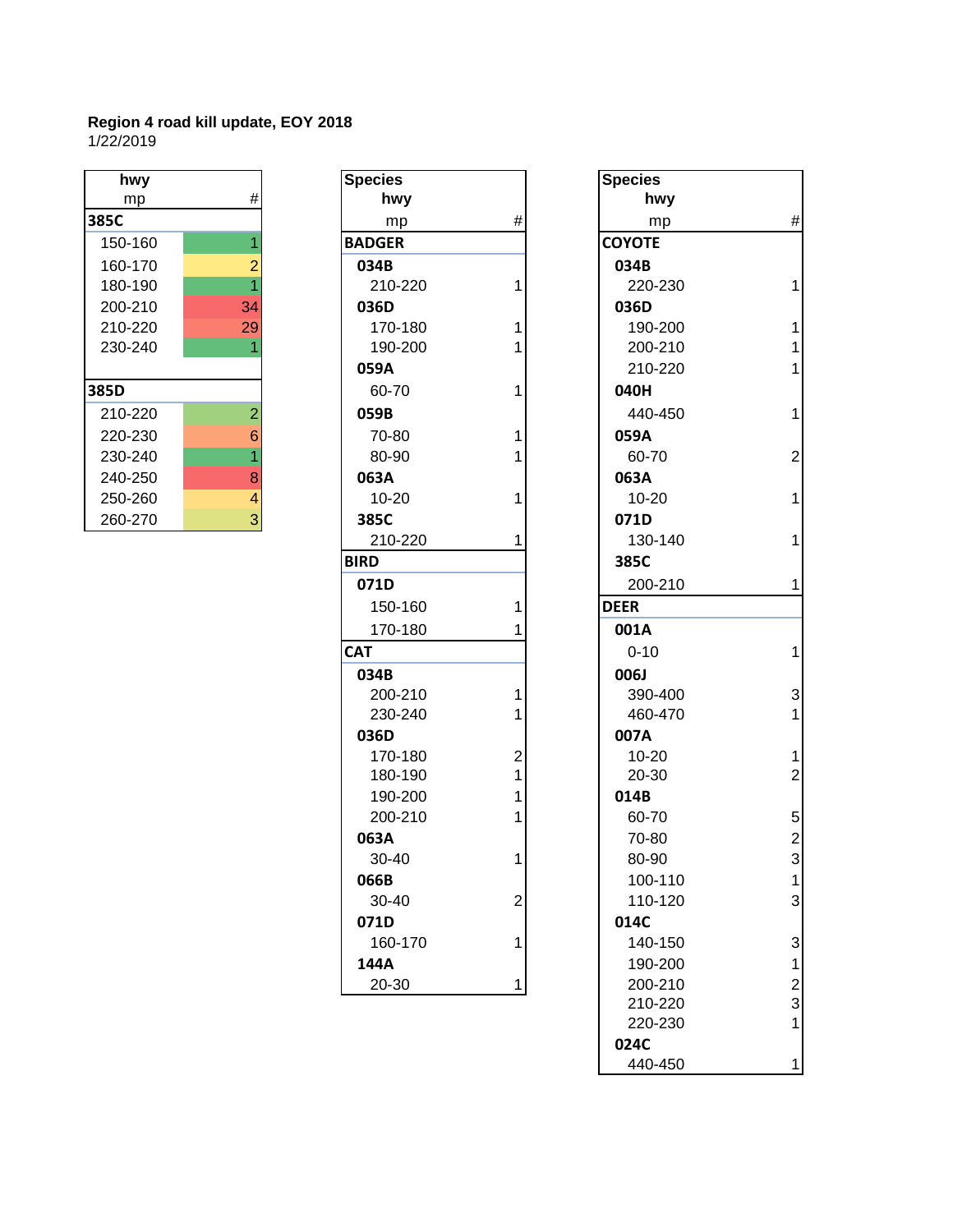| <b>Species</b> |                                | <b>Species</b> |                                           | <b>Species</b>     |                |
|----------------|--------------------------------|----------------|-------------------------------------------|--------------------|----------------|
| hwy            |                                | hwy            |                                           | hwy                |                |
| mp             | $\#$                           | mp             | $\#$                                      | mp                 | #              |
| <b>DEER</b>    |                                | <b>DEER</b>    |                                           | <b>DEER</b>        |                |
| 024G           |                                | 040H           |                                           | 071F               |                |
| 350-360        | 5                              | 380-390        |                                           | 200-210            |                |
| 360-370        | 3                              | 390-400        |                                           | 210-220            |                |
| 370-380        |                                | 420-430        |                                           | 220-230            | 1              |
| 025A           |                                | 430-440        | 5                                         | 076A               |                |
| 220-230        | 1                              | 450-460        | $\overline{2}$                            | 20-30              | 1              |
| 230-240        | 2                              | 052A           |                                           | 60-70              | $\overline{7}$ |
| 240-250        | $\overline{2}$                 | 60-70          | $\mathbf 2$                               | 70-80              | $\overline{a}$ |
| 250-260        | 3                              | 059A           |                                           | 80-90              | 3              |
| 260-270        | 1                              | 40-50          | 1                                         | 90-100             | 3              |
| 270-280        | 1                              | 60-70          | 3                                         | 100-110            | 6              |
| 280-290        | $\overline{2}$                 | 059B           |                                           | 120-130            | $\overline{a}$ |
| 290-300        | $\overline{2}$                 | 90-100         | 1                                         | 170-180            | 1              |
| 034A           |                                | 110-120        |                                           | 180-190            | $\overline{c}$ |
| 100-110        | 1                              | 061A           |                                           | 67-80              | 5              |
| 140-150        | 3                              | $0 - 10$       |                                           | 085C               |                |
| 80-90          | 6                              | 063A           |                                           | 240-250            | 4              |
| 034B           |                                | $10 - 20$      | $\overline{2}$                            | 250-260            | 1              |
| 150-160        | 1                              | 066B           |                                           | 260-270            | 1              |
| 160-170        | 3                              | 20-30          | $\,6$                                     | 086A               |                |
| 170-180        | 1                              | 30-40          |                                           | $10 - 20$          | 3              |
| 190-200        | $\overline{c}$                 | 070A           |                                           | 20-30              | 1              |
| 200-210        | 1                              | 320-330        | 4                                         | 119B               |                |
| 220-230        | 1                              | 330-340        | 7                                         | 40-50              | 1              |
| 240-250        | 9                              | 340-350        | 2                                         | 50-60              | 1              |
| 250-260        | 9                              | 390-400        | 1                                         | 138A               |                |
| 036A           |                                | 400-410        | $\mathbf 2$                               | $10 - 20$          | 1              |
| $0 - 10$       | 1                              | 410-420        | 3                                         | 144A               |                |
| 036B           |                                | 430-440        |                                           | $10 - 20$          |                |
| $0 - 10$       | $\mathbf{3}$                   | 440-450        | 1                                         | 20-30              | 5              |
| 10-20          | 7                              | 329-340.3      | 4                                         | 157A               |                |
| 20-30          | $\bf{8}$                       | 071D           |                                           | $0 - 10$           | 3              |
| 30-40          | $\overline{2}$                 | 120-130        | 1                                         | 287C               |                |
| 036D           |                                | 130-140        |                                           | 320-330            |                |
| 130-140        |                                | 150-160        |                                           |                    | $\mathbf 1$    |
| 140-150        | 5<br>$\overline{2}$            | 160-170        | $\overline{\mathbf{c}}$<br>$\overline{c}$ | 350-360<br>360-370 | 16<br>14       |
| 170-180        | $\overline{4}$                 | 170-180        | 3                                         | 370-380            | 14             |
| 180-190        |                                | 071E           |                                           | 380-390            |                |
| 210-220        | $\overline{4}$<br>$\mathbf{1}$ | 180-190        | 1                                         | 357-365            | 12<br>5        |
|                |                                | 190-200        | 1                                         |                    |                |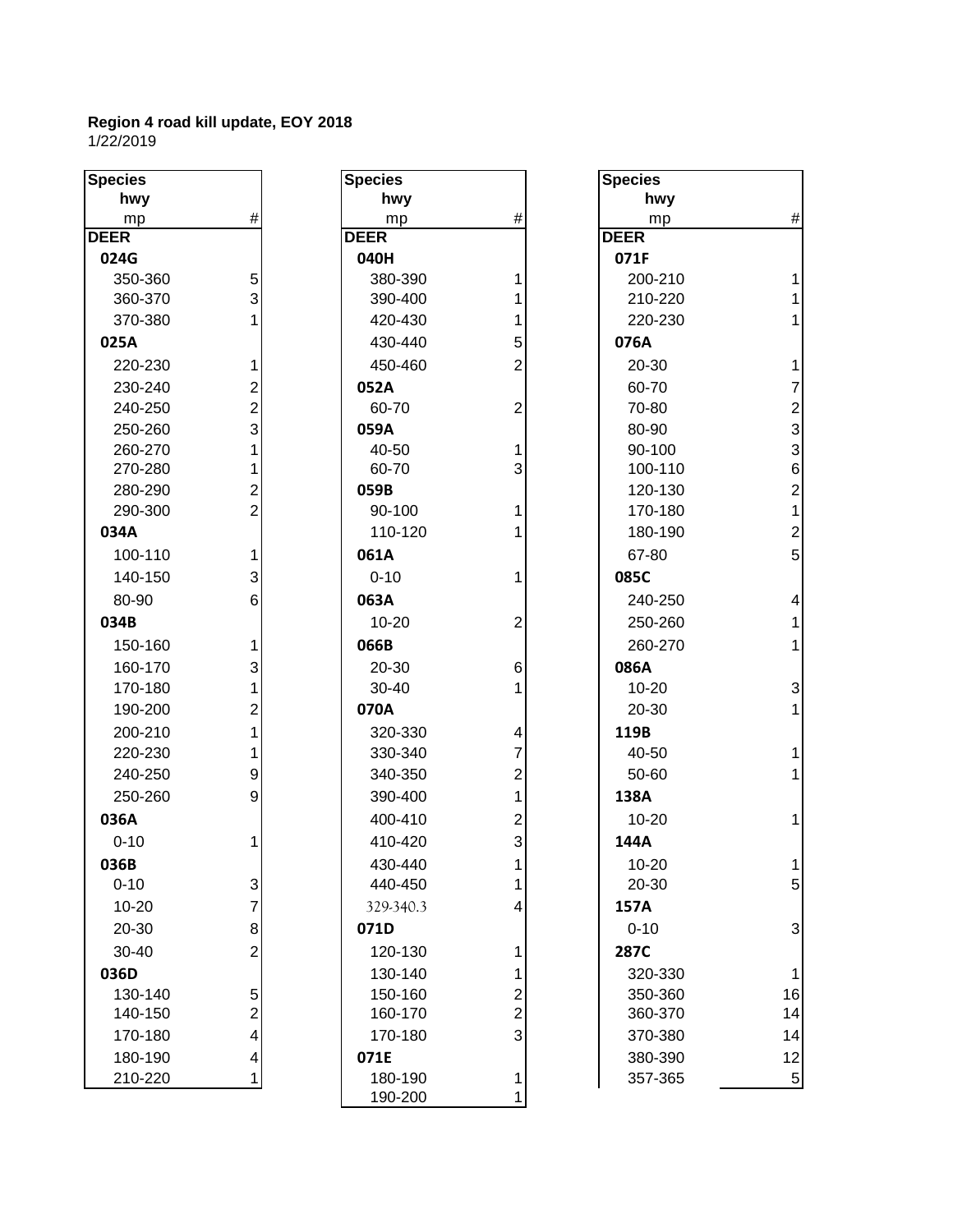| Species     |                                       |
|-------------|---------------------------------------|
| hwy         |                                       |
| mp          | #                                     |
| <b>DEER</b> |                                       |
| 385C        |                                       |
| 180-190     | 1                                     |
| 200-210     | 3<br>3                                |
| 210-220     |                                       |
| 385D        |                                       |
| 210-220     | $\overline{c}$                        |
| 220-230     | 6                                     |
| 230-240     | $\mathbf{1}$                          |
| 240-250     | 8                                     |
| 250-260     | 4                                     |
| 260-270     | 3                                     |
| <b>DOG</b>  |                                       |
| 014C        |                                       |
| 150-160     | 1                                     |
| 257A        |                                       |
| $0 - 10$    | 1                                     |
| <b>ELK</b>  |                                       |
| 007A        |                                       |
| $0 - 10$    | 1                                     |
| 036B        |                                       |
| $0 - 10$    |                                       |
| 10-20       | $\begin{array}{c} 2 \\ 1 \end{array}$ |
| 20-30       | $\overline{2}$                        |
| 085L        |                                       |
| 280-290     | 1                                     |
| 287C        |                                       |
| 350-360     | 2                                     |
| <b>FOX</b>  |                                       |
| 036D        |                                       |
| 130-140     | 1                                     |
| 140-150     | 3                                     |
| 160-170     | $\overline{c}$                        |
| 170-180     | 1                                     |
| 190-200     | $\overline{\mathbf{1}}$               |
| 210-220     | 1                                     |
| 059A        |                                       |
| 60-70       | 1                                     |

| <b>Species</b> |                | <b>Species</b>  |                         | <b>Species</b>     |
|----------------|----------------|-----------------|-------------------------|--------------------|
| hwy            |                | hwy             |                         | hwy                |
| mp             | #              | mp              | #                       | mp                 |
| <b>DEER</b>    |                | <b>FOX</b>      |                         | <b>PHEASANT</b>    |
| 385C           |                | 063A            |                         | 059B               |
| 180-190        | 1              | $0 - 10$        | 1                       | 70-80              |
| 200-210        | 3              | 119B            |                         | 90-100             |
| 210-220        | 3              | 50-60           | 1                       | 071D               |
| 385D           |                | <b>HAWK</b>     |                         | 160-170            |
| 210-220        | $\overline{c}$ | 036D            |                         | 385C               |
| 220-230        | 6              | 170-180         | 1                       | 200-210            |
| 230-240        | 1              | 190-200         |                         | 210-220            |
| 240-250        | 8              | 059B            |                         | <b>PRAIRIE DOG</b> |
| 250-260        | 4              | 100-110         | 1                       | 066B               |
| 260-270        | 3              | 70-80           | 1                       | 30-40              |
| DOG.           |                | 063A            |                         | 385C               |
| 014C           |                | $0 - 10$        | 1                       | 230-240            |
| 150-160        | 1              | <b>OPOSSUM</b>  |                         | <b>PRONGHORN</b>   |
| 257A           |                | 036D            |                         | 040H               |
| $0 - 10$       | 1              | 200-210         | 1                       | 390-400            |
| <b>ELK</b>     |                | 385C            |                         | 071F               |
| 007A           |                | 200-210         | 4                       | 230-240            |
| $0 - 10$       | 1              | 210-220         | 1                       | 085L               |
| 036B           |                | <b>OWL</b>      |                         | 291.1-309          |
| $0 - 10$       | $\overline{c}$ | 063A            |                         | 287C               |
| $10 - 20$      | $\mathbf 1$    | $10 - 20$       | 1                       | 370-380            |
| 20-30          | $\overline{2}$ | 287C            |                         | <b>RABBIT</b>      |
| 085L           |                | 360-370         | 1                       | 034B               |
| 280-290        | 1              | <b>PHEASANT</b> |                         | 210-220            |
| 287C           |                | 034B            |                         | 220-230            |
| 350-360        | $\overline{2}$ | 190-200         | 1                       | 036D               |
| <b>FOX</b>     |                | 230-240         | 6                       | 20-30              |
| 036D           |                | 036D            |                         | 150-160            |
| 130-140        | 1              | 170-180         | 1                       | 170-180            |
| 140-150        | 3              | 180-190         | $\overline{2}$          | 180-190            |
| 160-170        | $\overline{c}$ | 190-200         | 1                       | 200-210            |
| 170-180        | $\overline{1}$ | 200-210         | $\overline{7}$          | 210-220            |
| 190-200        | 1              | 210-220         | $\overline{\mathbf{c}}$ | 220-230            |
| 210-220        | 1              | 220-230         | $\overline{2}$          | 240-250            |
| 059A           |                | 059A            |                         | 059A               |
| 60-70          | 1              | 60-70           | 1                       | 60-70              |

| <b>Species</b> |                          | <b>Species</b>  |                         | <b>Species</b>     |                           |
|----------------|--------------------------|-----------------|-------------------------|--------------------|---------------------------|
| hwy            |                          | hwy             |                         | hwy                |                           |
| mp             | $\#$                     | mp              | $\#$                    | mp                 | $\#$                      |
| <b>DEER</b>    |                          | <b>FOX</b>      |                         | <b>PHEASANT</b>    |                           |
| 385C           |                          | 063A            |                         | 059B               |                           |
| 180-190        | 1                        | $0 - 10$        |                         | 70-80              | $\overline{2}$            |
| 200-210        | 3                        | 119B            |                         | 90-100             | $\overline{2}$            |
| 210-220        | 3                        | 50-60           |                         | 071D               |                           |
| 385D           |                          | <b>HAWK</b>     |                         | 160-170            | $\mathbf{1}$              |
| 210-220        | $\mathbf 2$              | 036D            |                         | 385C               |                           |
| 220-230        | $6\phantom{1}$           | 170-180         |                         | 200-210            | $\mathbf{1}$              |
| 230-240        | 1                        | 190-200         |                         | 210-220            | $\mathbf{1}$              |
| 240-250        | 8                        | 059B            |                         | <b>PRAIRIE DOG</b> |                           |
| 250-260        | $\overline{\mathcal{A}}$ | 100-110         |                         | 066B               |                           |
| 260-270        | 3                        | 70-80           |                         | 30-40              | $\overline{4}$            |
| <b>DOG</b>     |                          | 063A            |                         | 385C               |                           |
| 014C           |                          | $0 - 10$        |                         | 230-240            | $\mathbf{1}$              |
| 150-160        | 1                        | <b>OPOSSUM</b>  |                         | <b>PRONGHORN</b>   |                           |
| 257A           |                          | 036D            |                         | 040H               |                           |
| $0 - 10$       |                          | 200-210         |                         | 390-400            | $\mathbf{1}$              |
| <b>ELK</b>     |                          | 385C            |                         | 071F               |                           |
| 007A           |                          | 200-210         |                         | 230-240            | $\mathbf{1}$              |
| $0 - 10$       | 1                        | 210-220         |                         | 085L               |                           |
| 036B           |                          | <b>OWL</b>      |                         | 291.1-309.5        | 3                         |
| $0 - 10$       | $\overline{\mathbf{c}}$  | 063A            |                         | <b>287C</b>        |                           |
| $10 - 20$      | $\mathbf{1}$             | $10 - 20$       |                         | 370-380            | $\mathbf{1}$              |
| 20-30          | $\overline{2}$           | 287C            |                         | <b>RABBIT</b>      |                           |
| 085L           |                          | 360-370         |                         | 034B               |                           |
| 280-290        | 1                        | <b>PHEASANT</b> |                         | 210-220            | 1                         |
| <b>287C</b>    |                          | 034B            |                         | 220-230            | $\mathbf{1}$              |
| 350-360        | 2                        | 190-200         |                         | 036D               |                           |
| <b>FOX</b>     |                          | 230-240         | 6                       | 20-30              | $\mathbf{1}$              |
| 036D           |                          | 036D            |                         | 150-160            | 3                         |
| 130-140        | $\mathbf{1}$             | 170-180         | 1                       | 170-180            | $\overline{\mathbf{c}}$   |
| 140-150        | 3                        | 180-190         | $\overline{c}$          | 180-190            | $6\phantom{1}6$           |
| 160-170        | $\overline{\mathbf{c}}$  | 190-200         | 1                       | 200-210            | $\overline{\mathbf{4}}$   |
| 170-180        | $\mathbf{1}$             | 200-210         | 7                       | 210-220            | $\overline{\mathbf{c}}$   |
| 190-200        | 1                        | 210-220         | $\overline{\mathbf{c}}$ | 220-230            | 3                         |
| 210-220        | 1                        | 220-230         | $\overline{2}$          | 240-250            | $\mathbf{1}$              |
| 059A           |                          | 059A            |                         | 059A               |                           |
| 60-70          | 1                        | 60-70           | 1                       | 60-70              | $\ensuremath{\mathsf{3}}$ |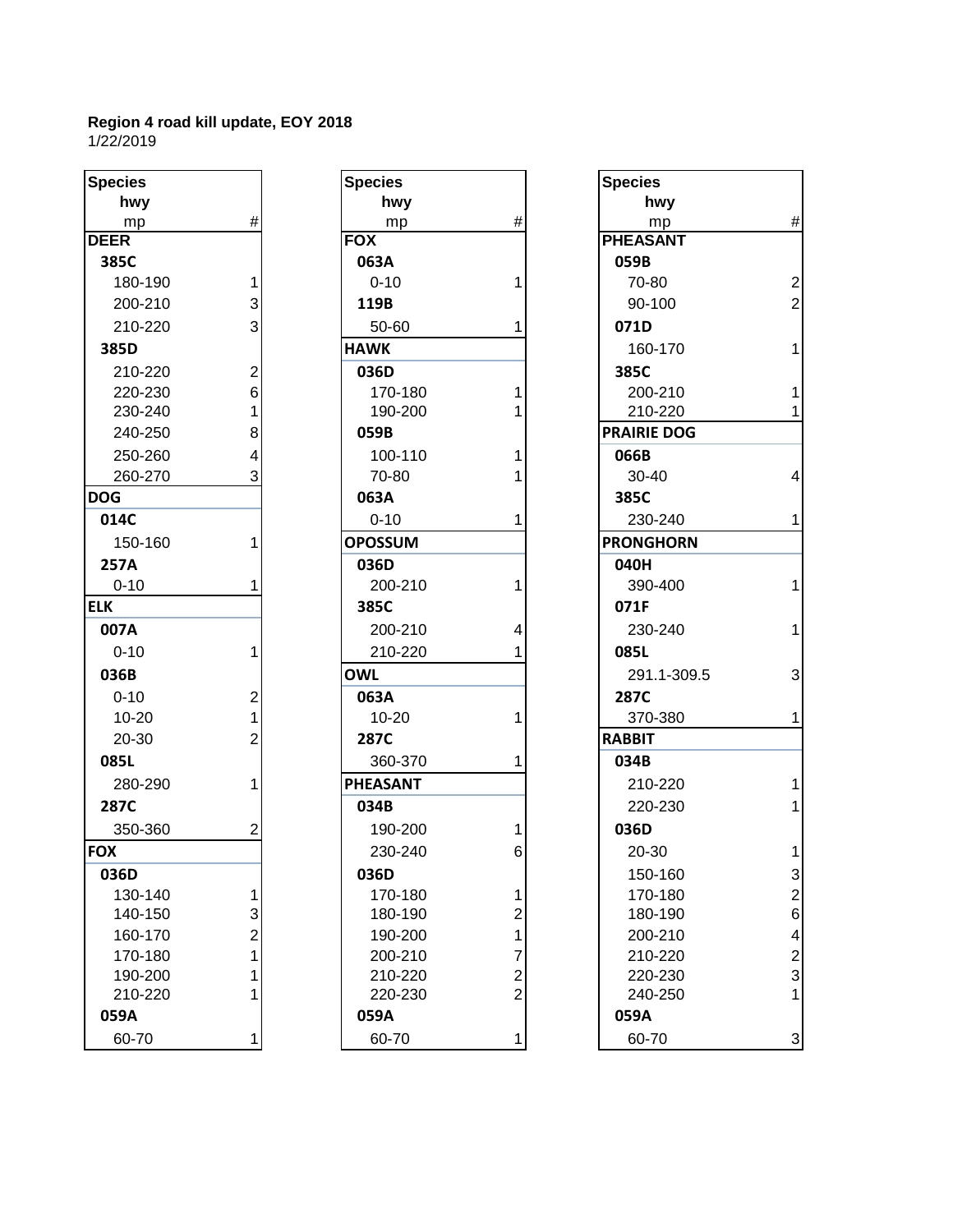| <b>Species</b> |                         | <b>Specie</b>   |
|----------------|-------------------------|-----------------|
| hwy            |                         | h               |
| mp             | #                       | n               |
| <b>RABBIT</b>  |                         | <b>RACCO</b>    |
| 059B           |                         | 119B            |
| 70-80          | 4                       | 45.             |
| 100-110        | 5                       | 144A            |
| 110-120        | $\overline{c}$          | $20 -$          |
| 120-130        | $\overline{1}$          | <b>287C</b>     |
| 130-140        | $\overline{1}$          | 360             |
| 063A           |                         | 385C            |
| $0 - 10$       | 4                       | 200             |
| 071D           |                         | 210             |
| 130-140        | $\overline{\mathbf{c}}$ | <b>SKUNK</b>    |
| 160-170        | 3                       | 034B            |
| 119B           |                         | 180             |
| 40-50          | $\overline{c}$          | 190             |
| 385C           |                         | 210             |
| 200-210        | 3                       | 220             |
| 210-220        | $\overline{4}$          | 036D            |
|                |                         | 160             |
| <b>RACCOON</b> |                         | 17 <sub>0</sub> |
| 034B           |                         | 180             |
| 230-240        | 1                       | 190             |
| 250-260        | 1                       | 200             |
| 036B           |                         | 210             |
| 20-30          | 3                       | 052A            |
| 036D           |                         | $0 - 1$         |
| 170-180        | 1                       | 059A            |
| 200-210        | $\frac{2}{2}$           | 60-             |
| 210-220        |                         | 059B            |
| 052A           |                         | 120             |
| 4.7-11.2       | 5                       | 130             |
| 059B           |                         | $70-$           |
| 70-80          | 1                       | 80-             |
| 066B           |                         | 063A            |
| 20-30          | 1                       | $0 - 1$         |
| 30-40          | 9                       | $10-$           |
| 50-60          | $\overline{1}$          | 287C            |
| 071D           |                         | 350             |
| 150-160        | 1                       | 360             |
| 119A           |                         | 385C            |
| 20-30          |                         | 200             |
| 30-40          | $\frac{2}{1}$           | 210             |

| <b>Species</b> |                         | <b>Species</b>  |                | <b>Species</b> |
|----------------|-------------------------|-----------------|----------------|----------------|
| hwy            |                         | hwy             |                | hwy            |
| mp             | $\#$                    | mp              | #              | mp             |
| <b>RABBIT</b>  |                         | <b>RACCOON</b>  |                | <b>TURKEY</b>  |
| 059B           |                         | 119B            |                | 059B           |
| 70-80          | 4                       | 45.7-53         | 5              | 70-80          |
| 100-110        | 5 <sup>1</sup>          | 144A            |                | <b>UNK</b>     |
| 110-120        | $\overline{2}$          | 20-30           | 1              | 006J           |
| 120-130        | $\mathbf{1}$            | <b>287C</b>     |                | 370-38         |
| 130-140        | 1                       | 360-370         | 1              | 410-42         |
| 063A           |                         | 385C            |                | 440-45         |
| $0 - 10$       | 4                       | 200-210         | 9              | 415.8-4        |
| 071D           |                         | 210-220         | 13             | 007A           |
| 130-140        | $\overline{c}$          | <b>SKUNK</b>    |                | 20-30          |
| 160-170        | 3                       | 034B            |                | $30 - 40$      |
| 119B           |                         | 180-190         | $\overline{c}$ | 024G           |
| 40-50          | $\overline{2}$          | 190-200         | 1              | 350-36         |
| 385C           |                         | 210-220         | 1              | 025A           |
| 200-210        | $\mathbf{3}$            | 220-230         | 1              | 230-24         |
| 210-220        | $\overline{\mathbf{4}}$ | 036D            |                | 240-25         |
|                |                         | 160-170         | $\overline{2}$ | 250-26         |
| <b>RACCOON</b> |                         | 170-180         | 4              | 034B           |
| 034B           |                         | 180-190         | 1              | 160-17         |
| 230-240        | 1                       | 190-200         | 1              | 170-18         |
| 250-260        | 1                       | 200-210         | 1              | 180-19         |
| 036B           |                         | 210-220         | 1              | 209.8-2        |
| 20-30          | 3                       | 052A            |                | 036B           |
| 036D           |                         | $0 - 10$        | $\overline{2}$ | 20-30          |
| 170-180        | 1                       | 059A            |                | 036D           |
| 200-210        | $\overline{\mathbf{c}}$ | 60-70           | 5              | 170-18         |
| 210-220        | $\overline{2}$          | 059B            |                | 220-23         |
| 052A           |                         | 120-130         | $\overline{2}$ | 178-22         |
| $4.7 - 11.2$   | $5 \vert$               | 130-140         | $\overline{2}$ | 040H           |
| 059B           |                         | 70-80           | 1              | 440-45         |
| 70-80          | 1                       | 80-90           | 1              | 450-46         |
| 066B           |                         | 063A            |                | 470-48         |
| 20-30          | 1                       | $0 - 10$        | 1              | 459-48         |
| 30-40          | 9                       | 10-20           | 2              | 059A           |
| 50-60          | 1                       | 287C            |                | 40-50          |
| 071D           |                         | 350-360         | 3              | 60-70          |
| 150-160        | 1                       | 360-370         |                |                |
| 119A           |                         |                 |                |                |
| 20-30          |                         | 385C<br>200-210 | 1              |                |
| 30-40          | 2<br>1                  | 210-220         | 1              |                |
|                |                         |                 |                |                |

| pecies        |                | <b>Species</b> |                         | <b>Species</b> |                  |
|---------------|----------------|----------------|-------------------------|----------------|------------------|
| hwy           |                | hwy            |                         | hwy            |                  |
| mp            | $\#$           | mp             | $\#$                    | mp             | $\#$             |
| <b>ABBIT</b>  |                | <b>RACCOON</b> |                         | <b>TURKEY</b>  |                  |
| 059B          |                | 119B           |                         | 059B           |                  |
| 70-80         | 4              | 45.7-53        | 5                       | 70-80          | $\mathbf{1}$     |
| 100-110       | 5              | 144A           |                         | <b>UNK</b>     |                  |
| 110-120       | $\overline{2}$ | 20-30          | 1                       | 006J           |                  |
| 120-130       | 1              | 287C           |                         | 370-380        | $\mathbf{1}$     |
| 130-140       | 1              | 360-370        |                         | 410-420        | $\mathbf{1}$     |
| 063A          |                | 385C           |                         | 440-450        | $\mathbf{1}$     |
| $0 - 10$      | 4              | 200-210        | 9                       | 415.8-445.7    | 3                |
| 071D          |                | 210-220        | 13                      | 007A           |                  |
| 130-140       | $\mathbf 2$    | <b>SKUNK</b>   |                         | 20-30          | $\mathbf{1}$     |
| 160-170       | 3              | 034B           |                         | 30-40          | $\mathbf{1}$     |
| 119B          |                | 180-190        | $\overline{c}$          | 024G           |                  |
| 40-50         | $\overline{2}$ | 190-200        |                         | 350-360        | $\mathbf{1}$     |
| 385C          |                | 210-220        |                         | 025A           |                  |
| 200-210       | $\mathbf{3}$   | 220-230        |                         | 230-240        | $\mathbf{1}$     |
| 210-220       | 4              | 036D           |                         | 240-250        | $\mathbf{1}$     |
|               |                | 160-170        | $\overline{2}$          | 250-260        | $\mathbf{1}$     |
| <b>ACCOON</b> |                | 170-180        | 4                       | 034B           |                  |
| 034B          |                | 180-190        |                         | 160-170        | 5                |
| 230-240       | 1              | 190-200        |                         | 170-180        | $\overline{c}$   |
| 250-260       |                | 200-210        |                         | 180-190        | $\mathbf{1}$     |
| 036B          |                | 210-220        |                         | 209.8-237.4    | 5                |
| 20-30         | 3              | 052A           |                         | 036B           |                  |
| 036D          |                | $0 - 10$       | $\overline{2}$          | 20-30          | 3                |
| 170-180       | 1              | 059A           |                         | 036D           |                  |
| 200-210       | $\overline{2}$ | 60-70          | 5                       | 170-180        | $\overline{7}$   |
| 210-220       | $\overline{2}$ | 059B           |                         | 220-230        | $6\phantom{1}6$  |
| 052A          |                | 120-130        | $\overline{\mathbf{c}}$ | 178-224.7      | 13               |
| $4.7 - 11.2$  | 5              | 130-140        | 2                       | 040H           |                  |
| 059B          |                | 70-80          | 1                       | 440-450        | $\overline{c}$   |
| 70-80         | 1              | 80-90          |                         | 450-460        | $\overline{c}$   |
| 066B          |                | 063A           |                         | 470-480        | $\mathbf{1}$     |
| 20-30         | 1              | $0 - 10$       | 1                       | 459-486.9      | 12               |
| 30-40         | 9              | $10 - 20$      | $\overline{c}$          | 059A           |                  |
| 50-60         | 1              | 287C           |                         | 40-50          | $\overline{4}$   |
| 071D          |                | 350-360        | 3                       | 60-70          | $\boldsymbol{7}$ |
|               |                |                |                         |                |                  |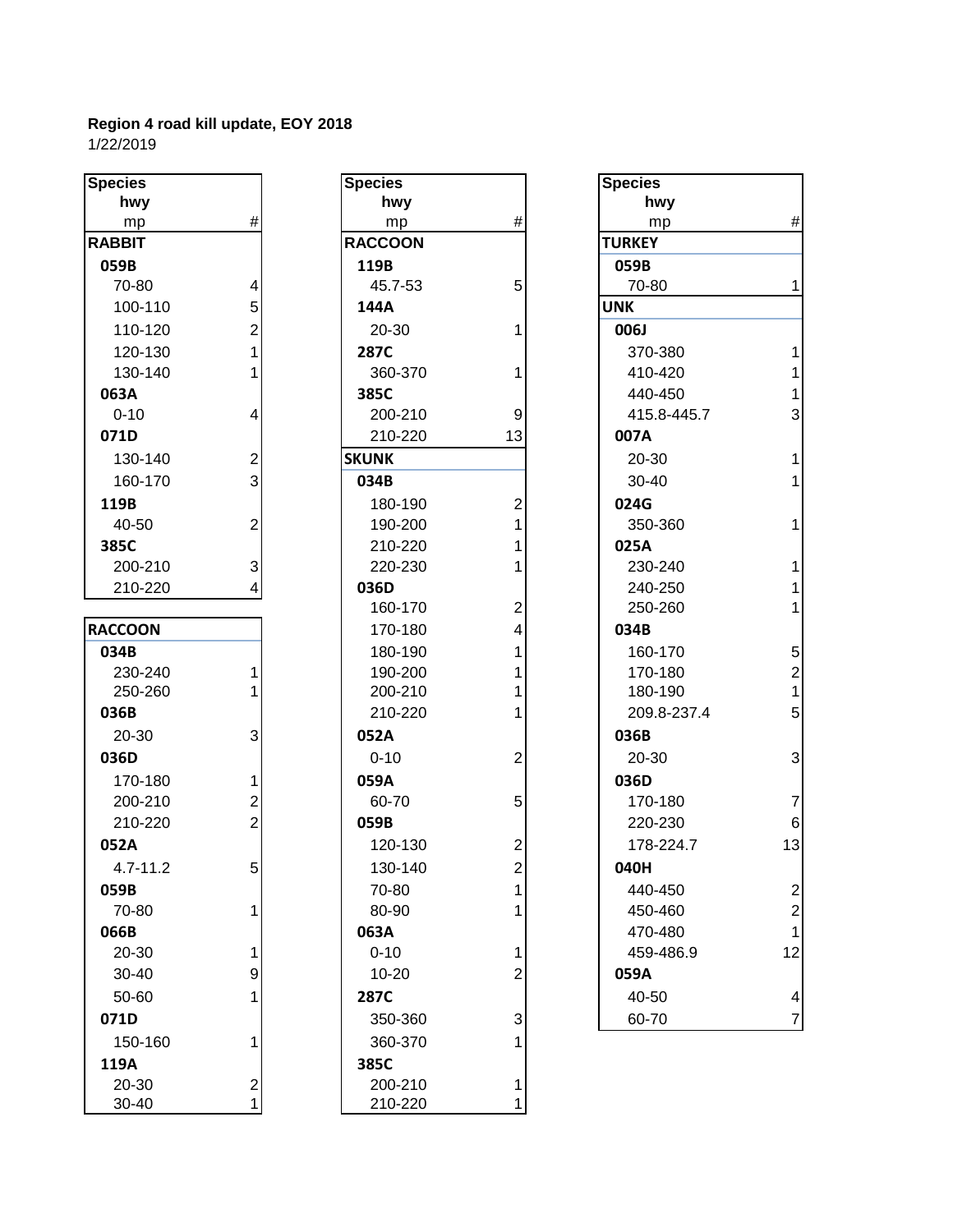| <b>Species</b> |                         | <b>Species</b>           |                |
|----------------|-------------------------|--------------------------|----------------|
| hwy            |                         | hwy                      |                |
| mp             | #                       | mp                       | #              |
| <b>UNK</b>     |                         | <b>UNK</b>               |                |
| 059B           |                         | 385C                     |                |
| 70-80          | 1                       | 150-160                  | 1              |
| 130-140        | $\overline{\mathbf{c}}$ | 160-170                  | $\overline{c}$ |
| 150-160        | $\mathbf{1}$            | 200-210                  | 12             |
| 74-158         | $\overline{7}$          | 210-220                  | 5              |
| 060B           |                         |                          |                |
| $0 - 10$       | 1                       | <b>PATROLS REPORTING</b> |                |
| 061A           |                         | 4101                     | 4126           |
| $0 - 21.7$     | 3                       | 4102                     | 4127           |
| 063A           |                         | 4103                     | 4128           |
| $0 - 10$       | $\overline{2}$          | 4104                     | 4130           |
| 066B           |                         | 4105                     | 4131           |
| 20-30          | $\overline{\mathbf{c}}$ | 4107                     | 4132           |
| 30-40          | 8                       | 4108                     | 4133           |
| 071D           |                         | 4109                     | 4134           |
| 170-180        | 1                       | 4110                     | 4135           |
| 138-174        | $\overline{7}$          | 4112                     | 4136           |
| 071F           |                         | 4114                     | 4137           |
| 205.6-232.8    | $\overline{7}$          | 4115                     | 4138           |
| 076A           |                         | 4116                     | 4139           |
| 10-20          | 5                       | 4117                     | 4140           |
| 80-90          | 1                       | 4118                     | 4141           |
| 66.5-85        | 7                       | 4119                     | 4142           |
| 085A           |                         | 4120                     | 4143           |
| 236.5-249.7    | 13                      | 4121                     | 4144           |
| 119B           |                         | 4122                     | 4146           |
| 40-50          | 5                       | 4123                     | 4147           |
| 50-60          | $\overline{\mathbf{c}}$ | 4124                     | 4152           |
| 47-53          | 9                       | 4125                     | 4153           |
| 138A           |                         |                          |                |
| 10-20          | $\overline{\mathbf{c}}$ |                          |                |
| 50-60          | 1                       |                          |                |
| 19-43.5        | 5                       |                          |                |
| 144A           |                         |                          |                |
| 10.5-28.8      | 5                       |                          |                |
| 257A           |                         |                          |                |
| $0 - 10$       | 1                       |                          |                |
| 10-20          | 1                       |                          |                |
| 287C           |                         |                          |                |
| 350-360        | $\overline{c}$          |                          |                |
| 360-370        | 1                       |                          |                |
| 370-380        | 1                       |                          |                |
|                |                         |                          |                |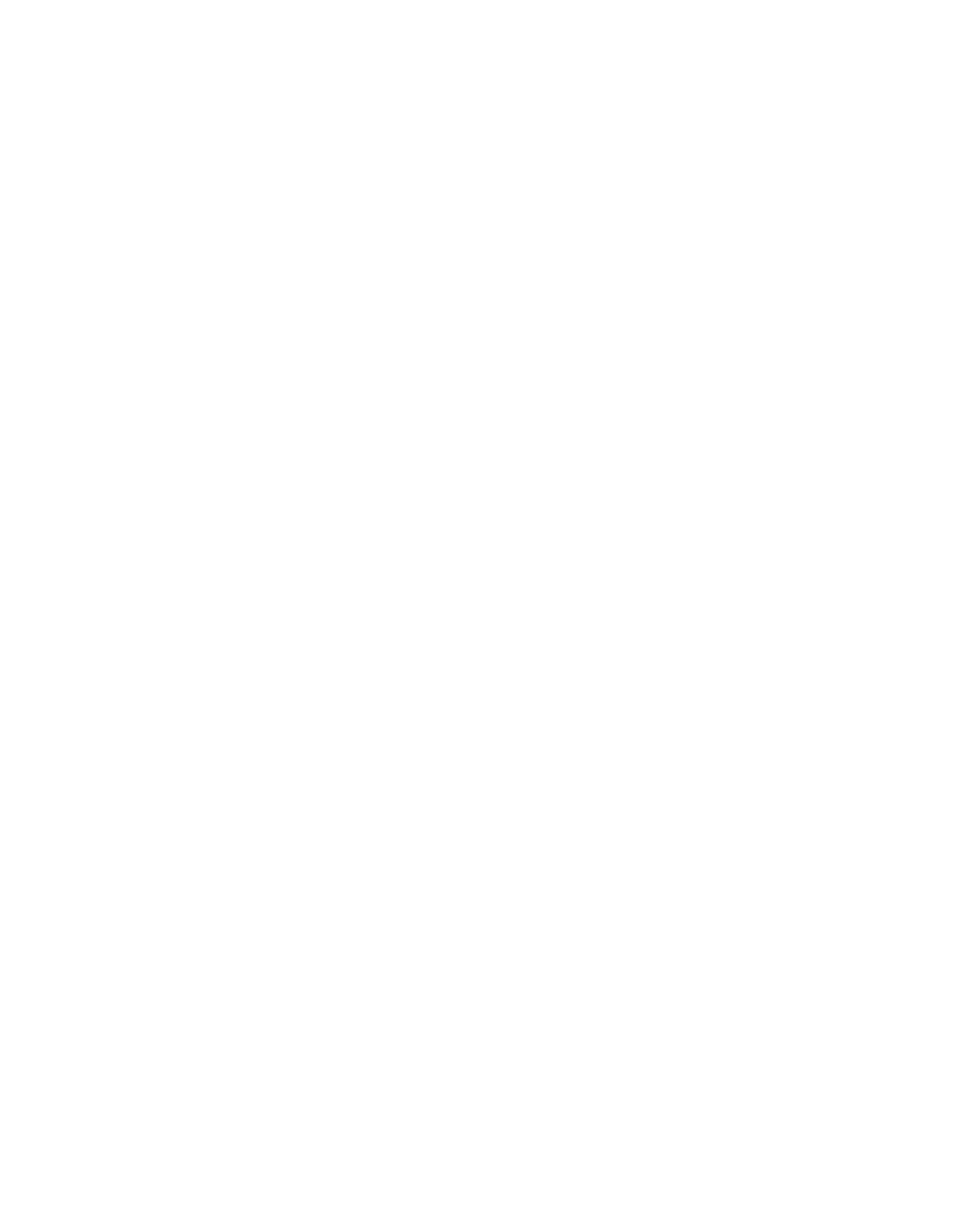# **Region 5 road kill update, EOY 2018 (April - Dec)** 1/22/2019 Totals from CDOT personnel

Total number of reported animals killed 1672

**Note:** Due to a possible compromise in the data, all calculations January - March have been excluded from this report

| <b>BY MONTH</b> | 2014 | 2015 | 2016 | 2017 | 2018 |
|-----------------|------|------|------|------|------|
| Jan             | 125  | 121  | 121  | 95   |      |
| Feb             | 91   | 118  | 208  | 119  |      |
| Mar             | 103  | 119  | 232  | 132  |      |
| Apr             | 122  | 131  | 123  | 103  | 131  |
| May             | 120  | 117  | 139  | 169  | 209  |
| Jun             | 70   | 104  | 114  | 104  | 106  |
| Jul             | 62   | 100  | 134  | 123  | 158  |
| Aug             | 41   | 119  | 117  | 173  | 152  |
| Sep             | 60   | 99   | 141  | 160  | 157  |
| Oct             | 186  | 199  | 264  | 295  | 312  |
| Nov             | 179  | 204  | 254  | 263  | 251  |
| Dec             | 124  | 205  | 218  | 229  | 196  |
| Total           | 1283 | 1636 | 2065 | 1965 | 1672 |

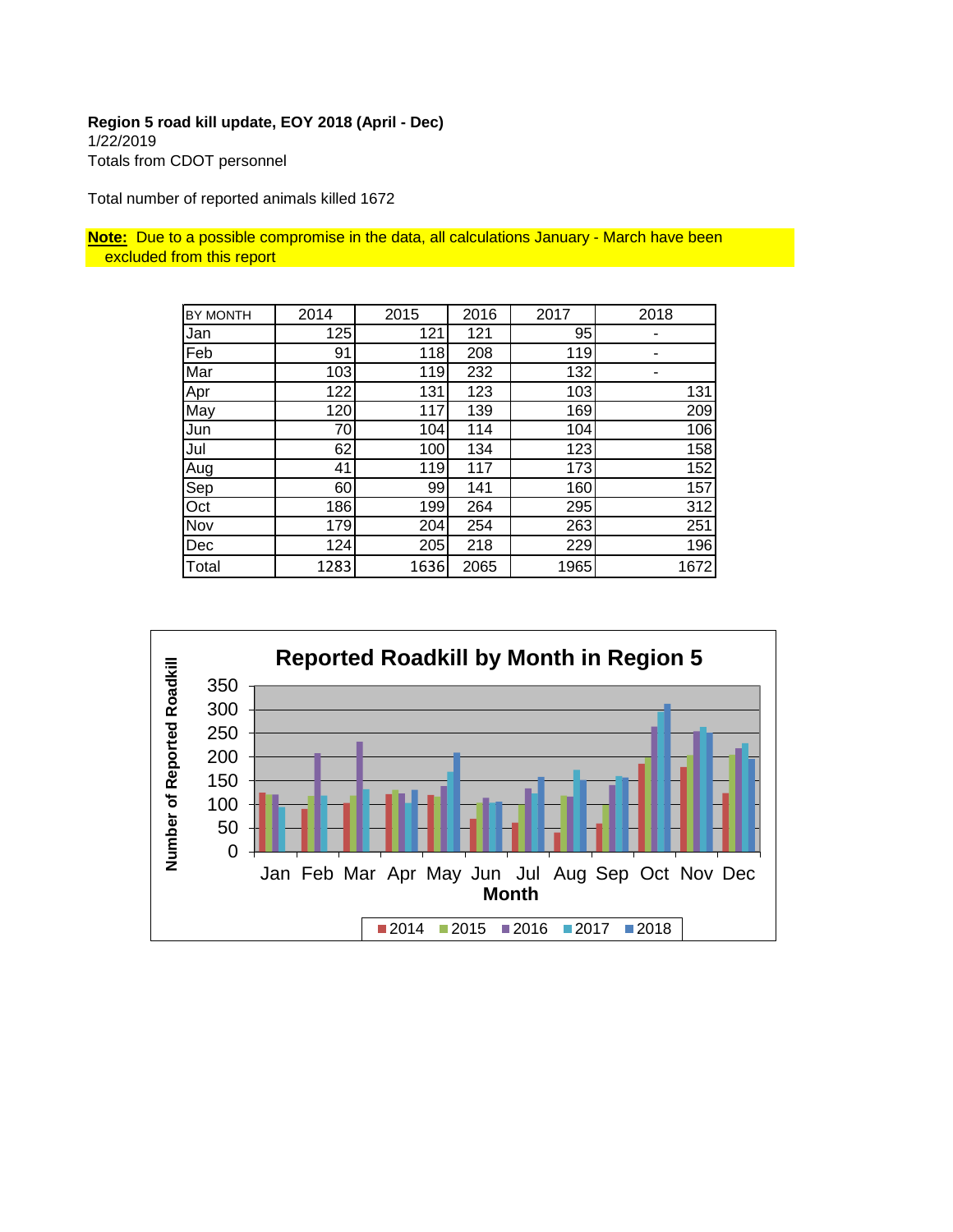| 2018 BY SPECIES |  |               |      |                  |                 |  |
|-----------------|--|---------------|------|------------------|-----------------|--|
| <b>BADGER</b>   |  | <b>DEER</b>   | 1365 | <b>PORCUPINE</b> |                 |  |
| <b>I</b> BEAR   |  | DOG           | 9    | <b>PRONGHORN</b> | 5               |  |
| IBEAVER         |  | IELK          | 76   | IRABBIT          | 6               |  |
| <b>CAT</b>      |  | IFOX          | 31   | RACCOON          | 22              |  |
| <b>COW</b>      |  | <b>HORSE</b>  |      | Iskunk           | 20 <sub>l</sub> |  |
| ICOYOTE         |  | <b>MARMOT</b> |      | <b>UNK</b>       | 144             |  |

| <b> SPECIES BY MONTH</b> |                | SPECIES BY MONTH |                | <b>SPECIES BY MONTH</b> |
|--------------------------|----------------|------------------|----------------|-------------------------|
| <b>April</b>             |                | July             |                | <b>October</b>          |
| <b>BEAVER</b>            | 1              | <b>CAT</b>       | 1              | <b>COW</b>              |
| <b>COW</b>               | 1              | <b>COYOTE</b>    | $\overline{2}$ | <b>COYOTE</b>           |
| <b>DEER</b>              | 107            | <b>DEER</b>      | 130            | <b>DEER</b>             |
| <b>DOG</b>               | 1              | <b>ELK</b>       | 8              | <b>DOG</b>              |
| <b>ELK</b>               | 4              | <b>MARMOT</b>    |                | <b>ELK</b>              |
| <b>SKUNK</b>             | 1              | <b>RACCOON</b>   | $\overline{2}$ | <b>PRONGHORN</b>        |
| <b>UNK</b>               | 16             | <b>SKUNK</b>     | $\overline{2}$ | <b>RABBIT</b>           |
| May]                     |                | <b>UNK</b>       | 12             | <b>RACCOON</b>          |
| COYOTE                   | 1              | <b>August</b>    |                | <b>SKUNK</b>            |
| <b>DEER</b>              | 183            | <b>DEER</b>      | 121            | <b>UNK</b>              |
| <b>ELK</b>               | 8              | <b>DOG</b>       |                | <b>November</b>         |
| <b>FOX</b>               | 1              | <b>ELK</b>       |                | <b>DEER</b>             |
| <b>PRONGHORI</b>         | 3              | <b>FOX</b>       |                | <b>ELK</b>              |
| <b>RABBIT</b>            | $\overline{2}$ | <b>UNK</b>       | 25             | <b>UNK</b>              |
| <b>RACCOON</b>           | 3              | September        |                | <b>December</b>         |
| <b>SKUNK</b>             |                | <b>BEAVER</b>    |                | <b>DEER</b>             |
| <b>UNK</b>               |                | <b>COW</b>       | $\overline{2}$ | <b>ELK</b>              |
| June                     |                | <b>DEER</b>      | 115            | <b>HORSE</b>            |
| <b>BADGER</b>            | 1              | DOG              | $\overline{2}$ | <b>UNK</b>              |
| <b>BEAR</b>              |                | <b>ELK</b>       | 13             |                         |
| CAT                      |                | <b>FOX</b>       |                |                         |
| COW                      |                | <b>PORCUPINE</b> | $\overline{2}$ |                         |
| <b>COYOTE</b>            | $\overline{2}$ | <b>RACCOON</b>   | 6              |                         |
| <b>DEER</b>              | 74             | <b>SKUNK</b>     | $\overline{7}$ |                         |
| <b>DOG</b>               | $\overline{2}$ | <b>UNK</b>       | 8              |                         |
| <b>ELK</b>               | 10             | <b>DEER</b>      | 73             |                         |
| <b>PRONGHORI</b>         | 1              | <b>ELK</b>       | 3              |                         |
| <b>RACCOON</b>           | 3              | <b>PORCUPINE</b> |                |                         |
| <b>SKUNK</b>             | 1              | <b>RACCOON</b>   | 20             |                         |
| <b>UNK</b>               | 9              | <b>SKUNK</b>     | 45             |                         |

| SPECIES BY MONTH |                                              |  |  |  |  |
|------------------|----------------------------------------------|--|--|--|--|
| luly             |                                              |  |  |  |  |
| CAT              | 1<br>2                                       |  |  |  |  |
| <b>COYOTE</b>    |                                              |  |  |  |  |
| <b>DEER</b>      | 130                                          |  |  |  |  |
| <b>ELK</b>       |                                              |  |  |  |  |
| <b>MARMOT</b>    |                                              |  |  |  |  |
| <b>RACCOON</b>   |                                              |  |  |  |  |
| <b>SKUNK</b>     |                                              |  |  |  |  |
| <b>UNK</b>       |                                              |  |  |  |  |
| <b>August</b>    |                                              |  |  |  |  |
| <b>DEER</b>      | 121                                          |  |  |  |  |
| <b>DOG</b>       | 1                                            |  |  |  |  |
| <b>ELK</b>       | 4                                            |  |  |  |  |
| <b>FOX</b>       | 1                                            |  |  |  |  |
| <b>UNK</b>       | 25                                           |  |  |  |  |
| September        |                                              |  |  |  |  |
| <b>BEAVER</b>    |                                              |  |  |  |  |
| COW              |                                              |  |  |  |  |
| <b>DEER</b>      | $\begin{array}{c} 1 \\ 2 \\ 115 \end{array}$ |  |  |  |  |
| <b>DOG</b>       |                                              |  |  |  |  |
| <b>ELK</b>       |                                              |  |  |  |  |
| <b>FOX</b>       |                                              |  |  |  |  |
| <b>PORCUPINE</b> |                                              |  |  |  |  |
| <b>RACCOON</b>   |                                              |  |  |  |  |
| <b>SKUNK</b>     |                                              |  |  |  |  |
| <b>UNK</b>       | $231$<br>$126$<br>$678$                      |  |  |  |  |
| <b>DEER</b>      | $\begin{array}{c} 73 \\ 3 \\ 1 \end{array}$  |  |  |  |  |
| <b>ELK</b>       |                                              |  |  |  |  |
| <b>PORCUPINE</b> |                                              |  |  |  |  |
| <b>RACCOON</b>   | 20                                           |  |  |  |  |
| <b>SKUNK</b>     | 45                                           |  |  |  |  |
| <b>UNK</b>       | 25                                           |  |  |  |  |

| SPECIES BY MONTH |     | <b>SPECIES BY MONTH</b> |     | SPECIES BY MONTH |     |
|------------------|-----|-------------------------|-----|------------------|-----|
| April            |     | July                    |     | <b>October</b>   |     |
| <b>BEAVER</b>    |     | <b>CAT</b>              |     | <b>COW</b>       |     |
| <b>COW</b>       |     | <b>COYOTE</b>           |     | <b>COYOTE</b>    |     |
| <b>DEER</b>      | 107 | <b>DEER</b>             | 130 | <b>DEER</b>      | 238 |
| <b>DOG</b>       |     | <b>ELK</b>              | 8   | <b>DOG</b>       |     |
| <b>ELK</b>       |     | <b>MARMOT</b>           |     | <b>ELK</b>       |     |
| <b>SKUNK</b>     |     | <b>RACCOON</b>          |     | <b>PRONGHORN</b> |     |
| <b>UNK</b>       | 16  | <b>SKUNK</b>            |     | <b>RABBIT</b>    |     |
| May              |     | <b>UNK</b>              | 12  | <b>RACCOON</b>   | 8   |
| <b>COYOTE</b>    |     | <b>August</b>           |     | <b>SKUNK</b>     | 8   |
| <b>DEER</b>      | 183 | <b>DEER</b>             | 121 | <b>UNK</b>       | 40  |
| <b>ELK</b>       | 8   | <b>DOG</b>              |     | <b>November</b>  |     |
| <b>FOX</b>       |     | <b>ELK</b>              |     | <b>DEER</b>      | 235 |
| <b>PRONGHORI</b> | 3   | <b>FOX</b>              |     | <b>ELK</b>       | 10  |
| <b>RABBIT</b>    | 2   | <b>UNK</b>              | 25  | <b>UNK</b>       | 6   |
| <b>RACCOON</b>   | 3   | September               |     | <b>December</b>  |     |
| <b>SKUNK</b>     |     | <b>BEAVER</b>           |     | <b>DEER</b>      | 162 |
| <b>UNK</b>       |     | <b>COW</b>              |     | <b>ELK</b>       | 12  |
| June             |     | <b>DEER</b>             | 115 | <b>HORSE</b>     |     |
| <b>BADGER</b>    |     | <b>DOG</b>              | 2   | <b>UNK</b>       | 21  |
|                  |     |                         |     |                  |     |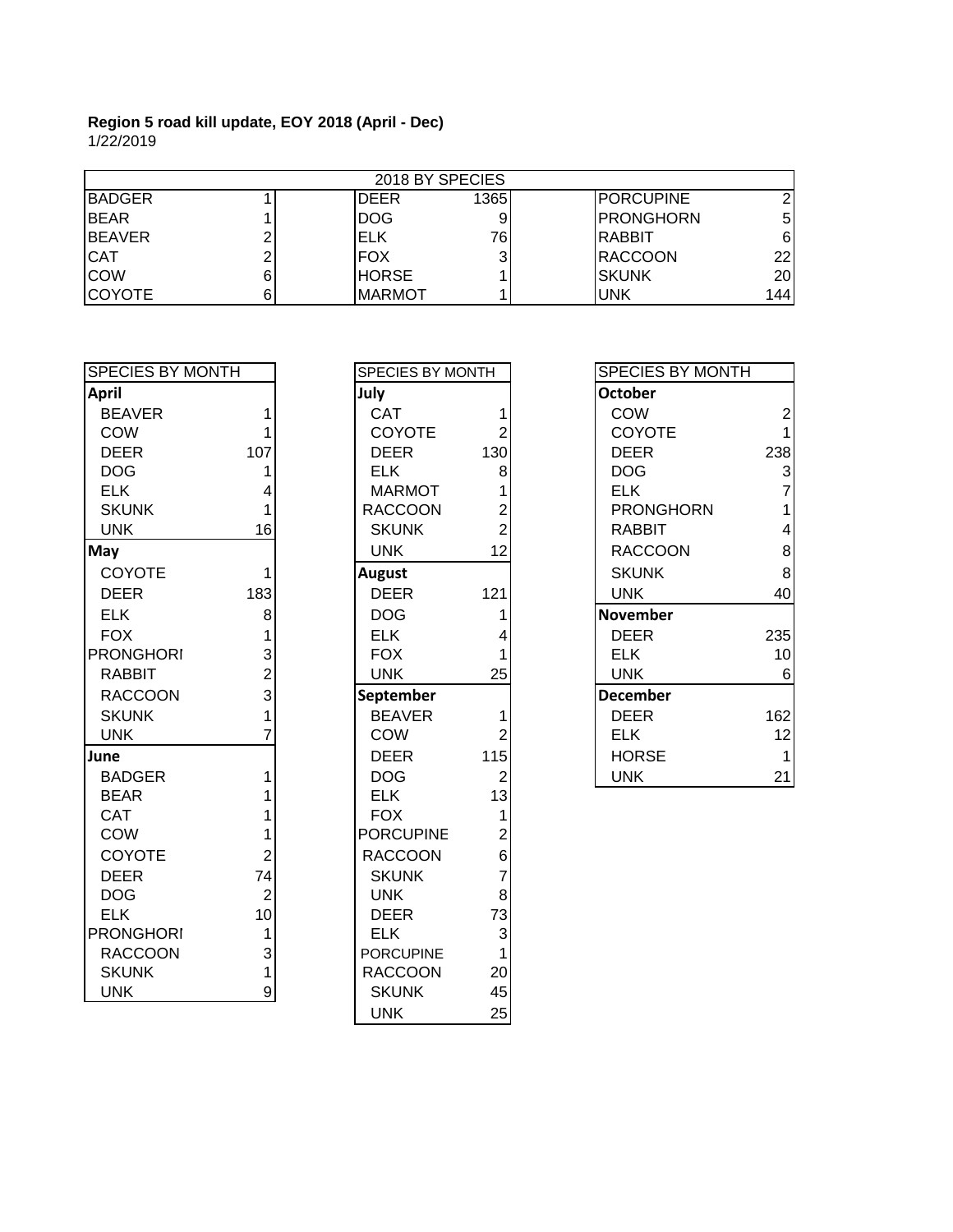| hwy               |                         | hwy         |                 | hwy       |                |
|-------------------|-------------------------|-------------|-----------------|-----------|----------------|
| mp                | $\#$                    | mp          | #               | mp        | #              |
| 003A              |                         | 141A        |                 | 110-120   | 29             |
| $0 - 10$          | 5                       | $0 - 10$    | 1               | 120-130   | 41             |
| 015A              |                         | 20-30       | 1               | 130-140   | 61             |
| $0 - 10$          | 1                       | 80-90       |                 | 140-150   | 26             |
| 017A              |                         | 145A        |                 | 100-110   | 63             |
| $0 - 10$          | 1                       | $0 - 10$    | $\overline{30}$ | 150-160   |                |
| 30-40             |                         | $10 - 20$   | 14              | 160-170   |                |
| 017B              |                         | 20-30       | $\overline{c}$  | 170-180   | $\overline{1}$ |
| 70-80             | 4                       | 30-40       | $\overline{3}$  | 180-190   | 28             |
| 024A              |                         | 40-50       | $\overline{3}$  | 190-200   | 49             |
| 190-200           | $\overline{5}$          | 50-60       | $\overline{2}$  | 200-210   | 11             |
| 200-210           | 52                      | 60-70       | $6\phantom{1}$  | 210-220   | 9              |
| 210-220           | 34                      | 70-80       | 6 <sup>1</sup>  | 220-230   | 10             |
| 220-230           | 10                      | 80-90       | $\overline{1}$  | 230-240   | 11             |
| 050A              |                         |             |                 | 240-250   | $\overline{1}$ |
| 110-120           |                         | 149A        |                 | 250-260   | 11             |
| 170-180           |                         | $0 - 10$    | 3               | 260-270   | $\overline{4}$ |
| 180-190           |                         | $10 - 20$   |                 | 270-280   | 3              |
| 200-210           |                         | 20-30       | 5               |           |                |
| 210-220           | 16                      | 30-40       |                 | 160D      |                |
| 220-230           | 8                       | <b>150A</b> |                 | $0 - 10$  | 1              |
| 230-240           |                         | $0 - 10$    | $\overline{2}$  | 172A      |                |
| 062A              |                         | 151A        |                 | $0 - 10$  | 25             |
| $0 - 10$          | 7                       | $0 - 10$    | 14              | $10 - 20$ | 23             |
| $10 - 20$         | 6                       | $10 - 20$   | $6\phantom{1}$  | 20-30     | 22             |
| 20-30             | 2                       | 20-30       | 15              | 184A      |                |
| 084A              |                         | 30-40       | 6               | $0 - 10$  | 19             |
| $0 - 10$          | 10                      | 159A        |                 | 20-30     | $\mathbf{1}$   |
| $10 - 20$         | 23                      | $0 - 10$    | 1               | 30-40     | 1              |
| 20-30             | 40                      | $10 - 20$   | 3               | 184B      |                |
|                   |                         | 20-30       | $6\phantom{1}6$ | $0 - 10$  | $\overline{3}$ |
| $\overline{112A}$ |                         | $30 - 40$   |                 | $10 - 20$ | 31             |
| $0 - 10$          | 9                       | 160A        |                 | 20-30     | $\overline{c}$ |
| 114A              |                         | $0 - 10$    | 3               | 285A      |                |
| 20-30             | $\overline{\mathbf{c}}$ | 10-20       |                 | $10 - 20$ | $\overline{c}$ |
| 40-50             | $\overline{7}$          | 20-30       | 4               | 30-40     | 3              |
| 50-60             | 12                      | 30-40       | 20              |           |                |
| 136A              |                         | 40-50       | 41              |           |                |
| $0 - 10$          | 1                       | 50-60       | 38              |           |                |
| 140A              |                         | 60-70       | 35              |           |                |
| $0 - 10$          | 7                       | 70-80       | 11              |           |                |
| 10-20             | 4                       | 80-90       | 38              |           |                |
| 20-30             | 4                       | 90-100      | 81              |           |                |

| hwy                      |                | hwy        |                 | hwy       |
|--------------------------|----------------|------------|-----------------|-----------|
| mp                       | #              | mp         | #               | mp        |
| ι                        |                | 141A       |                 | 110-120   |
| $\overline{0}$           | 5              | $0 - 10$   | 1               | 120-130   |
| Í                        |                | 20-30      | 1               | 130-140   |
| $\overline{0}$           | 1              | 80-90      |                 | 140-150   |
| I                        |                | 145A       |                 | 100-110   |
| $\overline{0}$           | 1              | $0 - 10$   | $\overline{30}$ | 150-160   |
| $-40$                    | 1              | $10 - 20$  | 14              | 160-170   |
|                          |                | 20-30      | $\overline{2}$  | 170-180   |
| -80                      | 4              | 30-40      | 3               | 180-190   |
|                          |                | 40-50      | 3               | 190-200   |
| $0 - 200$                | 5              | 50-60      | $\overline{2}$  | 200-210   |
| 0-210                    | 52             | 60-70      | 6               | 210-220   |
| 0-220                    | 34             | 70-80      | 6               | 220-230   |
| 0-230                    | 10             | 80-90      | $\overline{1}$  | 230-240   |
| V                        |                |            |                 | 240-250   |
| $0 - 120$                | 1              | 149A       |                 | 250-260   |
| $0 - 180$                |                | $0 - 10$   | $\overline{3}$  | 260-270   |
| 0-190                    |                | $10 - 20$  | 1               | 270-280   |
| $0 - 210$                |                | 20-30      | 5               |           |
| $0 - 220$                | 16             | 30-40      |                 | 160D      |
| 0-230                    | 8              | 150A       |                 | $0 - 10$  |
| $0 - 240$                | 4              | $0 - 10$   | $\overline{2}$  | 172A      |
| Í.                       |                | 151A       |                 | $0 - 10$  |
| $\overline{0}$           | $\overline{7}$ | $0 - 10$   | 14              | 10-20     |
| $-20$                    | 6              | $10 - 20$  | $6\phantom{1}$  | 20-30     |
| -30                      | $\overline{2}$ | 20-30      | 15              | 184A      |
| $\overline{\phantom{0}}$ |                | 30-40      | 6               | $0 - 10$  |
| $\overline{0}$           | 10             | 159A       |                 | 20-30     |
| $-20$                    | 23             | $0 - 10$   | 1               | 30-40     |
| -30                      | 40             | 10-20      | 3               | 184B      |
|                          |                | 20-30      | 6               | $0 - 10$  |
| v                        |                | 30-40      | 4.              | $10 - 20$ |
| $\overline{0}$           | 9              | 160A       |                 | 20-30     |
| ١                        |                | $0 - 10$   | 3               | 285A      |
| $-30$                    | $\overline{2}$ | $10 - 20$  | 1               | $10 - 20$ |
| $-50$                    | $\overline{7}$ | 20-30      | 4               | 30-40     |
| -60                      | 12             | 30-40      | 20              |           |
| Í.                       |                | 40-50      | 41              |           |
| $\overline{0}$           | $\mathbf{1}$   | 50-60      | 38              |           |
| V                        |                | 60-70      | 35              |           |
| $\overline{0}$           | 7              | 70-80      | 11              |           |
| $-20$                    | 4              | 80-90      | 38              |           |
| -30                      | 4              | $90 - 100$ | 81              |           |

|                | hwy         |                         | hwy                                    |                |
|----------------|-------------|-------------------------|----------------------------------------|----------------|
| #              | mp          | #                       | mp                                     | #              |
|                | 141A        |                         | 110-120                                | 29             |
| $\overline{5}$ | $0 - 10$    | 1                       | 120-130                                | 41             |
|                | 20-30       |                         | 130-140                                | 61             |
| 1              | 80-90       |                         | 140-150                                | 26             |
|                | 145A        |                         | 100-110                                | 63             |
| 1              | $0 - 10$    | $\overline{30}$         | 150-160                                |                |
| 1              | $10 - 20$   | 14                      | 160-170                                |                |
|                | 20-30       | $\overline{2}$          | 170-180                                |                |
| 4              | 30-40       | 3                       | 180-190                                | 28             |
|                | 40-50       | 3                       | 190-200                                | 49             |
| 5              | 50-60       | $\overline{2}$          | 200-210                                | 11             |
| 52             | 60-70       | 6                       | 210-220                                | $\overline{9}$ |
| 34             | 70-80       | $6\phantom{1}$          | 220-230                                | 10             |
|                |             |                         | 230-240                                | 11             |
|                |             |                         | 240-250                                | 1              |
| 1              | 149A        |                         | 250-260                                | 11             |
|                | $0 - 10$    | $\overline{3}$          | 260-270                                | $\overline{4}$ |
|                | $10 - 20$   |                         | 270-280                                | 3              |
|                | 20-30       | 5                       |                                        |                |
| 16             | 30-40       |                         | 160D                                   |                |
| 8              | <b>150A</b> |                         | $0 - 10$                               | 1              |
| 4              | $0 - 10$    | 2                       | 172A                                   |                |
|                | 151A        |                         | $0 - 10$                               | 25             |
| $\overline{7}$ | $0 - 10$    | 14                      | $10 - 20$                              | 23             |
| 6              | $10 - 20$   | $6\phantom{1}6$         | 20-30                                  | 22             |
| $\overline{2}$ | 20-30       | 15                      | 184A                                   |                |
|                | $30 - 40$   | 6                       | $0 - 10$                               | 19             |
| 10             | 159A        |                         | 20-30                                  |                |
| 23             | $0 - 10$    | 1                       | 30-40                                  |                |
|                | $10 - 20$   |                         |                                        |                |
|                |             |                         | $0 - 10$                               | $\overline{3}$ |
|                |             | 1                       | $10 - 20$                              | 31             |
|                | 10<br>40    | 80-90<br>20-30<br>30-40 | $\overline{1}$<br>3<br>$6\phantom{1}6$ | 184B           |

| 16 | $30 - 40$ |                | 160D        |                |
|----|-----------|----------------|-------------|----------------|
| 8  | 150A      |                | $0 - 10$    |                |
| 4  | $0 - 10$  | $\overline{2}$ | 172A        |                |
|    | 151A      |                | $0 - 10$    | 25             |
|    | $0 - 10$  | 14             | $10 - 20$   | 23             |
| 6  | 10-20     | 6              | 20-30       | 22             |
|    | 20-30     | 15             | 184A        |                |
|    | $30 - 40$ | 6              | $0 - 10$    | 19             |
| 10 | 159A      |                | 20-30       |                |
| 23 | $0 - 10$  |                | $30 - 40$   |                |
| 40 | $10 - 20$ | 3              | 184B        |                |
|    | 20-30     | 6              | $0 - 10$    | $\overline{3}$ |
|    | $30 - 40$ |                | $10 - 20$   | 31             |
| 9  | 160A      |                | 20-30       | $\overline{2}$ |
|    | $0 - 10$  | 3              | <b>285A</b> |                |
| 2  | 10-20     |                | $10 - 20$   | $\overline{2}$ |
|    | 20-30     | 4              | $30 - 40$   | $\overline{3}$ |
|    |           |                |             |                |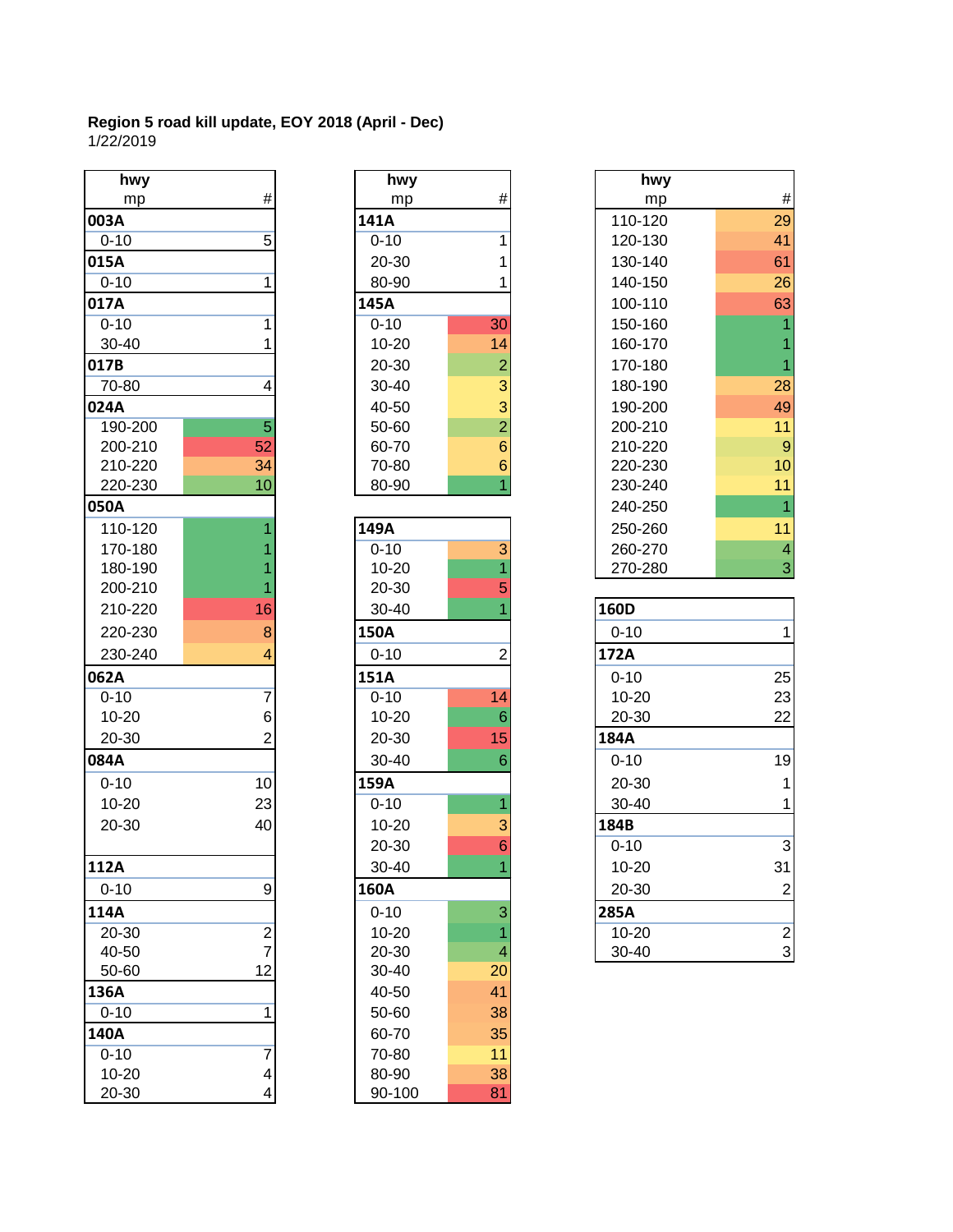| hwy       |                | <b>Species</b> |   | <b>Species</b> |
|-----------|----------------|----------------|---|----------------|
| mp        | #              | hwy            |   | hv             |
| 285B      |                | mp             | # | m              |
| 50-60     | 4              | <b>BADGER</b>  |   | <b>DEER</b>    |
| 80-90     | 6              | 491B           |   | 003A           |
| 100-110   | 5              | 30-40          |   | $0 - 10$       |
| 110-120   | 9              | <b>BEAR</b>    |   | 017A           |
| 120-130   | 1              | 145A           |   | $0 - 10$       |
| 285C      |                | 10-20          | 1 | 017B           |
| 120-130   | 5              | <b>BEAVER</b>  |   | $70-8$         |
| 130-140   | 16             | 160A           |   | 024A           |
| 140-150   | 15             | 250-260        | 2 | 190-           |
| 291A      |                | <b>CAT</b>     |   | $200 - 1$      |
| $0 - 10$  | 15             | 160A           |   | $210 - 2$      |
| 368A      |                | 30-40          |   | $220 - 1$      |
| $0 - 10$  | $\overline{2}$ | 491B           |   | 050A           |
| 491B      |                | 30-40          |   | $110 -$        |
| $10 - 20$ | $\overline{1}$ | <b>COW</b>     |   | $170 -$        |
| 20-30     | 47             | 017A           |   | 180-           |
| 30-40     | 70             | $30 - 40$      | 1 | $200 - 1$      |
| 40-50     | 89             | 145A           |   | $210 - 2$      |
| 50-60     | 42             | $10 - 20$      | 1 | $220 - 2$      |
| 60-70     | 36             | 40-50          | 1 | 230-           |
| 70-80     | 1              | 160A           |   | 062A           |
| 90-100    |                | 180-190        |   | $0 - 10$       |
| 550A      |                | 368A           |   | $20 - 3$       |
| $0 - 10$  | 21             | $0 - 10$       | 1 | 084A           |
| $10 - 20$ | 28             | 491B           |   | $0 - 10$       |
| 90-100    | 1              | 30-40          |   | $10-2$         |
| 100-110   | $\overline{2}$ | <b>COYOTE</b>  |   | $20 - 3$       |
| 110-120   |                | 017B           |   |                |
| 550B      |                | 70-80          | 1 | 112A           |
| 20-30     | 13             | 084A           |   | $0 - 10$       |
| 30-40     | 5              | 20-30          | 1 | 114A           |
| 40-50     | 5              | 145A           |   | $40 - 5$       |
| 50-60     | $\overline{1}$ | 60-70          | 1 | $50 - 6$       |
| 90-100    | $6\phantom{1}$ | 160A           |   | 140A           |
| 100-110   | 26             | 60-70          | 1 | $0 - 10$       |
| 110-120   | 15             | 285B           |   | $10 - 2$       |

| <b>nwy</b> |                 | <b>Species</b> |   | <b>Species</b> |
|------------|-----------------|----------------|---|----------------|
| mp         | #               | hwy            |   | hwy            |
|            |                 | mp             | # | mp             |
| 60         | $\overline{4}$  | <b>BADGER</b>  |   | <b>DEER</b>    |
| 90         | 6               | 491B           |   | 003A           |
| $-110$     | 5               | 30-40          | 1 | $0 - 10$       |
| $-120$     | 9               | <b>BEAR</b>    |   | 017A           |
| $-130$     | 1               | 145A           |   | $0 - 10$       |
|            |                 | $10 - 20$      | 1 | 017B           |
| $-130$     | 5               | <b>BEAVER</b>  |   | 70-80          |
| $-140$     | 16              | 160A           |   | 024A           |
| $-150$     | 15              | 250-260        | 2 | 190-20         |
|            |                 | <b>CAT</b>     |   | 200-21         |
| 0          | 15              | 160A           |   | 210-22         |
|            |                 | 30-40          | 1 | 220-23         |
| 0          | $\overline{2}$  | 491B           |   | 050A           |
|            |                 | 30-40          | 1 | 110-12         |
| 20         | $\overline{1}$  | <b>COW</b>     |   | 170-18         |
| 30         | 47              | 017A           |   | 180-19         |
| 40         | 70              | 30-40          | 1 | 200-21         |
| 50         | 89              | 145A           |   | 210-22         |
| 60         | 42              | $10 - 20$      | 1 | 220-23         |
| 70         | 36              | 40-50          | 1 | 230-24         |
| 80         | 1               | 160A           |   | 062A           |
| 100        |                 | 180-190        | 1 | $0 - 10$       |
|            |                 | 368A           |   | 20-30          |
| 0          | 21              | $0 - 10$       | 1 | 084A           |
| 20         | 28              | 491B           |   | $0 - 10$       |
| 100        | $\overline{1}$  | 30-40          | 1 | $10 - 20$      |
| $-110$     | $\overline{2}$  | <b>COYOTE</b>  |   | 20-30          |
| $-120$     | 1               | 017B           |   |                |
|            |                 | 70-80          | 1 | 112A           |
| 30         | 13              | 084A           |   | $0 - 10$       |
| 40         | 5               | 20-30          | 1 | 114A           |
| 50         | 5               | 145A           |   | 40-50          |
| 60         | $\overline{1}$  | 60-70          | 1 | 50-60          |
| 100        | $6\phantom{1}6$ | 160A           |   | 140A           |
| $-110$     | 26              | 60-70          | 1 | $0 - 10$       |
| $-120$     | 15              | 285B           |   | 10-20          |
|            |                 | 80-90          | 1 | 20-30          |
|            |                 | 491B           |   |                |
|            |                 | 30-40          | 1 |                |
|            |                 |                |   |                |

| hwy       |                 | <b>Species</b>            | <b>Species</b> |    |
|-----------|-----------------|---------------------------|----------------|----|
| mp        | $\#$            | hwy                       | hwy            |    |
| 285B      |                 | $\#$<br>mp                | mp             |    |
| 50-60     | 4               | <b>BADGER</b>             | <b>DEER</b>    |    |
| 80-90     | 6               | 491B                      | 003A           |    |
| 100-110   | 5               | 30-40<br>1                | $0 - 10$       |    |
| 110-120   | 9               | <b>BEAR</b>               | 017A           |    |
| 120-130   |                 | 145A                      | $0 - 10$       |    |
| 285C      |                 | 10-20<br>1                | 017B           |    |
| 120-130   | 5               | <b>BEAVER</b>             | 70-80          |    |
| 130-140   | 16              | 160A                      | 024A           |    |
| 140-150   | 15              | 250-260<br>$\overline{2}$ | 190-200        |    |
| 291A      |                 | <b>CAT</b>                | 200-210        | 51 |
| $0 - 10$  | 15              | 160A                      | 210-220        | 33 |
| 368A      |                 | 30-40<br>1                | 220-230        | 10 |
| $0 - 10$  | $\overline{2}$  | 491B                      | 050A           |    |
| 491B      |                 | 30-40<br>1                | 110-120        |    |
| $10 - 20$ | 1               | <b>COW</b>                | 170-180        |    |
| 20-30     | 47              | 017A                      | 180-190        |    |
| 30-40     | 70              | 30-40<br>1                | 200-210        |    |
| 40-50     | 89              | 145A                      | 210-220        | 13 |
| 50-60     | 42              | $10 - 20$<br>1            | 220-230        |    |
| 60-70     | 36              | 40-50<br>1                | 230-240        |    |
| 70-80     |                 | 160A                      | 062A           |    |
| 90-100    |                 | 180-190<br>1              | $0 - 10$       |    |
| 550A      |                 | 368A                      | 20-30          |    |
| $0 - 10$  | 21              | $0 - 10$<br>1             | 084A           |    |
| $10 - 20$ | 28              | 491B                      | $0 - 10$       | 10 |
| 90-100    | 1               | 30-40<br>1                | $10 - 20$      | 25 |
| 100-110   | $\overline{c}$  | <b>COYOTE</b>             | 20-30          | 37 |
| 110-120   |                 | 017B                      |                |    |
| 550B      |                 | 70-80<br>1                | 112A           |    |
| 20-30     | 13              | 084A                      | $0 - 10$       |    |
| 30-40     | 5               | 20-30<br>1                | 114A           |    |
| 40-50     | 5               | 145A                      | 40-50          |    |
| 50-60     | 1               | 60-70<br>1                | 50-60          | 12 |
| 90-100    | $6\phantom{1}6$ | 160A                      | 140A           |    |
| 100-110   | 26              | 60-70<br>1                | $0 - 10$       |    |
| 110-120   | 15              | 285B                      | 10-20          |    |
|           |                 | 80-90<br>1                | 20-30          |    |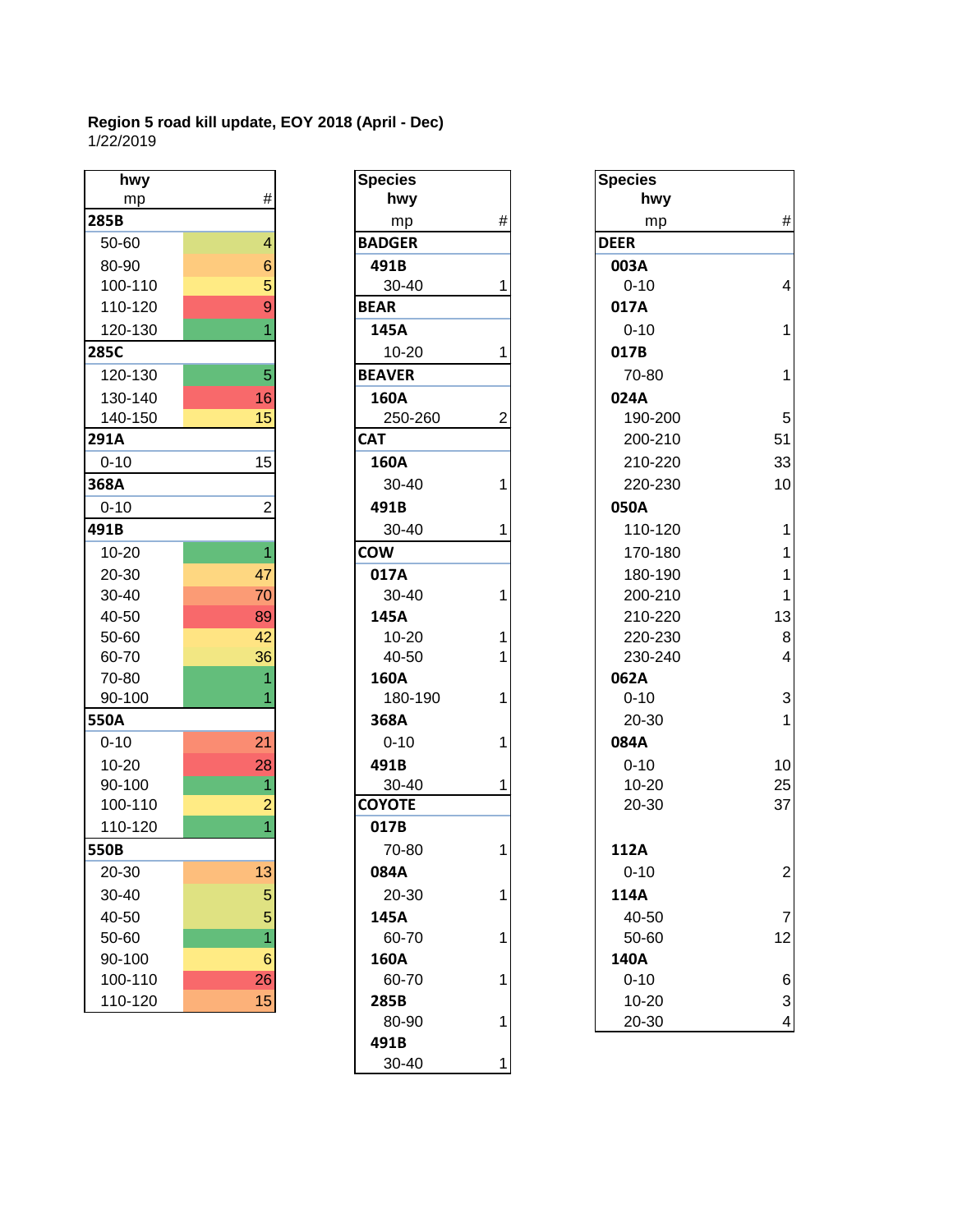| <b>Species</b> |                           | <b>Species</b> |                         | <b>Species</b> |
|----------------|---------------------------|----------------|-------------------------|----------------|
| hwy            |                           | hwy            |                         | hwy            |
| mp             | $\#$                      | mp             | #                       | mp             |
| <b>DEER</b>    |                           | <b>DEER</b>    |                         | <b>DEER</b>    |
| 141A           |                           | 160A           |                         | 491B           |
| $0 - 10$       | 1                         | 150-160        | $\mathbf{1}$            | 20-30          |
| 20-30          | 1                         | 180-190        | 16                      | 30-40          |
| 80-90          | 1                         | 190-200        | 22                      | 40-50          |
| 145A           |                           | 200-210        | 11                      | 60-70          |
| $10 - 20$      | 11                        | 230-240        | 3                       | 90-100         |
| 20-30          | $\overline{c}$            | 250-260        | $\overline{7}$          |                |
| 30-40          | $\overline{2}$            | 260-270        | 3                       |                |
| 40-50          | $\overline{2}$            | 270-280        | $\overline{2}$          |                |
| 50-60          | $\overline{1}$            | 160D           |                         | 550A           |
| 60-70          | $\overline{2}$            | $0 - 10$       | $\mathbf{1}$            | $0 - 10$       |
| 70-80          | $\overline{\mathbf{4}}$   | 172A           |                         | 100-11         |
| 80-90          | $\mathbf{1}$              | $0 - 10$       | 15                      | $10 - 20$      |
| 110-120        | 1                         | $10 - 20$      | 21                      | 110-12         |
| 149A           |                           | 20-30          | 19                      | 90-100         |
| $0 - 10$       | $\ensuremath{\mathsf{3}}$ | 184A           |                         | 550B           |
| 20-30          | 5                         | $0 - 10$       | 16                      | 20-30          |
| 151A           |                           | 20-30          | 1                       | $30 - 40$      |
| $0 - 10$       | 12                        | 30-40          | 1                       | 40-50          |
| $10 - 20$      | $\overline{\mathbf{4}}$   | 184B           |                         | 50-60          |
| 20-30          | 10                        | $0 - 10$       | $\overline{2}$          | 90-100         |
| 30-40          | 5                         | $10 - 20$      | 30                      | 100-11         |
| 159A           |                           | 20-30          | 1                       | 110-12         |
| 20-30          | 5                         | 285A           |                         | <b>DOG</b>     |
| 160A           |                           | 30-40          | $\overline{2}$          | 017B           |
| $0 - 10$       | 1                         | 285B           |                         | 70-80          |
| 30-40          | 1                         | 50-60          | 3                       | 136A           |
| 40-50          | 37                        | 80-90          | 1                       | $0 - 10$       |
| 50-60          | 38                        | 100-110        | $\overline{\mathbf{c}}$ | 160A           |
| 70-80          | $\overline{7}$            | 110-120        | $\overline{7}$          | 230-24         |
| 80-90          | 37                        | 120-130        | 1                       | 240-25         |
| 90-100         | 81                        | 285C           |                         | 250-26         |
| 100-110        | 62                        | 120-130        | 5                       | 285A           |
| 110-120        | 27                        | 130-140        | 10                      | 10-20          |
| 120-130        | 57                        | 140-150        | 15                      | 30-40          |
| 130-140        | 75                        | 291A           |                         | 368A           |
| 140-150        | 24                        | $0 - 10$       | 14                      | $0 - 10$       |

| Species          |                                            |
|------------------|--------------------------------------------|
| hwy              |                                            |
| <u>mp</u>        | #                                          |
| <b>DEER</b>      |                                            |
| 160A             |                                            |
| 150-160          | 1                                          |
| 180-190          | 16                                         |
| 190-200          | 22                                         |
| 200-210          | 11                                         |
| 230-240          |                                            |
| 250-260          |                                            |
| 260-270          | $\begin{array}{c} 3 \\ 7 \\ 2 \end{array}$ |
| 270-280          |                                            |
| 160D             | $\overline{\mathbf{1}}$                    |
| $0 - 10$         |                                            |
| 172A<br>$0 - 10$ | 15                                         |
| 10-20            | 21                                         |
| 20-30            | 19                                         |
| 184A             |                                            |
| $0 - 10$         | 16                                         |
| 20-30            | 1                                          |
| 30-40            | $\overline{1}$                             |
| 184B             |                                            |
| $0 - 10$         |                                            |
| 10-20            | 2<br>30                                    |
| 20-30            | 1                                          |
| 285A             |                                            |
| 30-40            | $\overline{c}$                             |
| 285B             |                                            |
| 50-60            | $\begin{array}{c} 3 \\ 1 \\ 2 \end{array}$ |
| 80-90            |                                            |
| 100-110          |                                            |
| 110-120          | 7                                          |
| 120-130          | 1                                          |
| 285C             |                                            |
| 120-130          |                                            |
| 130-140          | 10                                         |
| 140-150          | 15                                         |
| 291A             |                                            |
| 0-10             |                                            |

| pecies    |                           | <b>Species</b> |                           | <b>Species</b> |                         |
|-----------|---------------------------|----------------|---------------------------|----------------|-------------------------|
| hwy       |                           | hwy            |                           | hwy            |                         |
| mp        | $\#$                      | mp             | $\#$                      | mp             | $\#$                    |
| EER       |                           | <b>DEER</b>    |                           | <b>DEER</b>    |                         |
| 141A      |                           | 160A           |                           | 491B           |                         |
| $0 - 10$  | 1                         | 150-160        | 1                         | 20-30          | 23                      |
| 20-30     | 1                         | 180-190        | 16                        | 30-40          | 55                      |
| 80-90     | 1                         | 190-200        | 22                        | 40-50          | 85                      |
| 145A      |                           | 200-210        | 11                        | 60-70          | 27                      |
| $10 - 20$ | 11                        | 230-240        | $\mathsf 3$               | 90-100         | $\mathbf{1}$            |
| 20-30     | $\frac{2}{2}$             | 250-260        | $\overline{7}$            |                |                         |
| 30-40     |                           | 260-270        | 3                         |                |                         |
| 40-50     | $\overline{2}$            | 270-280        | $\overline{2}$            |                |                         |
| 50-60     | 1                         | 160D           |                           | 550A           |                         |
| 60-70     | $\overline{2}$            | $0 - 10$       | 1                         | $0 - 10$       | 21                      |
| 70-80     | 4                         | 172A           |                           | 100-110        | $\overline{2}$          |
| 80-90     | 1                         | $0 - 10$       | 15                        | $10 - 20$      | 25                      |
| 110-120   | 1                         | $10 - 20$      | 21                        | 110-120        | $\mathbf{1}$            |
| 149A      |                           | 20-30          | 19                        | 90-100         | $\mathbf{1}$            |
| $0 - 10$  | $\ensuremath{\mathsf{3}}$ | 184A           |                           | 550B           |                         |
| 20-30     | 5                         | $0 - 10$       | 16                        | 20-30          | 11                      |
| 151A      |                           | 20-30          | 1                         | 30-40          | 5                       |
| $0 - 10$  | 12                        | $30 - 40$      |                           | 40-50          | 5                       |
| 10-20     | $\overline{4}$            | 184B           |                           | 50-60          | $\mathbf{1}$            |
| 20-30     | 10                        | $0 - 10$       | $\boldsymbol{2}$          | 90-100         | $\overline{\mathbf{4}}$ |
| 30-40     | $5\,$                     | $10 - 20$      | 30                        | 100-110        | 13                      |
| 159A      |                           | 20-30          | 1                         | 110-120        | 13                      |
| 20-30     | 5                         | 285A           |                           | <b>DOG</b>     |                         |
| 160A      |                           | 30-40          | $\boldsymbol{2}$          | 017B           |                         |
| $0 - 10$  | 1                         | 285B           |                           | 70-80          | 1                       |
| 30-40     | 1                         | 50-60          | $\ensuremath{\mathsf{3}}$ | 136A           |                         |
| 40-50     | 37                        | 80-90          | 1                         | $0 - 10$       | $\mathbf{1}$            |
| 50-60     | 38                        | 100-110        | $\mathbf{2}$              | 160A           |                         |
| 70-80     | $\mathbf{7}$              | 110-120        | T                         | 230-240        | 1                       |
| 80-90     | 37                        | 120-130        | 1                         | 240-250        | 1                       |
| 90-100    | 81                        | 285C           |                           | 250-260        | $\mathbf{1}$            |
| 100-110   | 62                        | 120-130        | 5                         | 285A           |                         |
| 110-120   | 27                        | 130-140        | 10                        | $10 - 20$      | 1                       |
| 120-130   | 57                        | 140-150        | 15                        | 30-40          | 1                       |
| 130-140   | 75                        | 291A           |                           | 368A           |                         |
| 140-150   | 24                        | $0 - 10$       | 14                        | $0 - 10$       | $\mathbf{1}$            |
|           |                           |                |                           | 491B           |                         |
|           |                           |                |                           | 40-50          | 1                       |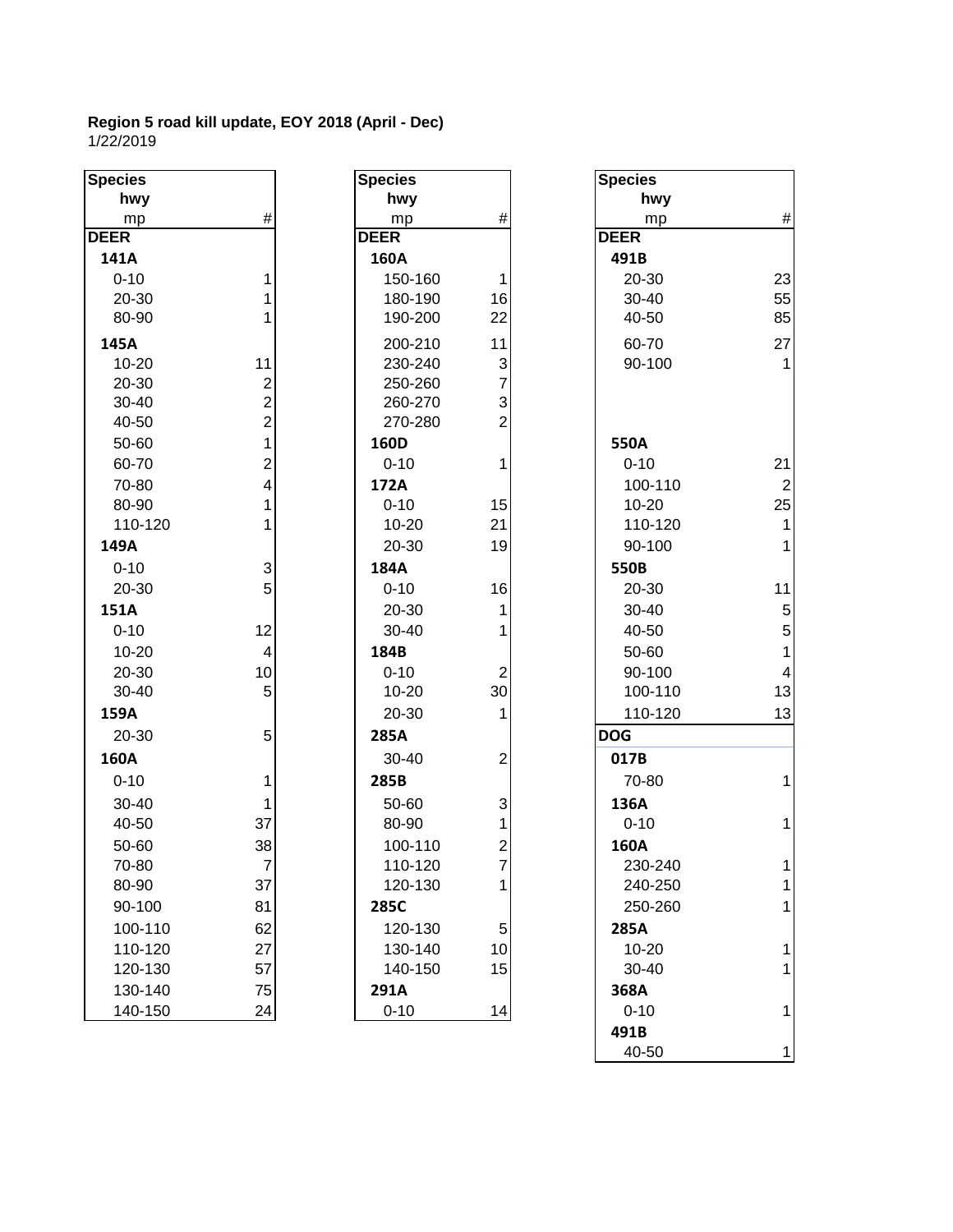| <b>Species</b> |                         | <b>Species</b> |                | <b>Species</b>   |
|----------------|-------------------------|----------------|----------------|------------------|
| hwy            |                         | hwy            |                | hwy              |
| mp             | $\#$                    | mp             | $\#$           | mp               |
| <b>ELK</b>     |                         | <b>ELK</b>     |                | <b>PORCUPINE</b> |
| 015A           |                         | 160A           |                | 491B             |
| $0 - 10$       | 1                       | 120-130        | 1              | 40-50            |
| 017B           |                         | 130-140        | $\overline{2}$ | 550B             |
| 70-80          | 1                       | 140-150        | $\overline{1}$ | 110-120          |
| 024A           |                         | 170-180        | 1              | <b>PRONGHORN</b> |
| 200-210        | 1                       | 180-190        | $\overline{2}$ | 112A             |
| 210-220        | 1                       | 220-230        | 1              | $0 - 10$         |
| 050A           |                         | 230-240        | 1              | 285B             |
| 210-220        | 3                       | 250-260        | 1              | 100-110          |
| 062A           |                         | 260-270        | 1              | 110-120          |
| $0 - 10$       | $\overline{\mathbf{4}}$ | 270-280        | 1              | <b>RABBIT</b>    |
| 10-20          | 6                       | 172A           |                | 160A             |
| 20-30          | 1                       | $0 - 10$       | 1              | $0 - 10$         |
| 114A           |                         | 285B           |                | 210-220          |
| 20-30          | $\overline{2}$          | 110-120        | 1              | <b>RACCOON</b>   |
| 140A           |                         | 50-60          | 1              | 160A             |
| $0 - 10$       | 1                       | 80-90          | 4              | 220-230          |
| $10 - 20$      | 1                       | 285C           |                | 184A             |
| 145A           |                         | 130-140        | 6              | $0 - 10$         |
| 30-40          | 1                       | 291A           |                | 491B             |
| 50-60          | 1                       | $0 - 10$       | 1              | 20-30            |
| 60-70          | 3                       | 550B           |                | 30-40            |
| 70-80          | 1                       | 100-110        | 3              | 40-50            |
| 149A           |                         | 20-30          | $\overline{2}$ | 550A             |
| $30 - 40$      | 1                       | <b>FOX</b>     |                | $10 - 20$        |
| 150A           |                         | 150A           |                | 550B             |
| $0 - 10$       | 1                       | $0 - 10$       | 1              | 100-110          |
| 151A           |                         | 160A           |                | 110-120          |
|                | $\mathfrak{p}$          | 220-230        | 1              | <b>SKUNK</b>     |
| $0 - 10$       |                         |                |                |                  |
| 159A           |                         | 30-40          | 1              | 160A             |
| 10-20          | $\overline{2}$          | <b>HORSE</b>   |                | 10-20            |
| 20-30          | 1                       | 159A           |                | 210-220          |
| 30-40          | 1                       | $0 - 10$       | 1              | 230-240          |
| 160A           |                         | <b>MARMOT</b>  |                | 172A             |
| 20-30          | 1                       | 491B           |                | 10-20            |
| 60-70          | 4                       | 40-50          | 1              | 20-30            |
| 70-80          | 1                       |                |                | 184B             |
| 100-110        | 1                       |                |                | 10-20            |
| 110-120        | $\overline{2}$          |                |                |                  |

| cies     |                         | <b>Species</b> |                | <b>Species</b>  |
|----------|-------------------------|----------------|----------------|-----------------|
| hwy      |                         | hwy            |                | hwy             |
| mp       | #                       | mp             | #              | mp              |
|          |                         | <b>ELK</b>     |                | <b>PORCUPIN</b> |
| L5A      |                         | 160A           |                | 491B            |
| $0 - 10$ | $\mathbf{1}$            | 120-130        | 1              | 40-50           |
| L7B      |                         | 130-140        | 2              | 550B            |
| 70-80    | $\mathbf{1}$            | 140-150        | 1              | 110-12          |
| 24A      |                         | 170-180        | 1              | <b>PRONGHO</b>  |
| 200-210  | $\mathbf{1}$            | 180-190        | $\overline{2}$ | 112A            |
| 210-220  | $\mathbf{1}$            | 220-230        | 1              | $0 - 10$        |
| 50A      |                         | 230-240        | 1              | 285B            |
| 210-220  | 3                       | 250-260        | 1              | 100-11          |
| 52A      |                         | 260-270        | 1              | 110-12          |
| 0-10     | $\overline{\mathbf{4}}$ | 270-280        | 1              | <b>RABBIT</b>   |
| 10-20    | 6                       | 172A           |                | 160A            |
| 20-30    | $\mathbf{1}$            | $0 - 10$       | 1              | $0 - 10$        |
| L4A      |                         | 285B           |                | 210-22          |
| 20-30    | $\overline{c}$          | 110-120        | 1              | <b>RACCOON</b>  |
| 10A      |                         | 50-60          | 1              | 160A            |
| 0-10     | $\mathbf{1}$            | 80-90          | 4              | 220-23          |
| 10-20    | 1                       | 285C           |                | 184A            |
| 15A      |                         | 130-140        | 6              | $0 - 10$        |
| 30-40    | $\mathbf{1}$            | 291A           |                | 491B            |
| 50-60    | $\mathbf{1}$            | $0 - 10$       | 1              | 20-30           |
| 60-70    | 3                       | 550B           |                | 30-40           |
| 70-80    | 1                       | 100-110        | 3              | 40-50           |
| 19A      |                         | 20-30          | $\overline{2}$ | 550A            |
| 30-40    | $\mathbf{1}$            | <b>FOX</b>     |                | $10 - 20$       |
| 50A      |                         | 150A           |                | 550B            |
| 0-10     | 1                       | $0 - 10$       | 1              | 100-11          |
| 51A      |                         | 160A           |                | 110-12          |
| 0-10     | $\overline{2}$          | 220-230        | 1              | <b>SKUNK</b>    |
| 59A      |                         | 30-40          | 1              | 160A            |
| 10-20    | $\overline{c}$          | <b>HORSE</b>   |                | $10 - 20$       |
| 20-30    | 1                       | 159A           |                | 210-22          |
| 30-40    | 1                       | $0 - 10$       | 1              | 230-24          |
| 50A      |                         | <b>MARMOT</b>  |                | 172A            |
| 20-30    | 1                       | 491B           |                | $10 - 20$       |
| 60-70    | 4                       | 40-50          | 1              | 20-30           |
|          |                         |                |                |                 |

|                         | <b>Species</b>                                        |                | <b>Species</b>   |                         | pecies                                              |
|-------------------------|-------------------------------------------------------|----------------|------------------|-------------------------|-----------------------------------------------------|
|                         |                                                       |                |                  |                         |                                                     |
|                         | hwy                                                   |                | hwy              |                         | hwy                                                 |
| $\#$                    | mp                                                    | $\#$           | mp               | $\#$                    | mp                                                  |
|                         | <b>PORCUPINE</b>                                      |                | <b>ELK</b>       |                         | $\overline{\mathsf{K}}$                             |
|                         | 491B                                                  |                | <b>160A</b>      |                         | 015A                                                |
| $\mathbf{1}$            | 40-50                                                 | 1              | 120-130          | 1                       | $0 - 10$                                            |
|                         | 550B                                                  | $\overline{2}$ | 130-140          |                         | 017B                                                |
| $\mathbf{1}$            | 110-120                                               | 1              | 140-150          | 1                       | 70-80                                               |
|                         | <b>PRONGHORN</b>                                      |                | 170-180          |                         | 024A                                                |
|                         | 112A                                                  | $\overline{2}$ | 180-190          | 1                       | 200-210                                             |
| $\mathbf{1}$            | $0 - 10$                                              |                | 220-230          |                         | 210-220                                             |
|                         | 285B                                                  |                | 230-240          |                         | 050A                                                |
| 3                       | 100-110                                               |                | 250-260          | 3                       | 210-220                                             |
| $\mathbf{1}$            | 110-120                                               |                | 260-270          |                         | 062A                                                |
|                         | <b>RABBIT</b>                                         |                | 270-280          | $\overline{\mathbf{4}}$ | $0 - 10$                                            |
|                         | 160A                                                  |                | 172A             | 6                       | 10-20                                               |
| $\overline{2}$          | $0 - 10$                                              | 1              | $0 - 10$         | 1                       | 20-30                                               |
| $\overline{\mathbf{4}}$ | 210-220                                               |                | 285B             |                         | 114A                                                |
|                         | <b>RACCOON</b>                                        |                | 110-120          | $\overline{c}$          | 20-30                                               |
|                         | 160A                                                  | 1              | 50-60            |                         | 140A                                                |
| $\overline{\mathbf{4}}$ | 220-230                                               | 4              | 80-90            | 1                       | $0 - 10$                                            |
|                         | 184A                                                  |                | 285C             |                         | 10-20                                               |
| $\mathbf{1}$            | $0 - 10$                                              | 6              | 130-140          |                         | 145A                                                |
|                         | 491B                                                  |                | 291A             | 1                       | 30-40                                               |
| $\overline{\mathbf{4}}$ | 20-30                                                 |                | $0 - 10$         | 1                       | 50-60                                               |
| $\overline{2}$          | 30-40                                                 |                | 550B             | 3                       | 60-70                                               |
| $6\phantom{1}6$         | 40-50                                                 | 3              | 100-110          |                         | 70-80                                               |
|                         | 550A                                                  | 2              | 20-30            |                         | 149A                                                |
| 3                       | 10-20                                                 |                | <b>FOX</b>       | 1                       | 30-40                                               |
|                         | 550B                                                  |                | 150A             |                         | 150A                                                |
| $\mathbf{1}$            | 100-110                                               | 1              | $0 - 10$         | 1                       | $0 - 10$                                            |
| 1                       | 110-120                                               |                | 160A             |                         | 151A                                                |
|                         | <b>SKUNK</b>                                          | 1              | 220-230          | $\overline{2}$          | $0 - 10$                                            |
|                         | 160A                                                  |                | 30-40            |                         | 159A                                                |
| 1                       | 10-20                                                 |                | <b>HORSE</b>     | $\overline{c}$          | 10-20                                               |
| 4                       |                                                       |                | 159A             |                         | 20-30                                               |
| 4                       |                                                       |                |                  |                         |                                                     |
|                         | 172A                                                  |                | <b>MARMOT</b>    |                         |                                                     |
| $\overline{2}$          |                                                       |                |                  | 1                       |                                                     |
| $\overline{2}$          |                                                       | 1              | 40-50            | 4                       |                                                     |
|                         |                                                       |                |                  | 1                       |                                                     |
| 1                       |                                                       |                |                  | 1                       |                                                     |
|                         | 210-220<br>230-240<br>10-20<br>20-30<br>184B<br>10-20 |                | $0 - 10$<br>491B |                         | 30-40<br>160A<br>20-30<br>60-70<br>70-80<br>100-110 |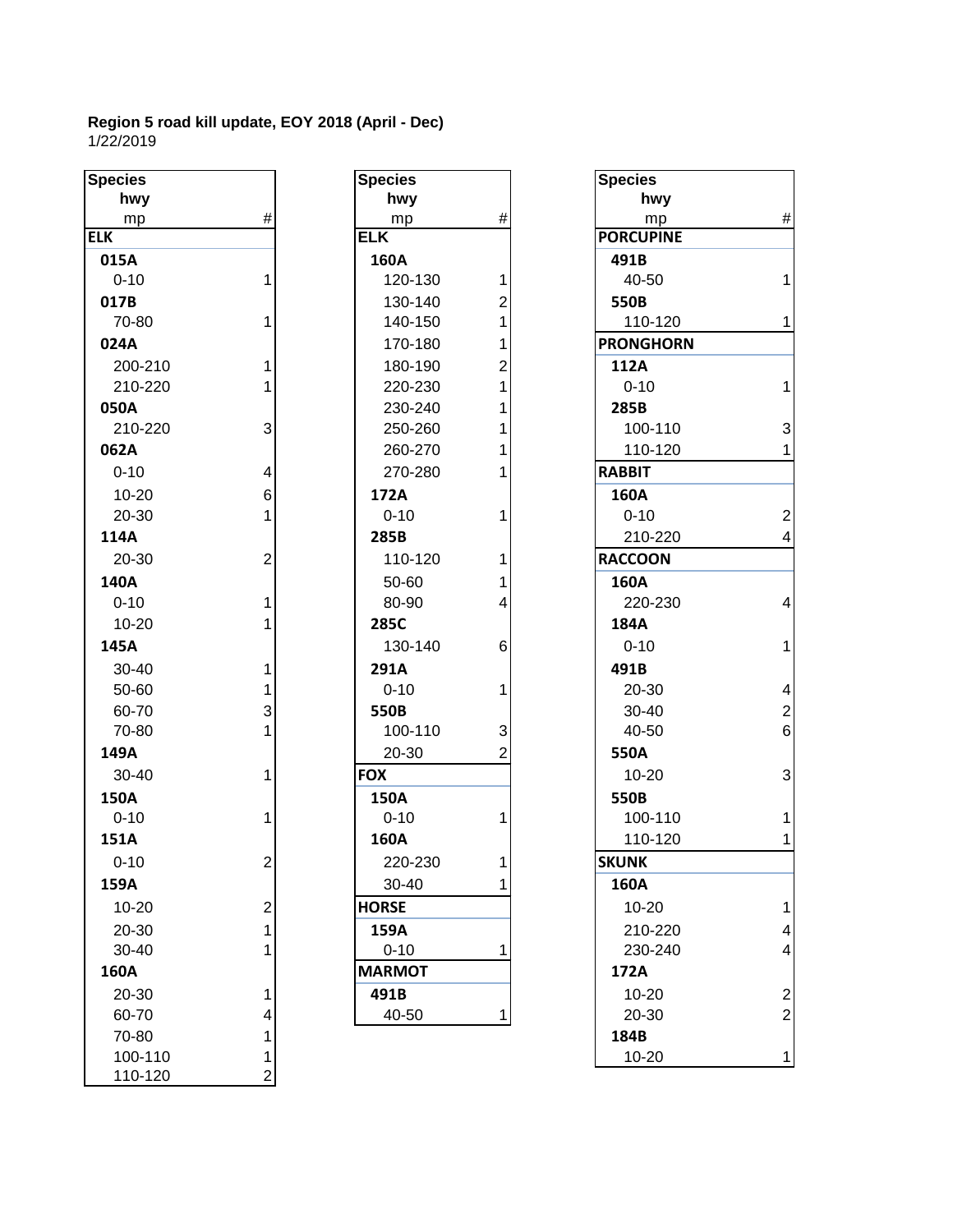| <b>Species</b> |                | <b>Species</b>           |
|----------------|----------------|--------------------------|
| hwy            |                | hwy                      |
| mp             | #              | #<br>mp                  |
| <b>SKUNK</b>   |                | <b>UNK</b>               |
| 491B           |                | 491B                     |
| 30-40          | 3              | 10-20<br>1               |
| 40-50          | 3              | 20-30<br>17              |
| <b>UNK</b>     |                | 11<br>30-40              |
| 003A           |                | 40-50<br>6               |
| $0 - 10$       | 1              | 50-60<br>6               |
| 112A           |                | 4<br>60-70               |
| $0 - 10$       | 6              | 550B                     |
| 145A           |                | 100-110<br>9             |
| $0 - 10$       | 5              | 90-100<br>$\overline{c}$ |
| 70-80          | 1              |                          |
| 149A           |                | <b>PATROLS REPC</b>      |
| 10-20          | 1              | 5301                     |
| <b>151A</b>    |                | 5302                     |
| 10-20          | $\overline{2}$ | 5303                     |
| 20-30          | 5              | 5304                     |
| 30-40          | 1              | 5305                     |
| 159A           |                | 5307                     |
| 10-20          | 1              | 5310                     |
| 160A           |                | 5311                     |
| 40-50          | 1              | 5312                     |
| 60-70          | $\overline{7}$ | 5315                     |
| 80-90          | 1              | 5317                     |
| 140-150        | 1              | 5319                     |
| 160-170        | 1              | 5320                     |
| 180-190        | 9              | 5321                     |
| 190-200        | 27             | 5324                     |
| 210-220        | 1              | 5327                     |
| 230-240        | $\overline{c}$ | 5397                     |
| 172A           |                | 5701                     |
| $0 - 10$       | 9              |                          |
| 20-30          | 1              |                          |
| 184A           |                |                          |
| $0 - 10$       | $\overline{c}$ |                          |
| 184B           |                |                          |
| $0 - 10$       | 1              |                          |
| 20-30          | 1              |                          |
| 285A           |                |                          |
| 10-20          | 1              |                          |

| pecies   |                | <b>Species</b>    |                |      |
|----------|----------------|-------------------|----------------|------|
| hwy      |                | hwy               |                |      |
| mp       | #              | mp                | #              |      |
| KUNK     |                | <b>UNK</b>        |                |      |
| 491B     |                | 491B              |                |      |
| 30-40    | 3              | 10-20             | 1              |      |
| 40-50    | 3              | 20-30             | 17             |      |
| NΚ       |                | 30-40             | 11             |      |
| 003A     |                | 40-50             | 6              |      |
| $0 - 10$ | 1              | 50-60             | 6              |      |
| 112A     |                | 60-70             | 4              |      |
| $0 - 10$ | 6              | 550B              |                |      |
| 145A     |                | 100-110           | 9              |      |
| $0 - 10$ | 5              | 90-100            | $\overline{2}$ |      |
| 70-80    | 1              |                   |                |      |
| 149A     |                | PATROLS REPORTING |                |      |
| 10-20    | 1              | 5301              |                | 5702 |
| 151A     |                | 5302              |                | 5703 |
| 10-20    | $\overline{c}$ | 5303              |                | 5704 |
| 20-30    | 5              | 5304              |                | 5705 |
| 30-40    | 1              | 5305              |                | 5707 |
| 159A     |                | 5307              |                | 5708 |
| 10-20    | 1              | 5310              |                | 5709 |
| 160A     |                | 5311              |                | 5711 |
| 40-50    | 1              | 5312              |                | 5717 |
| 60-70    | 7              | 5315              |                | 5718 |
| 80-90    | 1              | 5317              |                | 5719 |
| 140-150  | 1              | 5319              |                | 5723 |
| 160-170  | 1              | 5320              |                | 5724 |
| 180-190  | 9              | 5321              |                | 5725 |
| 190-200  | 27             | 5324              |                | 5727 |
| 210-220  | 1              | 5327              |                | 5728 |
| 230-240  | $\overline{2}$ | 5397              |                | 5788 |
| 172A     |                | 5701              |                |      |